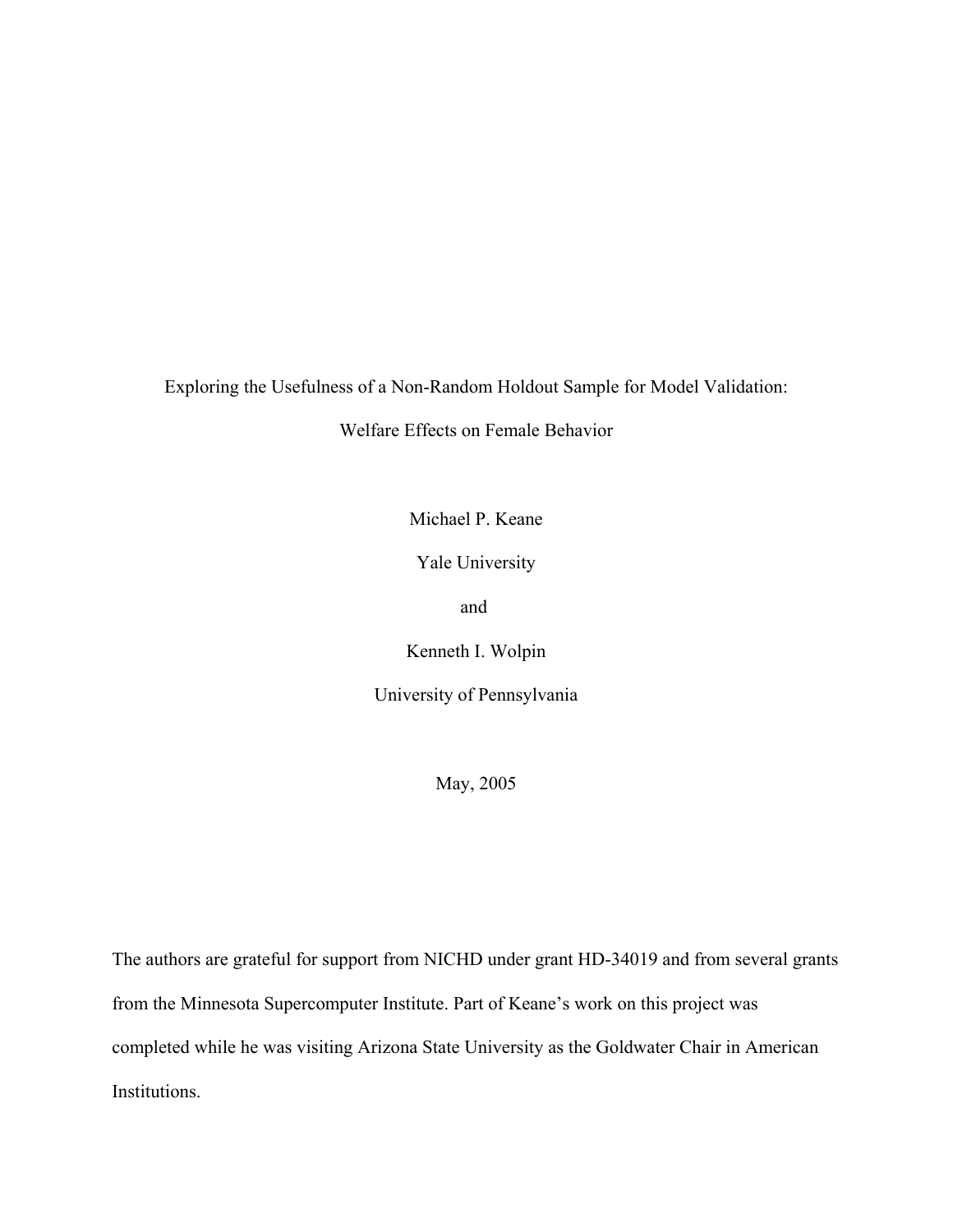#### **I. Introduction**

Opportunities for external validation of behavioral models in the social sciences that are based on randomized social experiments or on large regime shifts, that can be treated as experiments for the purpose of model validation, are extremely rare**.** Among the earliest examples in which such a regime shift is exploited is work by McFadden (1977) on forecasting the demand for rail rapid transport in the San Francisco Bay area. McFadden estimated a random utility model (RUM) of travel demand before the introduction of the Bay Area Rapid Transit (BART) system, obtained a forecast of the level of patronage that would ensue, and then compared the forecast to actual usage after BART's introduction.<sup>1</sup> Since that work, there have been, to our knowledge, only a handful of papers in the economics literature that have pursued a similar method of model validation.<sup>2</sup>

McFadden's model validation treats pre-BART observations as the estimation sample and post-BART observations as the validation sample. A similar opportunity was exploited by Lumsdaine, Stock, and Wise (1992). They estimated a model of retirement behavior of workers in a single firm who were observed before and after the introduction of a temporary one-year pension window. They estimated several models on data before the window was introduced and compared the forecast of the impact of the pension window on retirement based on each estimated model to the actual impact as a means of model validation and selection. Keane and Moffitt (1998) estimated a model of labor supply and welfare program participation using data after federal legislation (OBRA 1981) that significantly changed the program rules. They used

<sup>&</sup>lt;sup>1</sup> A regime shift, as opposed to a randomized experiment, is characterized by a time lapse between observations on the estimation sample (the control group) and those on the validation sample (the treatment group). Over that period, changes may have occurred that would affect behavior in ways not captured in the estimation. In addition, whatever assumption is made about the exogeneity of a regime shift becomes part of the validation exercise.

<sup>&</sup>lt;sup>2</sup> The use of models to forecast out-of-sample behavior is not uncommon. For example, in the marketing literature, considerable effort has been devoted to forecasting demand for new products. Few of the papers in that literature, however, compare predictions to subsequent demand after the product is introduced.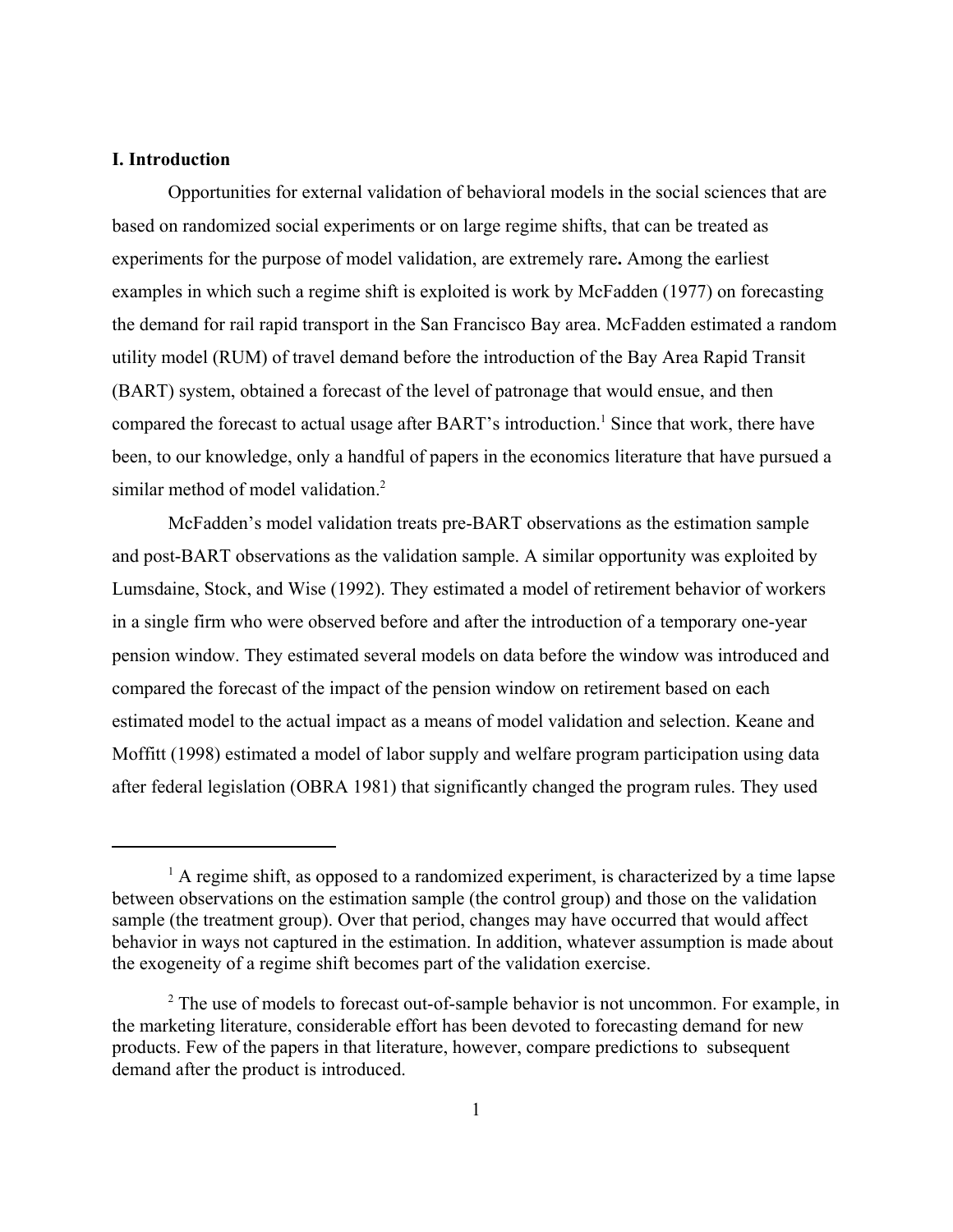the model to predict behavior prior to that policy change. Keane (1995) used the same model to predict the impact of planned expansions of the Earned Income Tax Credit in 1994-1996.

 Randomized social experiments have also provided opportunities for model validation and selection. Wise (1985) exploited a housing subsidy experiment as a means of evaluating a model of housing demand. In the experiment, families that met an income eligibility criterion were randomly assigned to control and treatment groups. Those in the latter group were offered a rent subsidy. The model was estimated using only control group data and was used to forecast the impact of the program on the treatment group. The forecast was compared to its actual impact. Lalonde (1986) used data from a manpower training experiment to evaluate the ability of non-experimental methods to replicate program effects. Heckman and Hotz (1989) developed methods for choosing among alternative non-experimental methods using data on the control group (and on a non-randomly chosen comparison group).<sup>3</sup>

More recently, Todd and Wolpin (2002) made use of data from a large-scale school subsidy experiment in Mexico, where villages were randomly assigned to control and treatment groups. Todd and Wolpin estimated a behavioral model of parental decisions about child schooling and work, as well as family fertility, using data on the control villages and used it to predict behavior in the treatment villages. The validity of the model was then assessed according to how well the forecast of the behavior of the treatment group under the program matched the actual behavior. Similarly, Lise, Seitz and Smith (2003) used data from a Canadian experiment designed to move people off of welfare and into work to validate a calibrated search-matching model of labor market behavior.<sup>4</sup>

When the model provides sufficient structure, and assuming that the model is deemed "valid", it is possible to simulate the impact of regime shifts other than the one used for validation. For example, Wise (1985) and Todd and Wolpin (2002) contrasted the effect of the

<sup>&</sup>lt;sup>3</sup> They also developed model selection methods based on pre-program data alone.

<sup>&</sup>lt;sup>4</sup> The use of laboratory experiments to validate economic models has, of course, a long tradition. Bajari and Hortascu (forthcoming) provide a recent example of evaluating a structurally estimated auction model by comparing the estimated valuations to those randomly assigned in an experimental setting.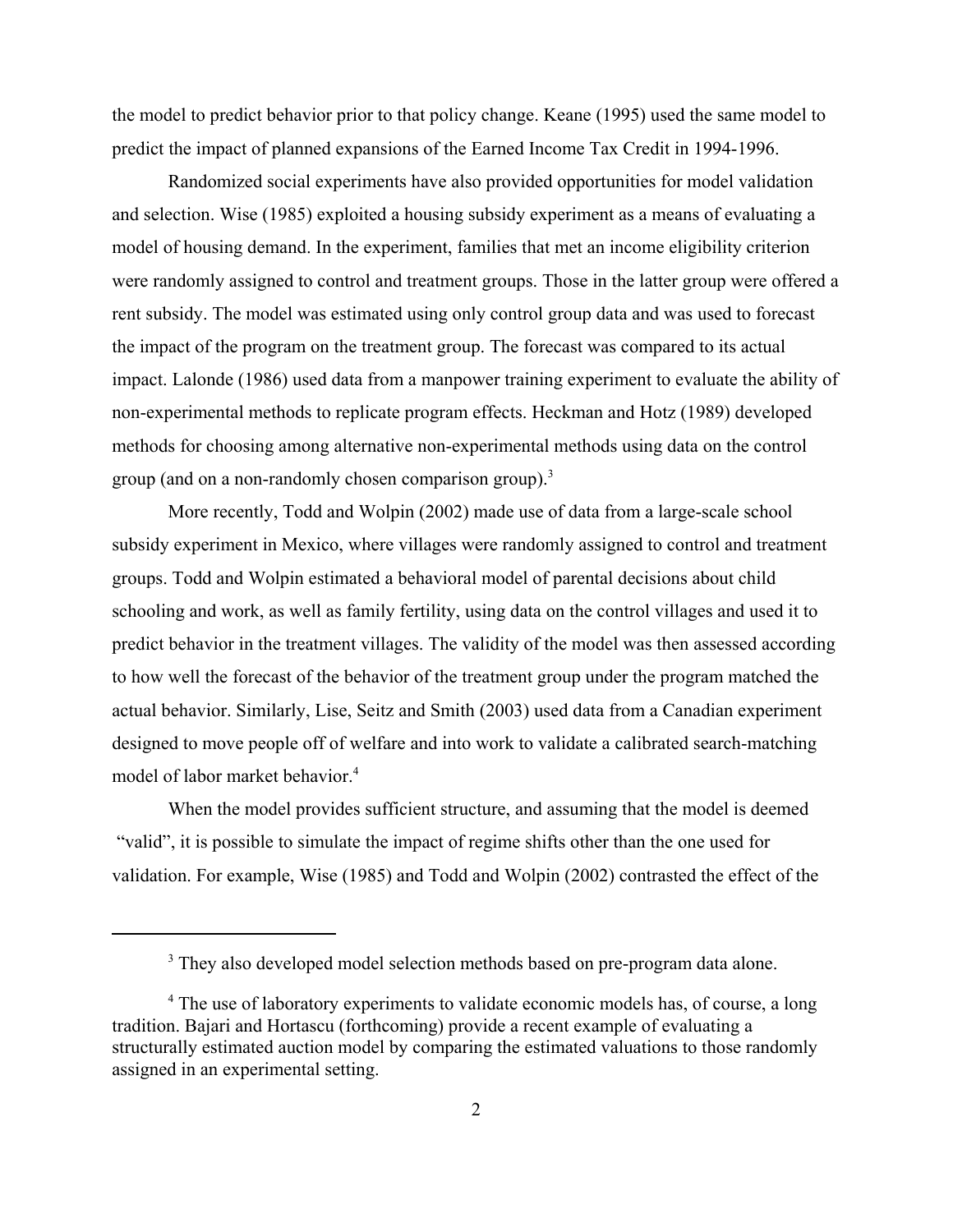policies evaluated in the experiments to several alternative policies.

 All of these papers make use of what is, from the researcher's perspective, a fortuitous event. The common and essential element is the existence of some form of a regime change that is radical enough to provide a degree of distance between the estimation sample and the validation sample. The further away are the regimes in the estimation and validation samples, the less likely the forecasted and actual behavior of the validation sample will be close purely by chance.

However, waiting for such events to arise, given their rarity, does not lead to a viable research approach to model validation and selection.<sup>5</sup> In this paper, we consider an alternative approach, namely mimicking the essential element of regime change by non-randomly holding out from estimation a portion of the sample that faces a significantly different policy regime. The non-random holdout sample is used for model validation/selection.<sup>6</sup> Of course, using random subsamples of the data as holdout samples as a means of model selection has been a common procedure in statistics and econometrics. Unlike these cross-validation methods, here the holdout sample is chosen in a non-random manner (i.e., precisely because it contains data from a very different policy regime).

In this paper, we illustrate the non-random holdout sample approach to model validation in the context of a model of welfare program participation. The policy heterogeneity that we exploit to generate a non-random hold-out sample takes advantage of the wide variation across states that has existed in welfare policy. Specifically, we formulate and estimate a dynamic programming (DP) model of the joint schooling, welfare take-up, work, fertility and marriage decisions of women using data from one group of U.S. states (the estimation or "control"

<sup>&</sup>lt;sup>5</sup> In this regard, the "natural `natural experiments`," literature suffers from the same problem. This phrase has been used by Rosenzweig and Wolpin (2000) to distinguish "natural experiments" that are both natural, i.e., provided by nature, and experiment-like, in the sense of random assignment, from those that are neither.

<sup>6</sup> Eckstein and Wolpin (1990) and Bontemps, Robin, and Vandenberg (2000) follow a related, but somewhat different, method of validation. The similarity to what we suggest is that both of these studies purposively hold out some piece of non-randomly selected data that could have been used in estimation. The difference is that in those papers all of the data are generated within the same regime.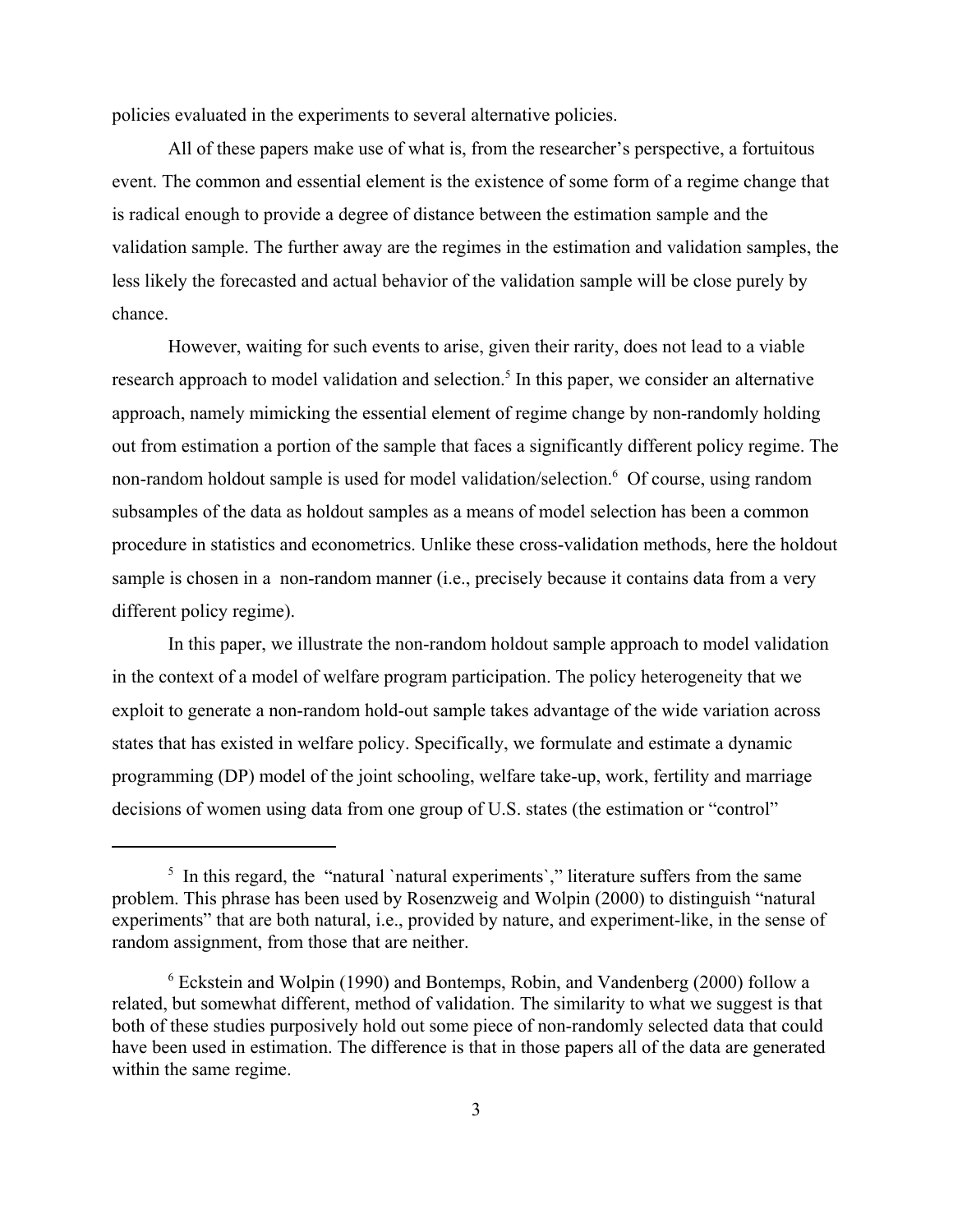sample) and forecast these same decisions on another state (the validation or "treatment" sample) that differs dramatically in the generosity of its welfare program. As a comparison to the performance of the DP model, we also estimate several multinomial logit (MNL) specifications, consistent with a static random utility model or a flexible approximation to a DP model, albeit, to conserve on parameters, only for a subset of the choices.

Our model extends the literature on welfare participation in several dimensions.<sup>7</sup> We augment the choice set to include schooling and fertility in addition to work, marriage and welfare participation and model these choices within a dynamic framework. We implement the model using 15 years of information from the 1979 youth cohort of the National Longitudinal Surveys of Labor Market Experience (NLSY79), supplemented with state level welfare benefit rules that we have collected for each state over a 23 year period prior to the new welfare reform. The model is estimated on five of the largest states represented in the NLSY79 (California, Michigan, New York, North Carolina and Ohio) and validated on data from Texas. In terms of generosity, California, Michigan and New York are high benefit states, North Carolina and Ohio are medium benefit states and Texas is a low benefit state.

All of the models, the DP model and the different specifications of the static MNL models, perform well in terms of their fit to the estimation sample. Indeed, it is difficult to choose among them. Performance on the validation sample is more varied. Specifically, based on a root mean squared error criterion, a MNL specification with state fixed-effects provides the best out-of-sample prediction.

However, when we perform a counterfactual experiment that replaces the welfare benefit realizations in the estimation sample states with those for Texas, the effects on behavior predicted by the MNL fixed-effects model are seemingly perverse - welfare participation and fertility increase substantially, while working declines substantially. The MNL specification that replaces the state fixed-effects with state-specific mean benefits, representing permanent differences in welfare generosity, leads to expected effects. Welfare participation declines and employment increases. However, the increase in employment rates (in some cases, as large as 20

<sup>&</sup>lt;sup>7</sup> See Moffitt (1992) for a review of the early literature based on static models. Previous DP models of welfare participation include Sanders (1993) and Swann (1996).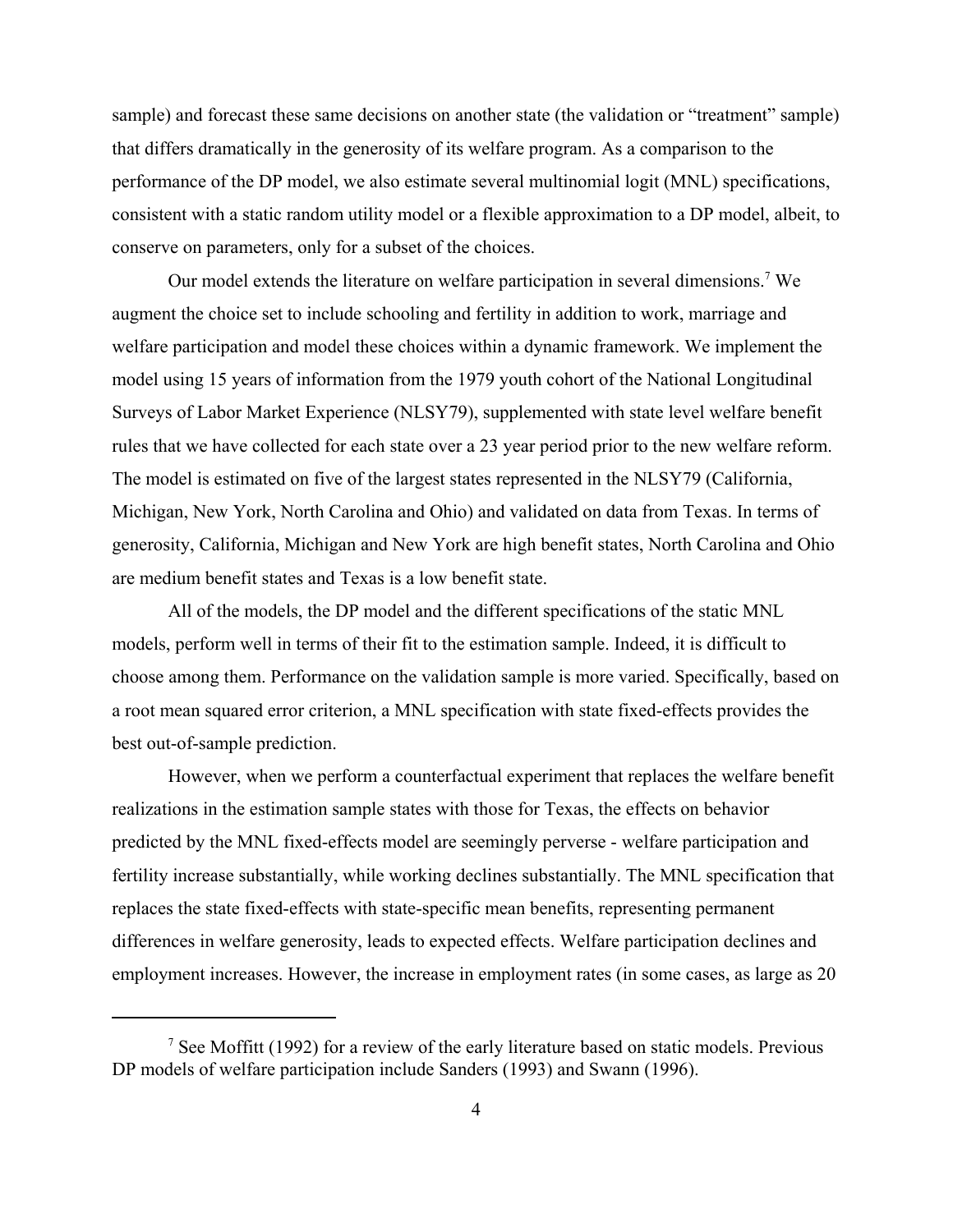percentage points) substantially exceeds the fall in welfare take-up rates, a result that does not seem plausible. Moreover, there is a significant drop in schooling, which contradicts the prediction of a human capital model that an agent who expects to spend more time working and less time on welfare has a greater incentive to invest in education. In contrast, the DP model predictions for the counterfactual experiment are quantitatively more reasonable. The decline in welfare participation rates exceeds the increase in employment rates (which are less than 5 percentage points), and schooling increases slightly.

Furthermore, the DP model has two important advantages. First, being more comprehensive, it can be used to forecast the effects of policy changes on additional variables of interest: marriage rates, part- and full-time work, parental co-residence rates, husband's income, and wage offers for part- and full-time work. Second, it is possible to forecast the effect of policies other than variations in benefit levels, for example, work requirements, time limits and wage and school subsidies, among others.

The next section of the paper presents the structure of the DP model. Section 3 describes the data, section 4 the estimation method and the following section the results. The final section concludes.

### **II. Model**

In this section, we provide an outline of the model.<sup>8</sup> We consider a woman who makes joint decisions at each age "a" of her lifetime about the following set of discrete alternatives: whether or not to attend school,  $s_a$ , work part-time,  $h_a^p$ , or full-time,  $h_a^f$ , in the labor market (if an offer is received), be married (if an offer is received),  $m_a$ , become pregnant if the woman is of a fecund age,  $p_a$ , and receive government welfare if the woman is eligible,  $g_a$ . There are as many as 36 mutually exclusive alternatives that a woman chooses from at each age during her fecund life cycle stage and 18 during her infecund stage.<sup>9</sup> The fecund stage is assumed to begin

<sup>&</sup>lt;sup>8</sup> A complete description with exact functional forms is provided in Appendix A of our working paper of the same title (Keane and Wolpin (2005)).

<sup>&</sup>lt;sup>9</sup> Being married and receiving welfare is not an option. Although the AFDC-Unemployed Parent (AFDC-UP) program provided benefits for a family with an unemployed father, it accounts for only a small proportion of total spending on AFDC.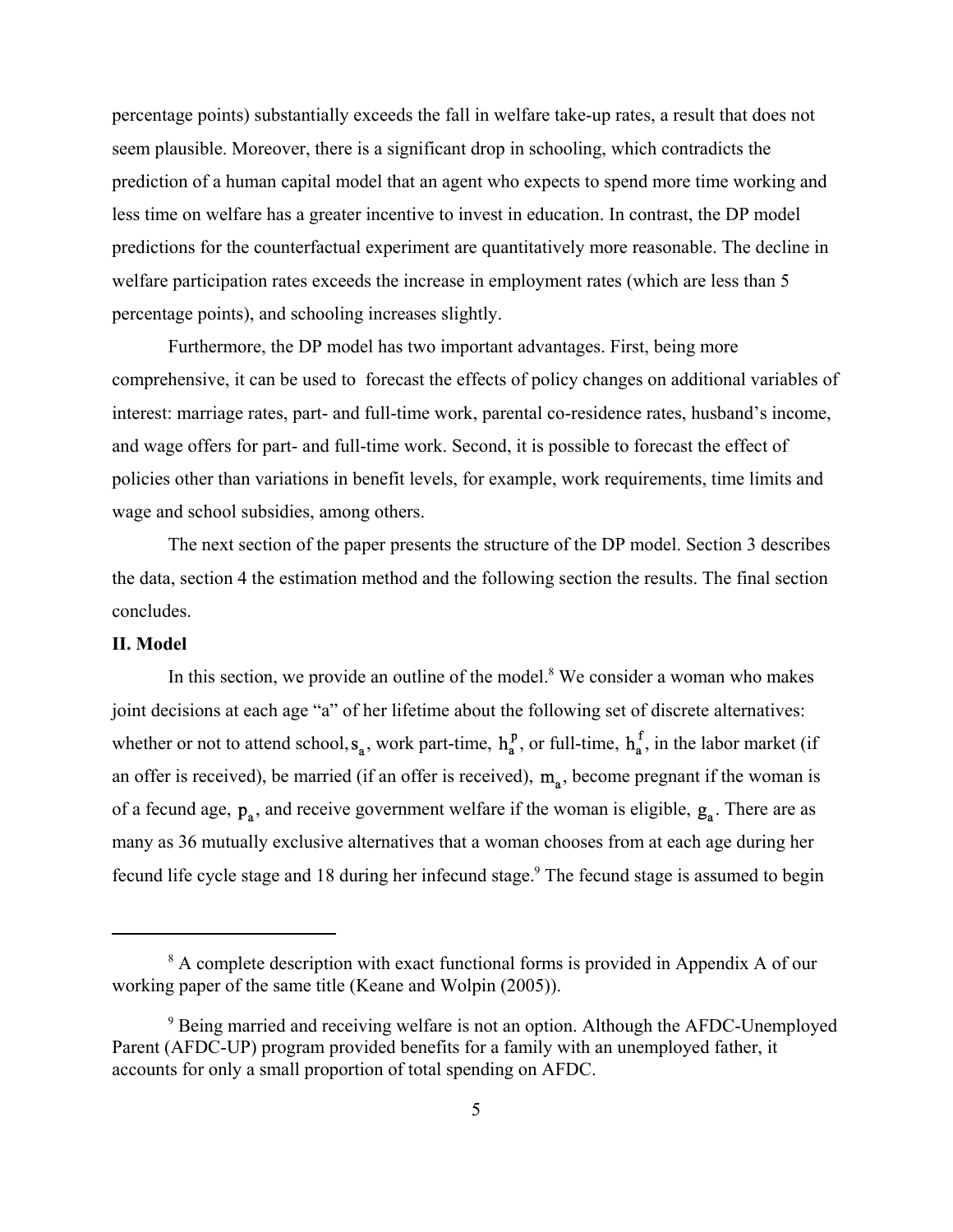at age 14 and to end at age 45; the decision period extends to age 62. Decisions are made at discrete six month intervals, i.e., semi-annually. A woman who becomes pregnant at age a has a birth at age a+1, with  $\mathbf{n}_{\mathbf{a}+1}$  representing the discrete birth outcome.<sup>10</sup> Consumption,  $\mathbf{C}_{\mathbf{a}}$ , is determined uniquely by the alternative chosen.

The woman receives a utility flow at each age that depends on her current choices and consumption, and on state variables that reflect past choices, for example, on the number of children already born,  $N_a$ , and their current ages (which affect child-rearing time costs), and the current level of completed schooling,  $S_a$  (which affects utility from attendance). We also allow preferences to evolve with age and to differ among individuals by birth cohort, race and U.S. state of residence and by a permanent unobservable characteristic which we denote by a woman's type.<sup>11</sup> The utility of specific choices are subject to age-varying preference shocks. Expressing the utility function in terms of the current set of alternatives, the utility of an individual at age a who is of type j is

# (1)  $U_a^j = U_a(C_a, s_a, m_a, p_a, g_a, h_a^p, h_a^f; \epsilon_a, I(type=j), \Omega_a^u),$

where  $\epsilon_a$  is a vector of five serially independent preference shocks and  $\Omega_a^u$  represents the subset of the state space (the set of past choices and fixed observables) that affects utility.<sup>12, 13</sup>

 $10<sup>10</sup>$  In keeping with the assumption that pregnancies can be perfectly timed, we only consider pregnancies that result in a live birth, i.e., we ignore pregnancies that result in miscarriages or abortions. We assume that a woman cannot become pregnant in two consecutive six month periods.

 $11$  In the model, we assume that women do not change their state of residence and restrict our estimation to a sample with that characteristic.

<sup>&</sup>lt;sup>12</sup> I( $\cdot$ ) is the indicator function equal to one when the term inside is true and zero otherwise.

<sup>&</sup>lt;sup>13</sup> Monetary costs, when unmeasured, are not generally distinguishable from psychic costs. It is thus somewhat arbitrary as to what is included in the utility function as opposed to the budget constraint. For example, we include in (1): (i) a fixed cost of working; (ii) a time cost of rearing children that varies by their ages; (iii) a time cost of collecting welfare (waiting at the welfare office); (iv) a school re-entry cost; and (v) costs of switching welfare and employment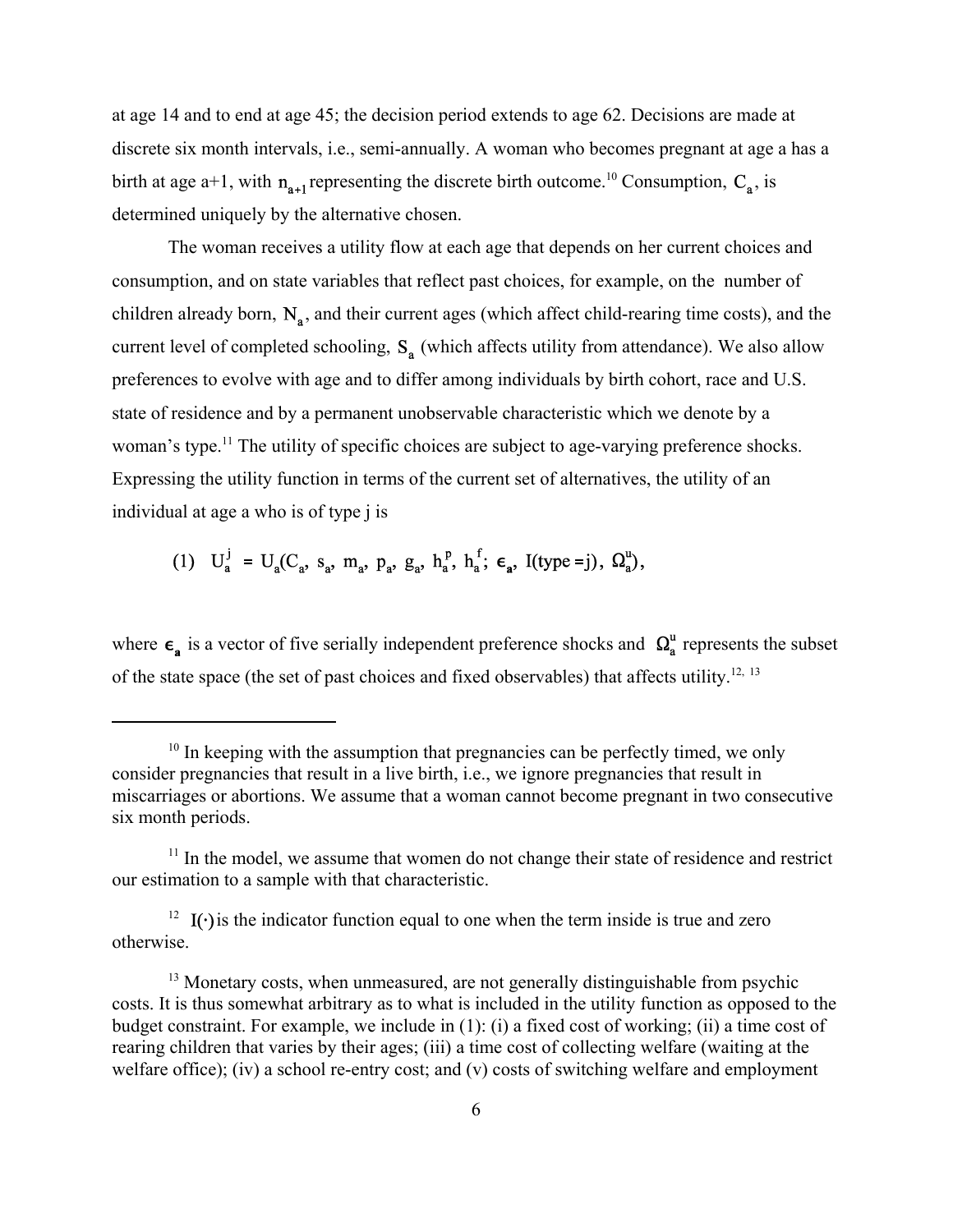The budget constraint, assumed to be satisfied each period, is given by:

$$
C_a = y_a^o (1 - m_a) (1 - z_a) + [y_a^o + y_a^m] m_a \tau_a^m + [y_a^o + y_a^z \tau_a^z] z_a
$$
  
(2)  

$$
+ \beta_1 g_a b_a + \beta_2 g_a z_a y_a^z - [\beta_3 I(S_a \ge 12) - \beta_4 I(S_a \ge 16)] s_a,
$$

where  $y_a^o$  is the woman's own earnings at age a,  $y_a^m$  is the spouse's earnings if the woman is married,  $\tau_a^m$  is the share of household income the woman receives if she is married,  $y_a^z$  is her parents' income, a share,  $\tau_a^z$ , of which she receives if she co-resides with her parents,  $b_a$  is the amount of welfare benefits the woman is eligible to receive.  $\beta_1$  is a fraction that converts welfare dollars into a monetary equivalent consumption value,  $\beta_2$  represents the fraction by which welfare benefits are reduced if the woman lives with her parents and varies with the level of the parents' income,  $\beta_3$  is the tuition cost of college and  $\beta_4$  the cost of graduate school,  $S_a$  is the completed level of schooling at age a and  $I(\cdot)$  is an indicator function equal to unity when the argument in the parentheses is true.<sup>14</sup> By assumption, income is pooled when married, but not when co-residing with parents.

Living with parents and being married are taken to be mutually exclusive states. In particular, a woman who chooses to be married, conditional on receiving a marriage offer (see below), cannot live with her parents while a woman who does not choose to be married lives with her parents according to a draw from an exogenous probability rule,  $\pi_a^z$ . We assume that the probability of co-residing with her parents, given the woman is unmarried, depends on her age. The woman's share of her parents' income, when co-resident, depends on her age, her parents' schooling and whether she is attending post-secondary school.

It is assumed that there is stochastic assortative mating. In each period a single woman

states.

<sup>&</sup>lt;sup>14</sup>  $\beta_1$  reflects the fact that welfare recipients are restricted in what they may purchase with welfare benefits, e.g., food stamps cannot be used to purchase alcohol. In addition, the exact treatment of parents' income is quite complicated, varying among and within states (at the local welfare agency level) and over time. Rather than attempting to model the rules explicitly, as an approximation we instead estimate the fraction of parents' income that is subject to tax as a parameter,  $\beta_3$ .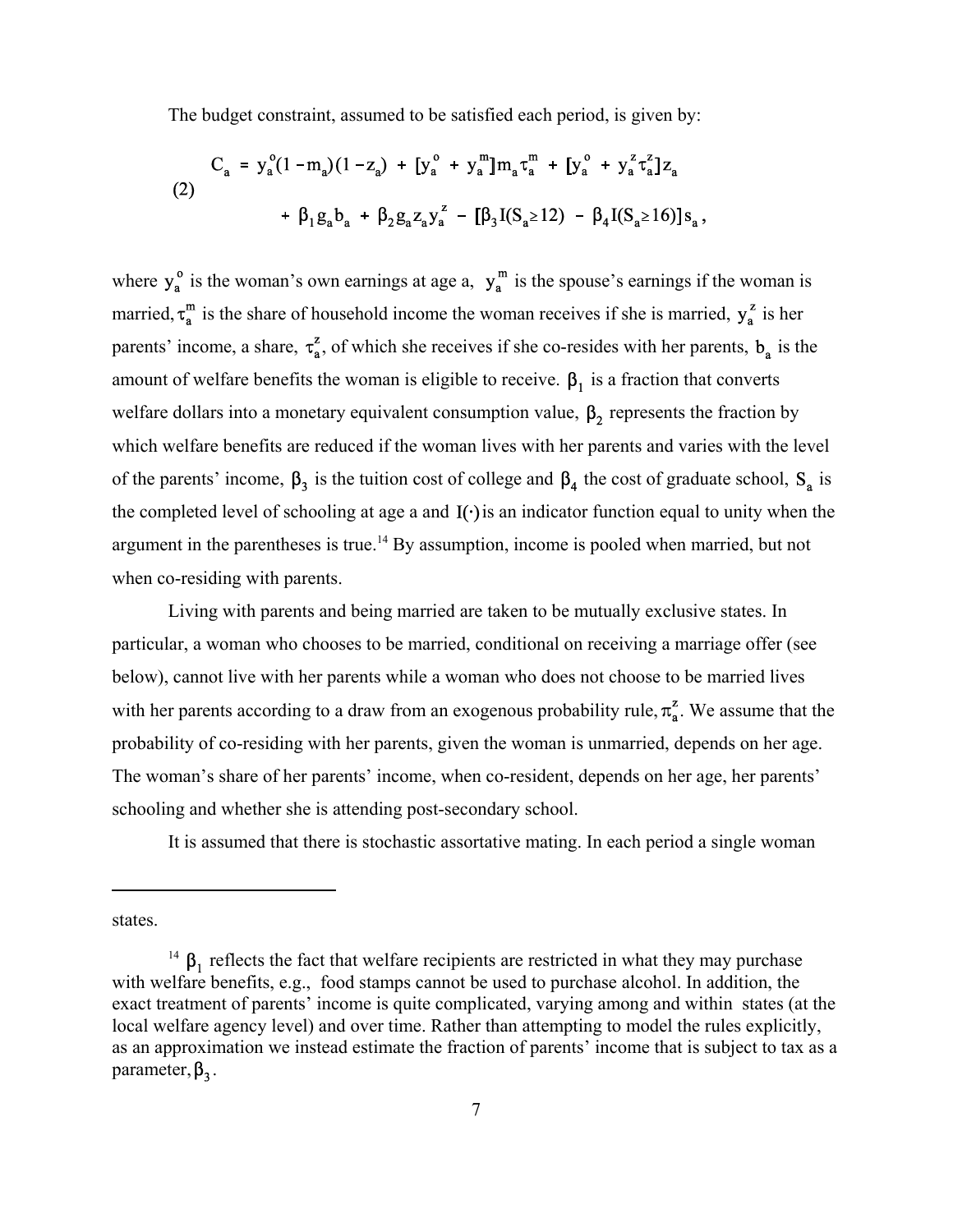draws an offer to marry with probability  $\pi_a^m$ , that depends on her age and welfare status. If the woman is currently married, with some probability that depends on her age and duration of marriage, she receives an offer to continue the marriage. If she declines to continue, the woman must be single for one period (six months) before receiving a new marriage offer.

In each period a woman receives a part-time job offer with probability  $\pi^{wp}$  and a fulltime job offer with probability  $\pi^{\mathbf{wf}}$ . Each of these offer rates depends on the woman's previousperiod work status. If an offer is received and accepted, the woman's earnings is the product of the offered hourly wage rate and the number of hours she works,  $y_a^o = 500 \cdot w_a^p h_a^p + 1000 \cdot w_a^p h_a^f$ . The hourly wage rate is the product of the woman's human capital stock,  $\Psi_{\rm a}$ , and its per unit rental price, which is allowed to differ between part- and full-time jobs,  $\mathbf{r}^j$  for j=p, f. Specifically, her ln hourly wage offer is

$$
(3) \quad \ln w_a^j = r^j + \Psi(\cdot) + \varepsilon_a^w, \quad j = p, f.
$$

The woman's human capital stock is modeled as a function of completed schooling, the stock of accumulated work hours up to age a,  $H_a$ , whether or not the woman worked part- or full-time in the previous period, her current age and her skill endowment at age 14. As with permanent preference heterogeneity, the skill endowment differs by race, state of residence and unobserved type. Random shocks to a woman's human capital stock,  $\epsilon_a^w$ , are assumed to be serially independent.

The husband's earnings depends on his human capital stock,  $\Psi_n^m$ . Conditional on receiving a marriage offer, the potential husband's human capital is drawn stochastically. The human capital of the spouse that is drawn depends on a subset of the woman's characteristics, her schooling attainment, age, race, state of residence and unobserved (to us) type. In addition, there is an iid random component to the draw of the husband's human capital that reflects a permanent characteristic of the husband unknown to the woman prior to meeting,  $\mu^m$ . The woman can therefore profitably search in the marriage market for husbands with more human capital, and can also directly affect the quality of their husbands by the choice of her schooling. There is a fixed utility cost of getting married, which augments a woman's incentive to wait for a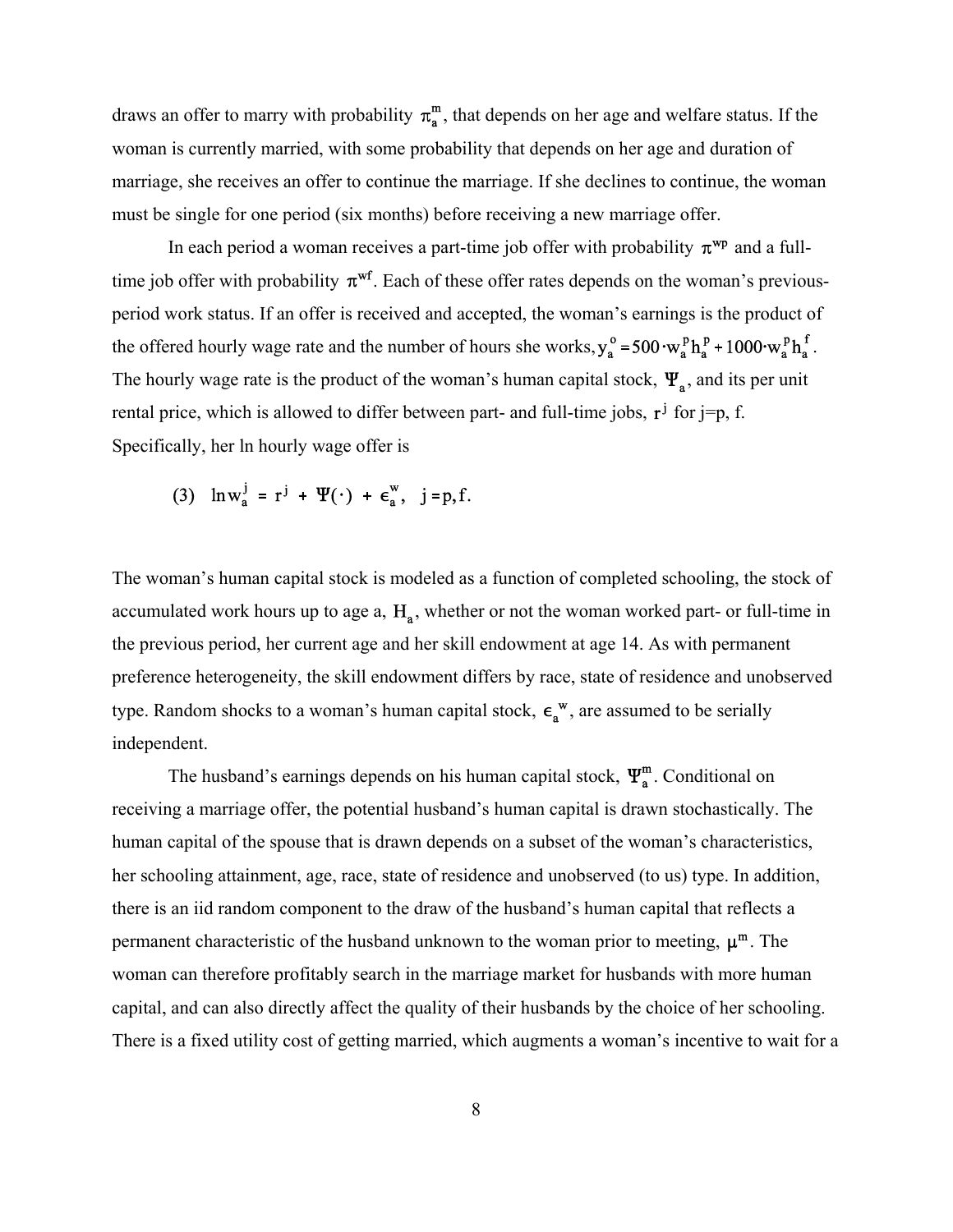good husband draw before choosing marriage (we allow for a cohort effect in this fixed cost). After marriage, the woman receives a utility flow from marriage, as well as a share of husband income. After marriage, husband's earnings evolve with a fixed trend subject to a serially independent random shock,  $\epsilon_a^m$ . Specifically,

## (4)  $\ln y_a^m = \mu^m + \Psi_{0a}^m(\cdot) + \epsilon_a^m$

where  $\Psi_{0a}^{m}$  is the deterministic component of the husband's human capital stock.

Welfare eligibility and the benefit amount for a woman residing in state s at calendar time t depends on the number of children residing with her and on her household income. For any given number of minor children (under the age of 18,  $N_a^{18}$ ) residing in the household, the schedule of benefits can be accurately approximated by two line segments. The first line segment corresponds to the guarantee level; it is assumed (approximated) to be linearly increasing in the number of minor children and, in the case of a woman co-residing with her parents, linearly declining in parents' income,  $y_a^z$ . The second line segment is negatively sloped as a function of the woman's own earnings,  $y_a^o$ , plus parents' income if she is co-resident, and also linearly increasing in the number of minor children. The negative slopes reflect the benefit reduction (or tax) applied to income.

In general, benefits are equal to the guarantee level (for given numbers of children and parents' income if co-resident) up to a positive level of the woman's earnings (the two line segments intersect at positive earnings) in order to provide a child care allowance for working mothers. Denoting this (state-specific) level of earnings, the disregard, as  $y_{at}^{sl}(N_a^{18})$  and the level of earnings at which benefits become zero (where the second line segment intersects the x-axis) as  $y_{at}^{s2}(N_a^{18})$ , the benefit schedule for a woman with  $N_a^{18} > 0$  children is given by

$$
b_t^s(N_{at}^{18}, y_{at}^o, y_{at}^z) = b_{0t}^s + b_{1t}^s N_{at}^{18} - b_{3t}^s \beta_2 y_{at}^z z_{at} \qquad \text{for } y_{at}^o < y_{at}^{s1} (N_a^{18}),
$$
\n
$$
= b_{2t}^s + b_{4t}^s N_{at}^{18} - b_{3t}^s [(y_{at}^o - y_{at}^{s1}) + \beta_2 y_{at}^z z_{at}] \text{ for } y_{at}^{s1} (N_a^{18}) < y_{at}^o < y_{at}^{s2} (N_a^{18})
$$
\n
$$
= 0 \qquad \text{otherwise.}
$$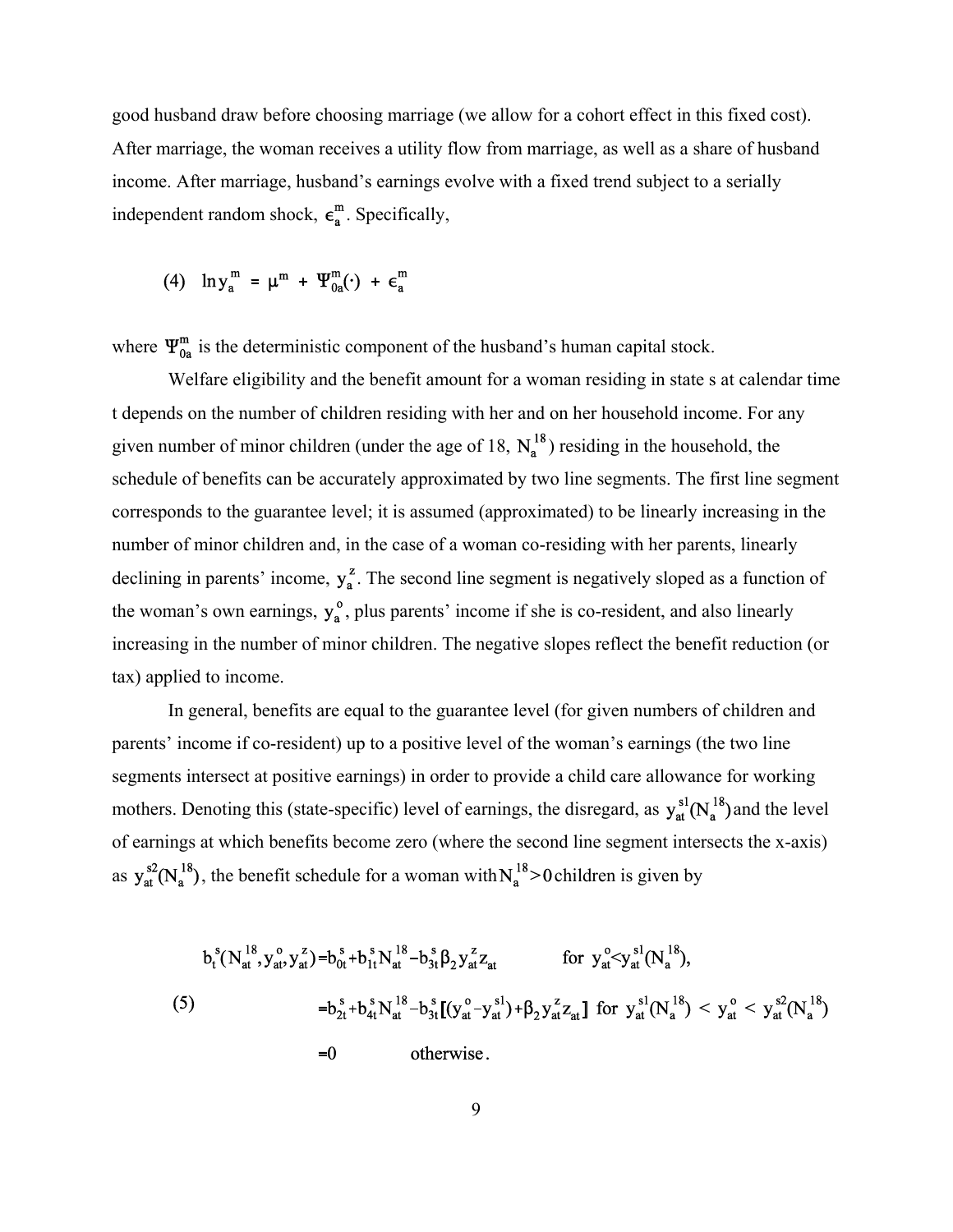We refer to  $b_t^s(N_{at}^{18}, y_{at}^o)$  as the benefit rule and to the  $b_{tt}^s$ 's as the benefit rule parameters. We exclude  $\beta_2$  from this set for reasons that will become clear.

The benefit rule parameters, and thus benefits themselves, change over time. Therefore, if women are at all forward-looking, they will incorporate their forecasts of the future values of the benefit rule parameters into their decision rules. We assume that benefit rule parameters evolve according to the following general vector autoregression (VAR) and that women use the VAR to form their forecasts of future benefit rules:

(6) 
$$
\mathbf{b}_t^s = \lambda^s + \Lambda^s \mathbf{b}_{t-1}^s + \mathbf{u}_t^s
$$

where  $\mathbf{b}_t^s$  and  $\mathbf{b}_{t-1}^s$  are 5×1 column vectors of the benefit rule parameters,  $\lambda^s$  is a 5×1 column vector of regression constants,  $\Lambda^s$  is a 5×5 matrix of autoregressive parameters and  $\mathbf{u}_t^s$  is a  $5 \times 1$  column vector of iid innovations drawn from a stationary distribution with variancecovariance matrix  $\mathbf{E}^s$ . We call (6) the evolutionary rule (ER) and  $\lambda^s$ ,  $\Lambda^s$ ,  $\mathbf{E}^s$  the parameters of the ER. Evolutionary rules are specific to the woman's state of residence.<sup>15</sup>

The woman is assumed to maximize her expected present discounted value of remaining lifetime utility at each age. The maximized value (the value function) is given by

(7) 
$$
V_a(\Omega_a) = \max E \left[ \sum_{\tau=a}^{62} \delta^{\tau-a} U_{\tau}(\cdot) | \Omega_a \right],
$$

where the expectation is taken over the distribution of future preference shocks, labor market, marriage and parental co-residence opportunities, and the distribution of the future innovations of the benefit ER. The decision period is six months until age 45, the assumed age at which the women becomes infecund, but one year thereafter.<sup>16</sup> In (7), the state space  $\Omega_a$  denotes the

<sup>&</sup>lt;sup>15</sup> As noted, it is assumed that a woman remains in the same location from age 14 on. Clearly, introducing the possibility of moving among states in a forward-looking model such as this would greatly complicate the decision problem.

<sup>&</sup>lt;sup>16</sup> Allowing for a longer decision period at ages past 45 reduces the computational burden of the model (see Wolpin (1992)).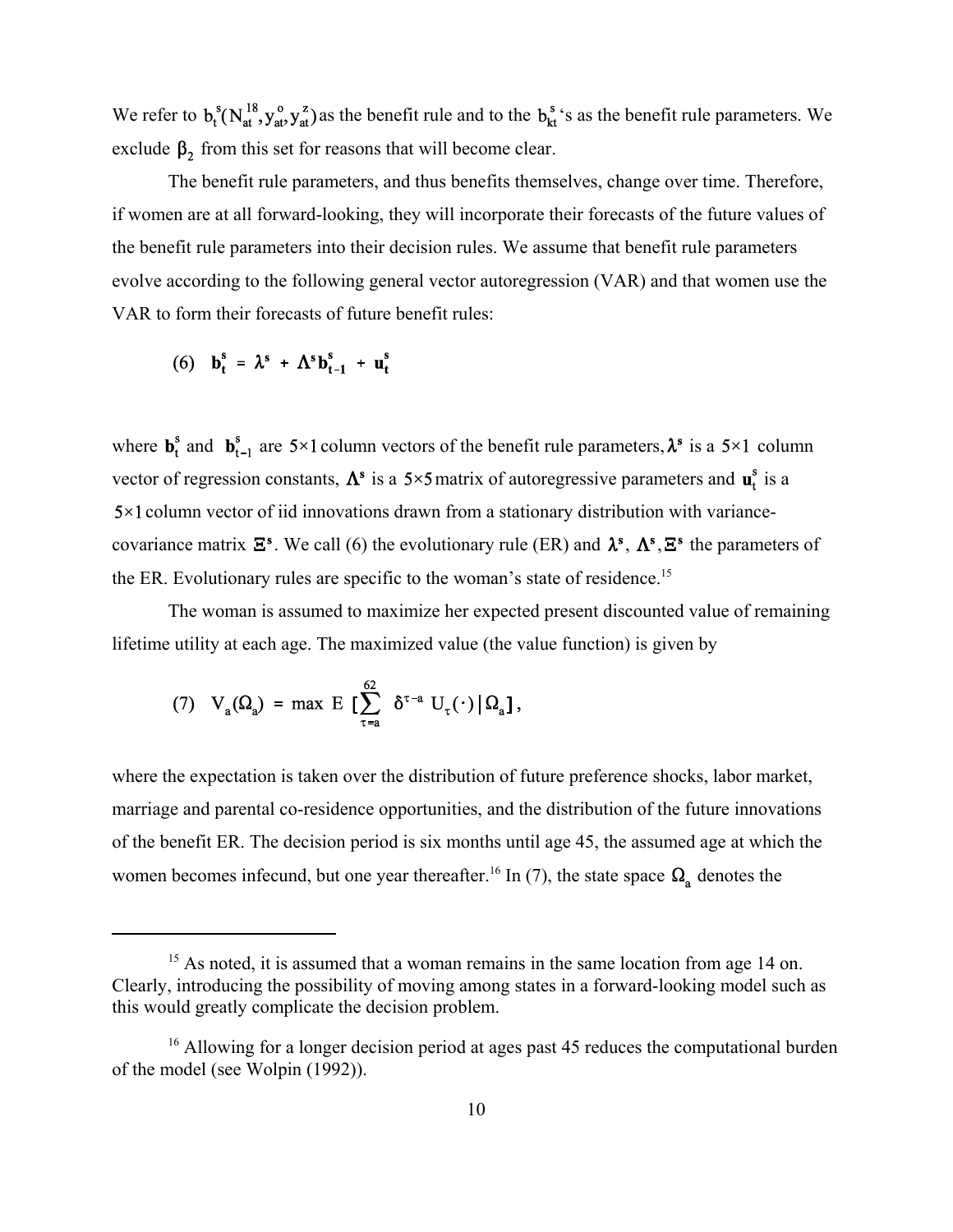relevant factors known at age a that affect current or future utility or that affect the distributions of the future shocks and opportunities.

The solution to the optimization problem is a set of age-specific decision rules that relate the optimal choice at any age, from among the feasible choices, to the elements of the state space at that age. Recasting the problem in a dynamic programming framework, the value function,  $V_{\alpha}(\Omega_{s})$ , can be written as the maximum over alternative-specific value functions, denoted as  $V_a^j(\Omega_a)$ , i.e., the expected discounted value of choice jeJ, that satisfy the Bellman equation, namely

$$
V_a(\Omega_a) = \max_{j \in J} [V_a^J(\Omega_a)]
$$
  
(8) 
$$
V_a^j(\Omega_a) = U_a^j + \delta E(V_{a+1}(\Omega_{a+1})|j \in J, \Omega_a) \text{ for } a < A,
$$

$$
= U_A^j \qquad \text{for } a = A.
$$

A woman at each age a chooses the option with the greatest expected present discounted value of lifetime utility.

The solution of the optimization problem is in general not analytic. In solving the model numerically, one can regard its solution as consisting of the values of  $EV_{n+1}(\Omega_{n+1} | j \in J, \Omega_n)$  for all j and elements of  $\Omega$ <sub>a</sub>. We refer to this function as **Emax** for convenience. As seen in (8), treating these functions as known scalars for each value of the state space transforms the dynamic optimization problem into the more familiar static multinomial choice structure. The solution method proceeds by backwards recursion beginning with the last decision period.<sup>17</sup>

#### **III. Data**

The 1979 youth cohort of the National Longitudinal Surveys of Labor Market Experience

 $17$  Because the size of the state space is large, we adopt an approximation method to solve for the Emax functions. The Emax functions are calculated at a limited set of state points and their values are used to fit a polynomial approximation in the state variables consisting of linear, quadratic and interaction terms. See Keane and Wolpin (1994, 1997) for details. As a further approximation, we let the Emax functions depend on the expected values of the next period benefit parameters, rather than integrating over the benefit rule shocks.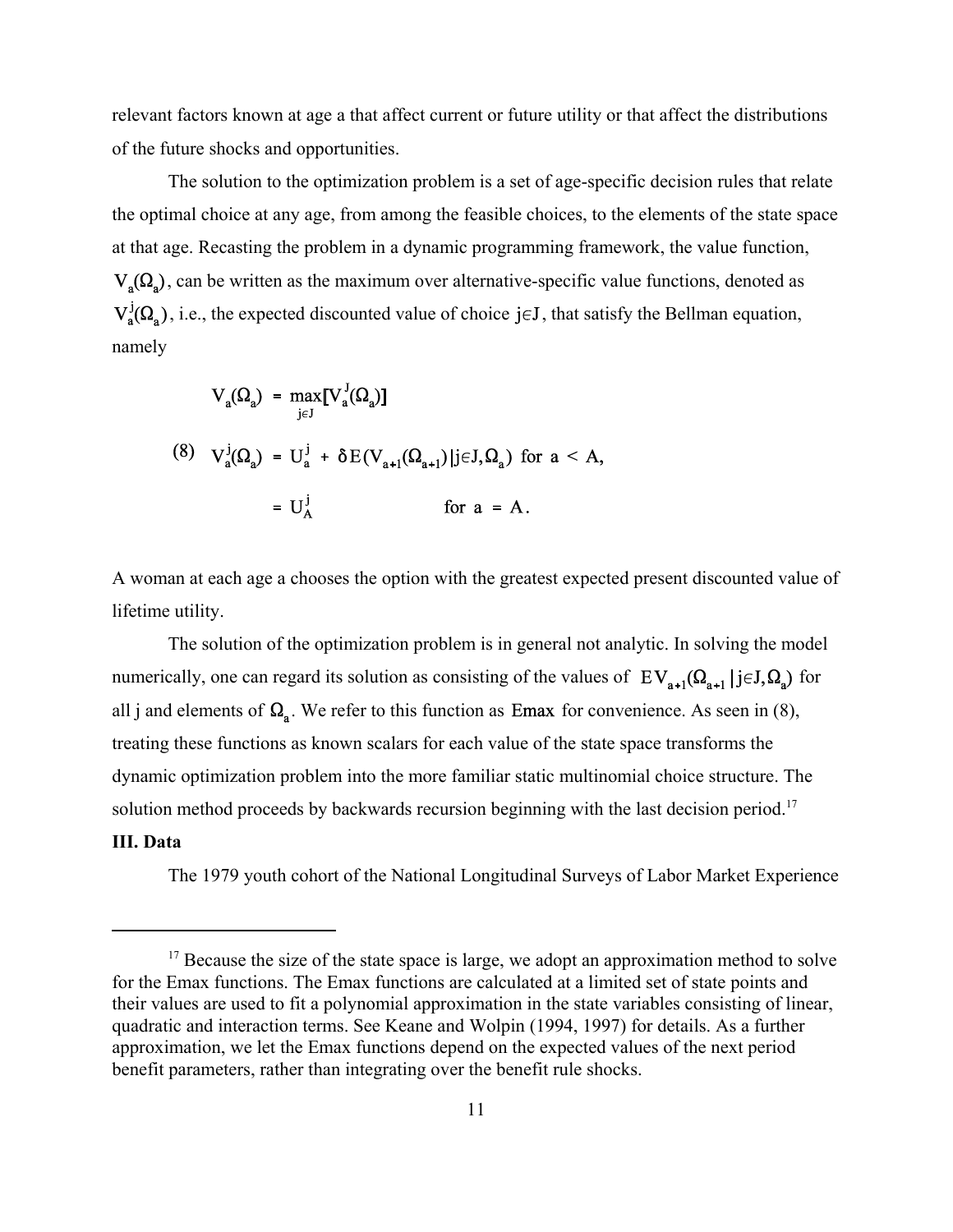(NLSY79) contains extensive information about schooling, employment, fertility, marriage, household composition, geographic location and welfare participation for a sample of over 6,000 women who were age 14-21 as of January 1, 1979. In addition to a nationally representative core sample, the NLSY contains oversamples of blacks and Hispanics. We use the annual interviews from 1979 to 1991 for women from the core sample and from the black and Hispanic oversamples.

The NLSY79 collects much of the relevant information, births, marriages and divorces, periods of school attendance, job spells, and welfare receipt, as dated events. We adopt a decision period of six months. Periods are defined on a calendar year basis, beginning either on January 1 or on July 1 of any given year. The first decision period is the first six month calender period that the woman turns age 14. The last period we observe is the second six month calendar period in 1990 (or, if the woman attrited before then, the last six-month period in which the data are available). The first calendar period observation, corresponding to that of the oldest NLSY79 sample members, occurs in the second half of 1971. There are fifteen other birth cohorts who turned age 14 in each six month period through January, 1979.

We restrict the sample to the six states in the U.S. that have the largest representations of NLSY79 respondents: California, Michigan, New York, North Carolina, Ohio and Texas. The estimation is performed using only the first five states. Texas is used as a holdout or validation sample on which to perform out-of-sample validation tests of the model. The reason for this choice is that Texas is by far the least generous state in terms of welfare benefits and thus requires an fairly extreme out-of-sample extrapolation.

As noted, we consider the following choices: whether or not to (i) attend school (ii) work (part- or full-time), (iii) be married, (iv) become pregnant and (v) receive welfare (AFDC). The variables are defined as follows:

*School Attendance*: The NLSY79 collects a monthly attendance record for each women beginning as of January, 1979. A woman was defined to be attending school if she reported being in school each month between January and April in the first six-month calendar period and each month between October and December in the second calendar period. Given the sample design of the NLSY79, school attendance records that begin at age 14 exist only for the cohort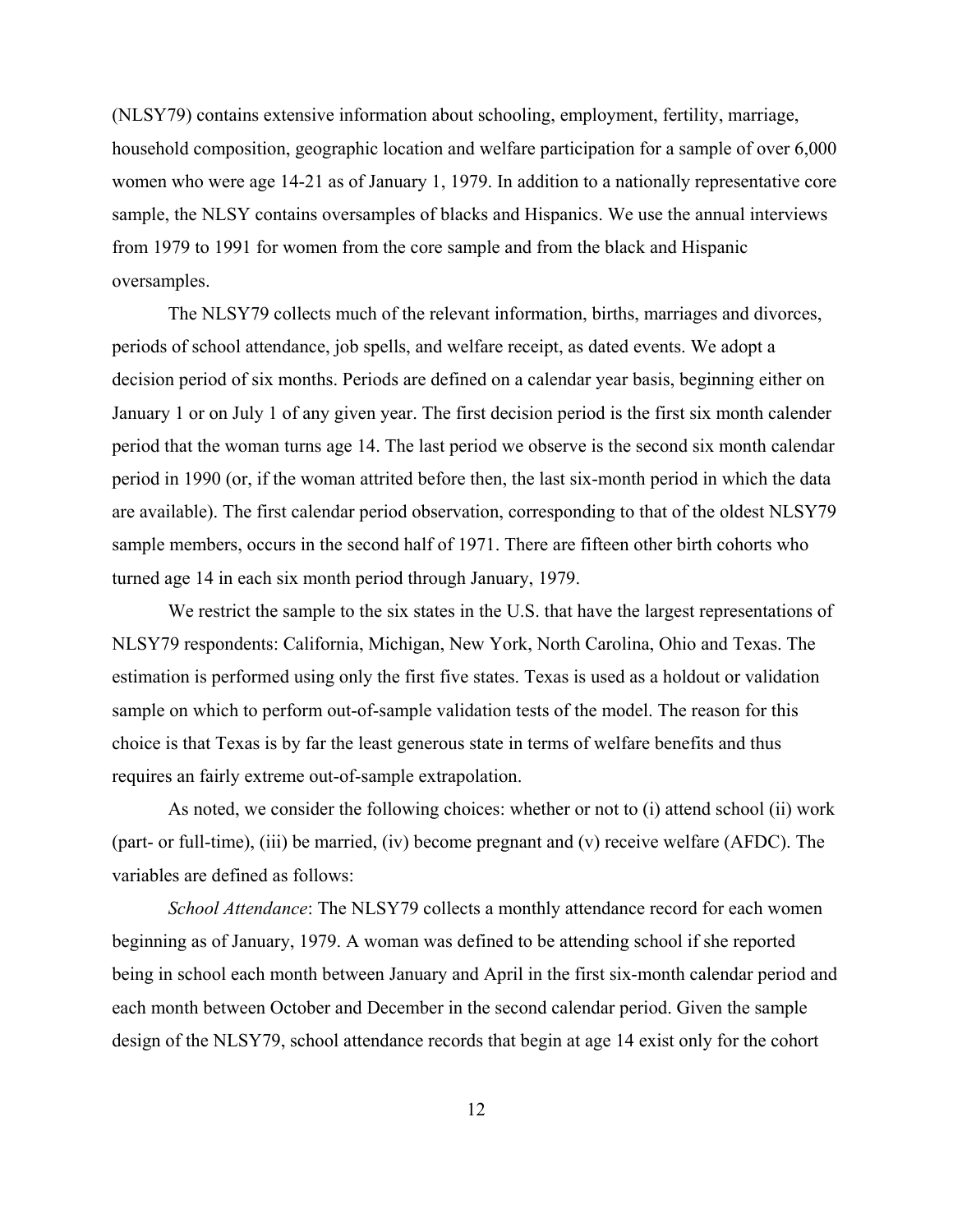that turned 14 in January, 1979.

*Employment Status*: Using employment event history data, we calculated the number of hours worked in each six month period. A woman was considered working part-time in the period (500 hours) if she worked between 260 and 779 hours and full-time (1000 hours) if she worked at least 780 hours during the period. As with school attendance, employment data does not extend back to age 14 for many of the cohorts. We assume that initial work experience, that is, at age 14, is zero.

*Marital Status*: The NLSY79 provides a complete event-dated marital history that is updated each interview. However, dates of separation are not reported. Therefore, for the years between 1979 and 1990, data on household composition was used to determine whether the woman was living with her spouse. But, because these data are collected only at the time of the interview, marital status is treated as missing during periods in which there were no interviews, in most cases for one six-month period per year. Marital event histories were used for the periods prior to 1979 even though it is uncertain from that data whether the spouse was present in the household.

*Pregnancy Status*: Although pregnancy rosters are collected at each interview, conception dates are noisy and miscarriages and abortions are under-reported. We ignore pregnancies that do not lead to a live birth, dating the month of the conception as occurring nine months prior to the month of birth. Except for misreporting of births, there is no missing information on pregnancies back to age 14 for any of the cohort.

*Welfare Receipt*: AFDC receipt is reported for each month within the calendar year preceding the interview year, i.e., from January 1978. We define a woman as receiving welfare in a period if she reported receiving an AFDC payment in at least three of the six months of the period.18 As with school attendance and employment, data are missing back to age 14 for most of the cohorts. It is assumed that none of the women received welfare prior to age 14, as is consistent with the fact that none had borne a child by that time.

 $18$  The use of almost any cutoff in establishing welfare participation would have only a small effect on the classification; most women who report receiving welfare in any one month during a six month period report receiving it in all six months.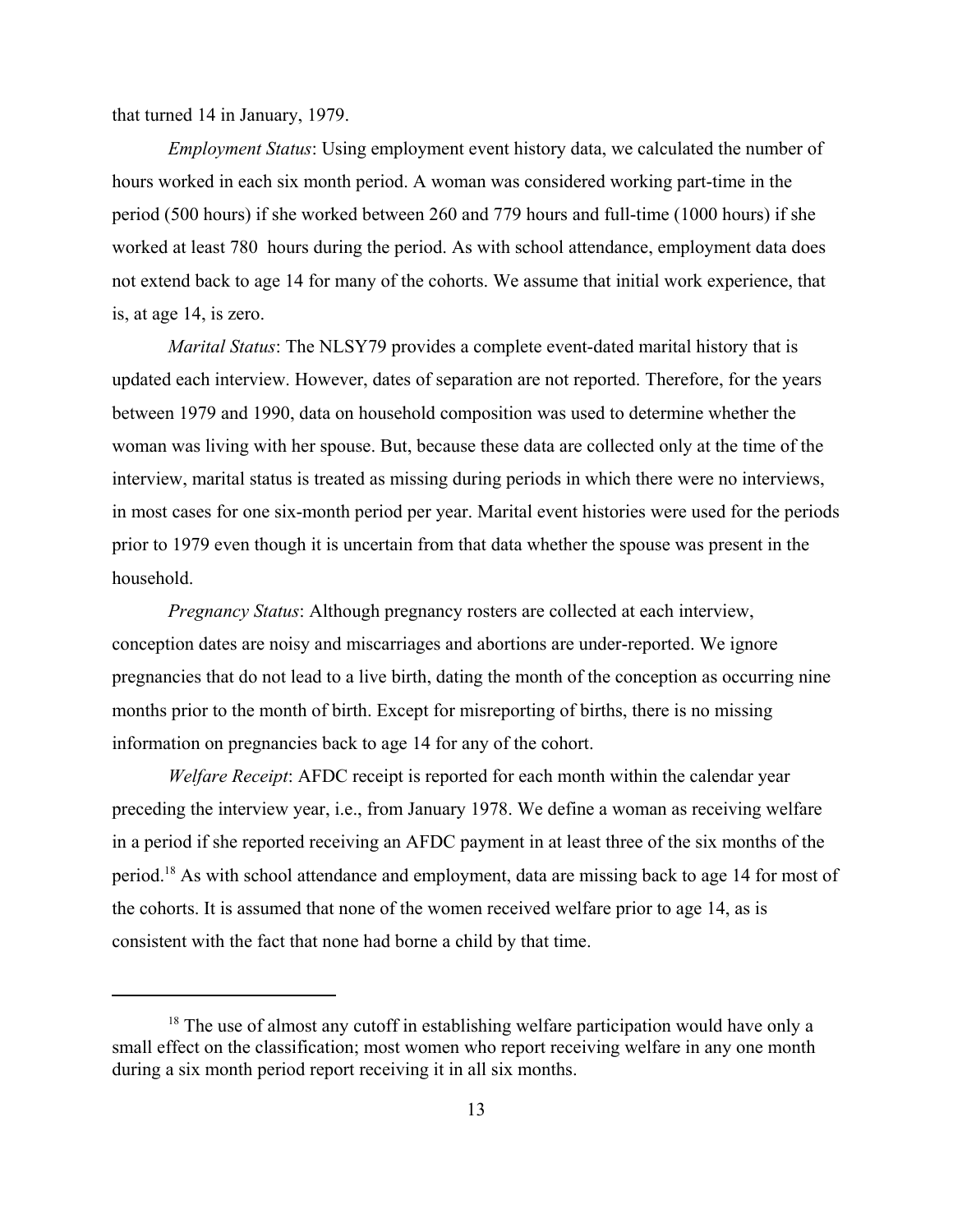#### *Descriptive Statistics*:

Table 1 provides (marginals of) the sample choice distribution by full-year ages and by race aggregated over the five states used in the estimation. As seen, school attendance is essentially universal until age 16, drops about in half at age 18, the normal high school graduation age, and falls to around 10 percent at age 22. About 3 percent of the sample attends school at ages after 25. The implied school completion levels that result from these attendance patterns are, at age 24, 12.9 for whites, 12.7 for blacks and 12.2 for Hispanics. Employment rates for white and Hispanic women (working either part- or full-time) increase rapidly through age 18 and then slowly thereafter, although they are higher for whites throughout by about 10-20 percentage points. Employment rates for black females rise more continuously, roughly doubling between age 18 and 25, and are comparable to that of Hispanics at ages after 25.

Marriage rates rise continuously for whites and Hispanics, reaching about 60 percent by age 25 for whites and 50 percent for Hispanics. However, for blacks, marriage rates more or less reach a plateau at about age 22, at between 20 and 25 percent. With respect to fertility, by age 20, white females in the sample on average had .28 live births, black females .47 live births and Hispanic females .40 live births. Teenage pregnancies that lead to a live birth are higher by 68 percent for blacks than for whites and by 43 percent for Hispanics than for whites. By age 27, the average number of live births are 1.06, 1.36 and 1.39, and by age 30, 1.54, 1.61 and 1.76. Welfare participation increases with age, at least through age 24. Race differences are large; participation peaks at 7 percent for whites, 28 percent for blacks and 17 percent for Hispanics

There are large differences in choices between women who reside in the five states used in estimation (the estimation sample) vs. Texas (the validation sample). The largest differences are for AFDC take-up and for full-time employment. For example, among black women, welfare receipt peaked at about 30 percent in the estimation sample, while it peaked at only about 10 percent in the validation sample. With respect to full-time employment, at age 25, for example, the difference in the proportion engaged in full-time work was 14.3 percentage points for whites, 18.9 percentage points for blacks and 19.6 percentage points for Hispanics.<sup>19</sup>

*Benefit Rules*:

<sup>&</sup>lt;sup>19</sup> See Keane and Wolpin (2005) for further details.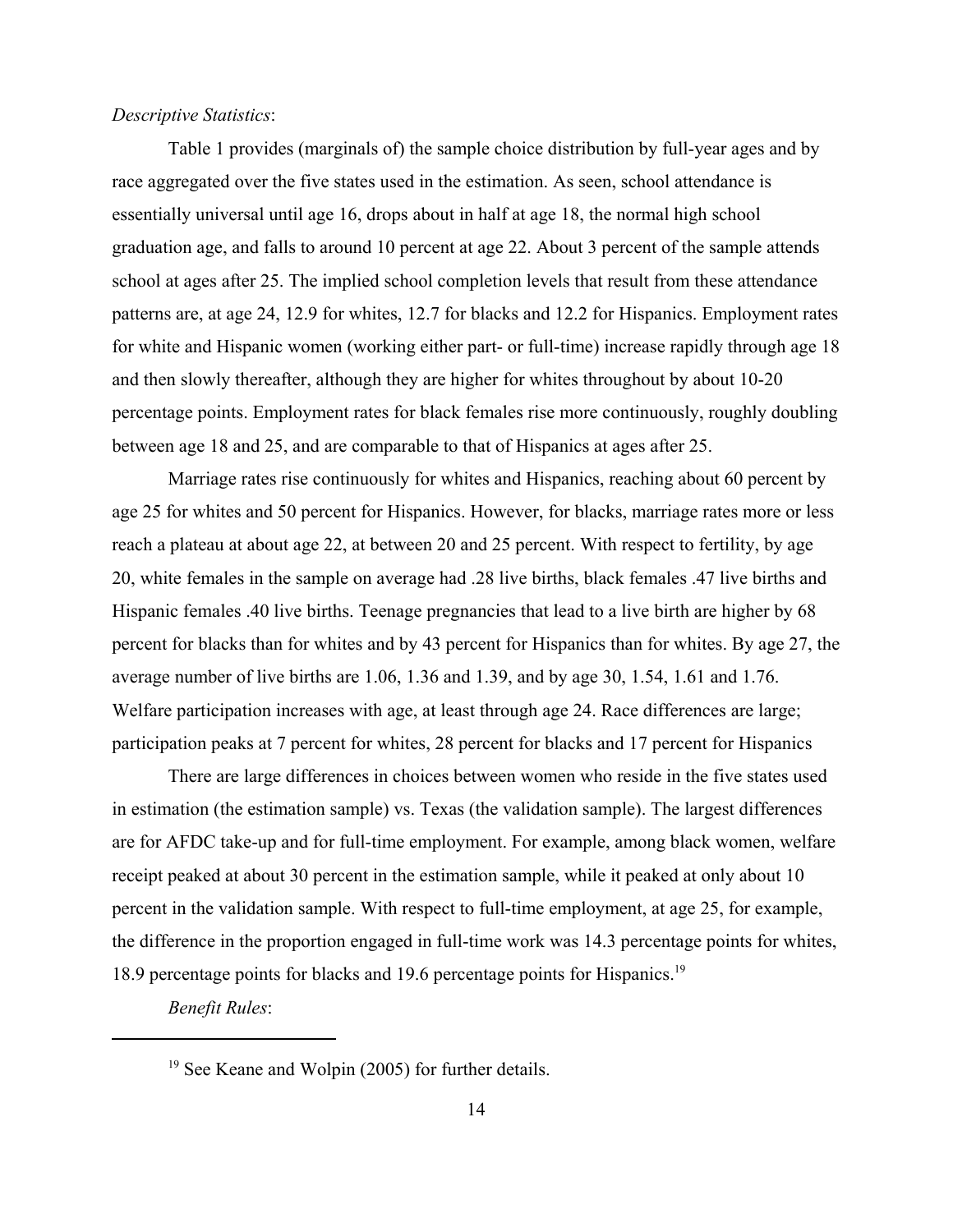In order to estimate the benefit schedules (5) and the evolutionary rules governing changes in benefit parameters (6), we collected information on the rules governing AFDC and Food Stamp eligibility and benefits in each of the 50 states for the period 1967-1990. The parameters of the benefit schedule are obtained by estimating (5) for each state separately in each year using the sum of the monthly benefits from AFDC and Food Stamps, with monthly benefit amounts expressed in 1987 New York equivalent dollars. Thus, for each state, s, we obtained an estimate of the benefit rule parameters,  $b_{n0}^s$ ,  $b_{n1}^s$ ,  $b_{n2}^s$ ,  $b_{n3}^s$ ,  $b_{n4}^s$ , for each year t.<sup>20</sup> Given the estimates of the benefit rule parameters, we then estimated (6), the evolutionary rule.

Table 2 transforms the benefit parameters obtained from the estimates of (5) into a more convenient set of benefit measures, namely the total monthly income of non-working women (with zero non-earned income) who have either one or two children and the total monthly income of women with one or two children who have part-time monthly earnings of 500 dollars or full-time earnings of 1000 dollars.<sup>21</sup> Referring to table 2, among the six states, NY, CA and MI are considerably more generous than NC, OH and TX. Among the first group Michigan is the most generous, with average benefits over the 24 years for a woman with one child being 654 (1987 NY) dollars per month, and among the second group Texas is the least generous, with the same average benefits figure only 377 dollars. CA and NY were about equally generous on average (589 and 574 dollars) over the period as were NC and OH (480 and 489 dollars).<sup>22</sup>

As table 2 reveals, there was a steep decline in benefit amounts between the early 1970's and the mid 1980's, and relative constancy thereafter. For example, in Michigan monthly benefits

<sup>&</sup>lt;sup>20</sup> The approximation given by (5) fits the monthly benefit data quite well, with Rsquared statistics for the first line segment mostly above .99 and for the second, mostly about .95. See Keane and Wolpin (2005) for the regression estimates.

<sup>&</sup>lt;sup>21</sup> See Keane and Wolpin (2005) for summary statistics of the actual parameters themselves.

<sup>&</sup>lt;sup>22</sup> Benefit reduction rates for AFDC and for Food Stamps are federally set. They differ across states in our approximation due to the fact that AFDC payments terminate at different income levels among the states while food stamp payments are still non-zero and the two programs have different benefit reduction rates. There is thus a kink in the schedule of total welfare payments with income that our approximation smooths over.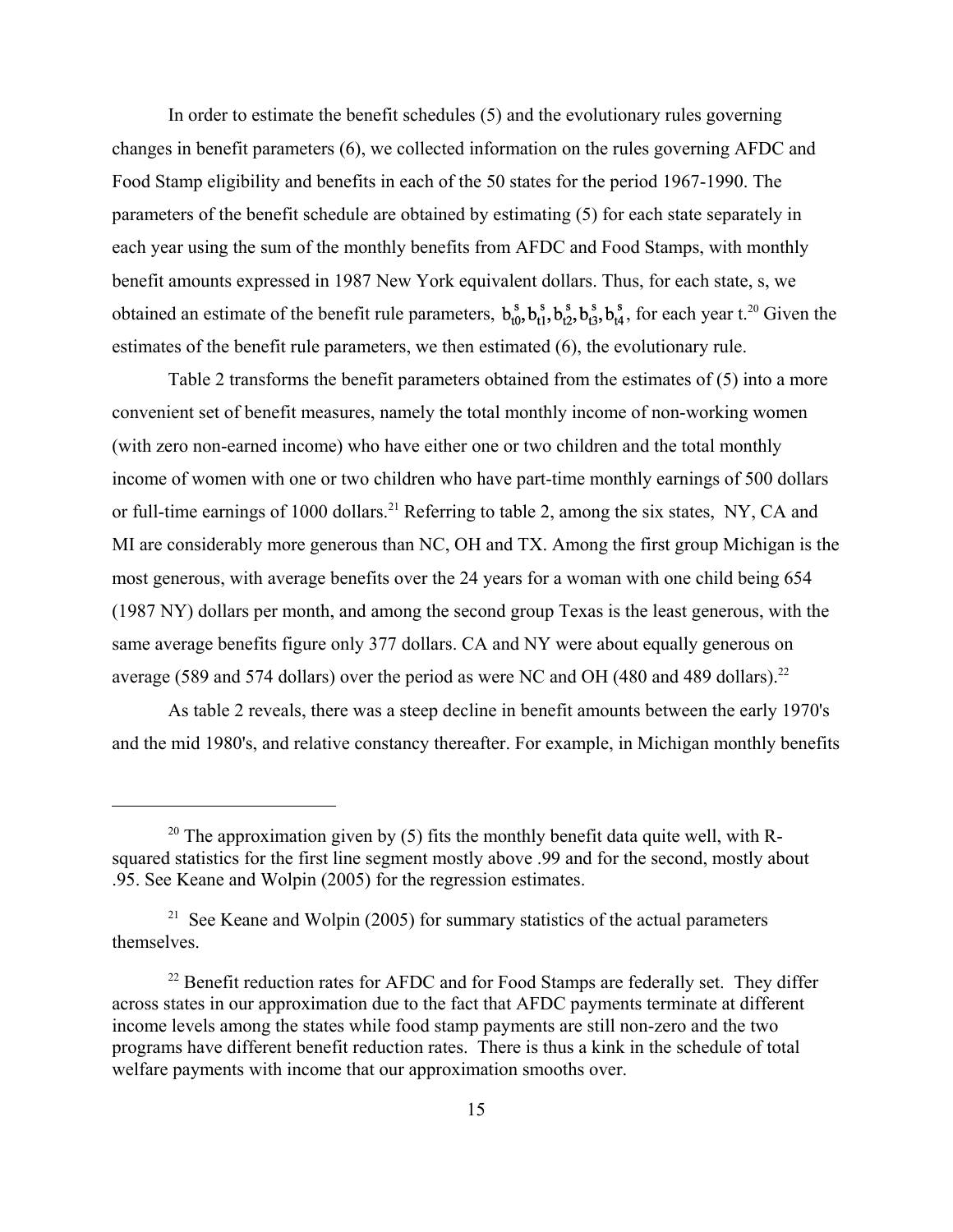fell from 735 dollars for a woman with no earnings and two children in 1975 to 561 dollars in 1985. For the same woman with 500 dollars in monthly earnings, benefits fell from 762 dollars in 1975 to 405 dollars in 1985, and then rose slightly to 484 dollars in 1990.

#### **IV. Estimation Method**:

The numerical solution to the agents' maximization problem provides (approximations to) the Emax functions that appear on the right hand side of (8). The alternative-specific value functions,  $V_t^k$  for k=1,..,K, are known up to the random preference shocks, the wage offer shock of the woman and the earnings shock of the husband (if the woman receives a marriage offer), the implicit shocks that determine whether a marriage offer is received and whether the woman will reside with her parents if she is not married, and the benefit parameter shocks in the evolutionary rule.

Thus, conditional on the deterministic part of the state space, the probability that an agent is observed to choose option k takes the form of an integral over the region of the severaldimensional error space such that k is the preferred option. The error space depends on which option k is being considered. If option k corresponds to a work option, then the wage offer is observed by us, and the wage shock is not in the subset over which the integration occurs. In that case, the likelihood contribution for the observation also includes the density of the wage error. If the woman is married (living with parents), then the husband's (parents') income is observed by us, that shock is excluded from the integration and the likelihood contribution includes the husband's (parents') income density.

As noted, the choice set contains as many as 36 elements. It is well known that evaluation of choice probabilities is computationally burdensome when the number of alternatives is large. Recently, highly efficient smooth unbiased probability simulators, such as the GHK method (see, e.g., Keane (1993, 1994)), have been developed for these situations. Unfortunately, the GHK method, as well as other smooth unbiased simulators, rely on a structure in which there is a separate additive error associated with each alternative. Further, as discussed in Keane and Moffitt (1998), in estimation problems where the number of choices exceeds the number of error terms, the boundaries of the region of integration needed to evaluate a particular choice probability are generally intractably complex. Thus, given our model, the most practical method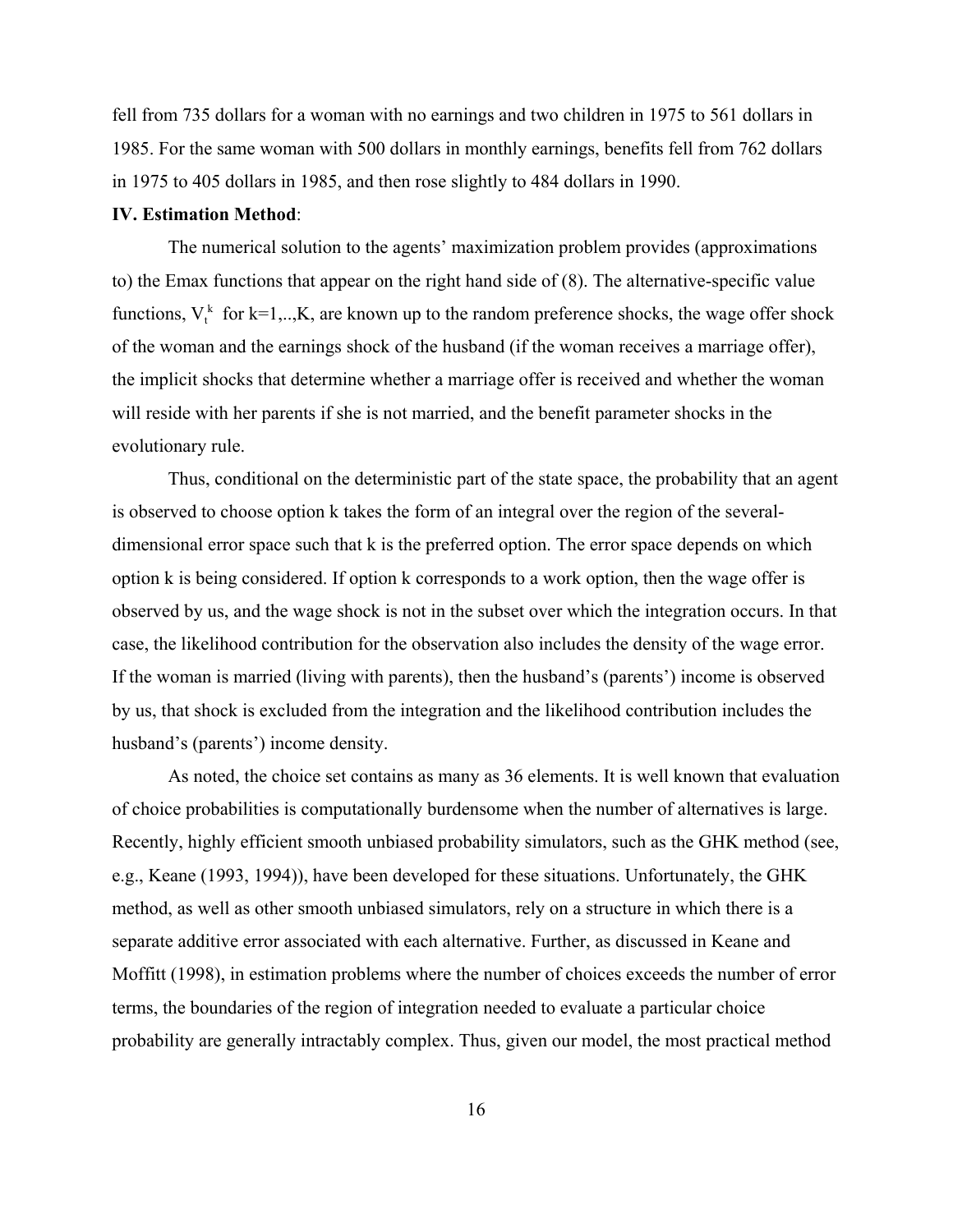to simulate the probabilities of the observed choice set would be to use a kernel smoothed frequency simulator. These were proposed in McFadden (1989), and have been successfully applied to models with large choice sets in Keane and Moffitt (1998) and Keane and Wolpin  $(1997).^{23}$ 

In the present context, however, standard simulated maximum likelihood methods are not feasible because of severe problems created by unobserved state variables. Because, as we have noted, we do not have a complete history of employment, schooling or welfare take-up for most of the cohorts back to age 14, the state variables accounting for work experience, schooling and welfare dependence cannot be constructed. Parental co-residence is also observed only once a year as is marital status that takes into account spousal co-residence.

Further complicating the estimation problem is that the youth's initial schooling level at age 14 is observed only for one of the 16 cohorts. It is well known that unobserved initial conditions (Heckman (1981)), and unobserved state variables more generally, pose formidable computational problems for estimation of dynamic discrete choice models. If some or all elements of the state space are unobserved, then to construct conditional choice probabilities one must integrate over the distribution of the unobserved elements. Even in much simpler dynamic models than ours, such distributions are typically computationally intractabe.

In a previous paper (Keane and Wolpin (2001b)), we have developed a simulation algorithm that deals in a practical way with the problem of unobserved state variables. The algorithm is based on simulating complete (age 14 to the terminal age) outcome histories for a set of artificial agents. An outcome history consists of the initial school level of the youth,  $S_0$ , along with simulated values in all subsequent periods for all of the outcome variables in the model (school attendance, part- or full-time work, marriage, pregnancy, welfare participation, the woman's wage offer, the husband's earnings, parents' income). Denote by  $\tilde{O}^n$  the simulated outcome history for the nth such person,  $\tilde{O}^n = (S_{14}^n, \tilde{O}_{a=1}^n, ..., \tilde{O}_{a=A}^n)$ , for  $n = 1,..., N$ .

In order to motivate the estimation algorithm, it is useful to ignore for now the

<sup>&</sup>lt;sup>23</sup> Kernel smoothed frequency simulators are, of course, biased for positive values of the smoothing parameter, and consistency requires letting the smoothing parameter approach zero as sample size increases.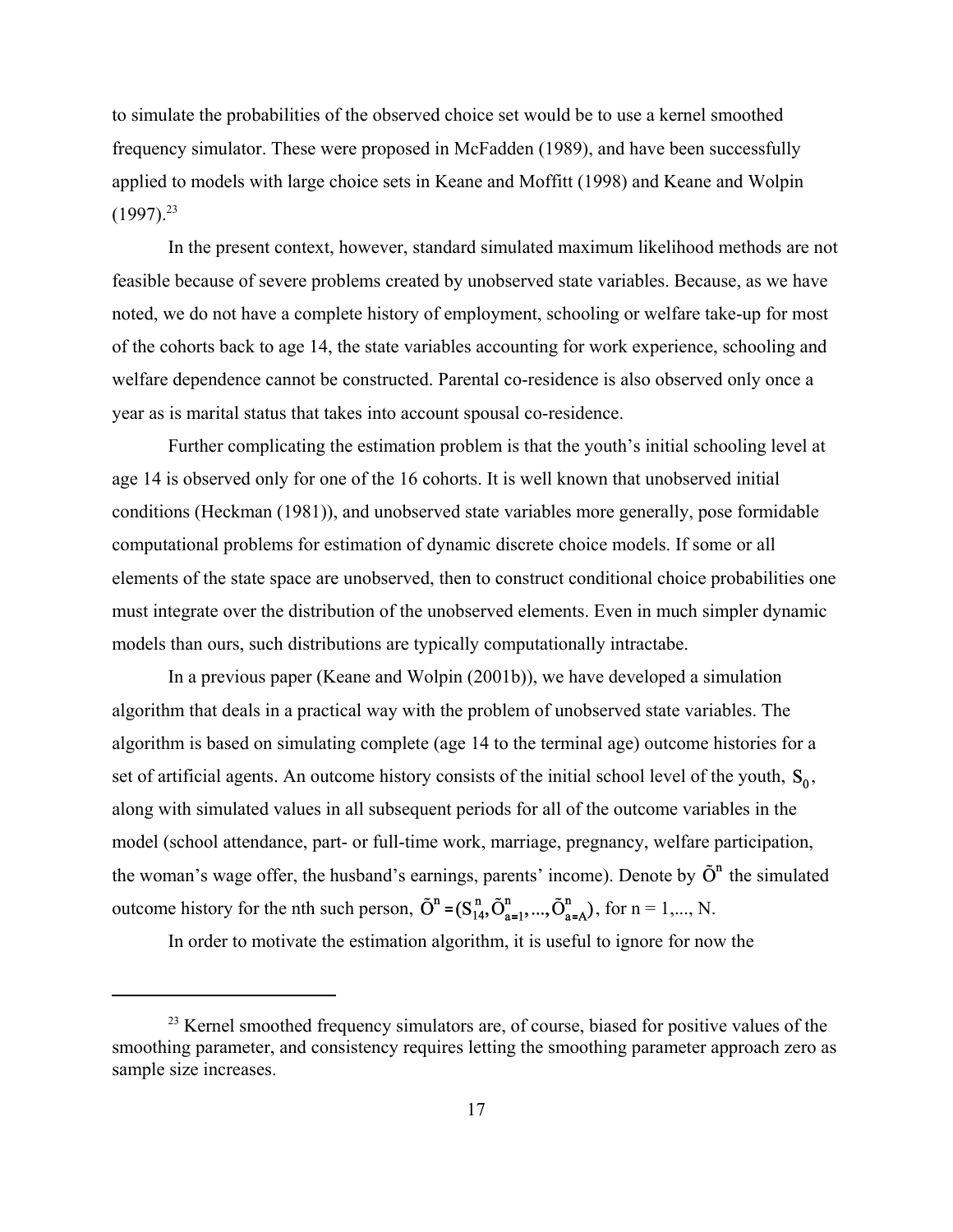complication that some of the outcomes are continuous variables. Let  $O<sup>i</sup>$  denote the observed outcome history for person i, which may include missing elements. Then, an unbiased frequency simulator of the probability of the observed outcome history for person i.  $P(O^i)$ , is just the fraction of the N simulated histories that are consistent with  $O^i$ . In this construction, missing elements of  $O^i$  are counted as consistent with any entry in the corresponding element of  $\tilde{O}^n$ . Note that the construction of this simulator relies only on unconditional simulations. It does not require evaluation of choice probabilities conditional on state variables. Thus, unobserved state variables do not create a problem for this procedure.

Unfortunately, because the number of possible outcome histories is huge, consistency of a simulated history with an actual history is an extremely low probability event. Hence, simulated probabilities will typically be 0, as will thus be the likelihood, unless an impractically large simulation size is used (see Lerman and Manski 1981). In addition, the method breaks down if any outcome is continuous, e.g., the woman's wage offer, regardless of simulation size, because agreement of observed with simulated wages is a measure zero event.

We solve this problem by assuming, as is apt, that all observed quantities are measured with error. With measurement error there is a nonzero probability that any observed outcome history might be generated by any simulated outcome history. Denote by  $P(O^i | \tilde{O}^n)$  the probability that observed outcome history  $O^i$  is generated by simulated outcome history  $\tilde{O}^n$ . Then  $P(O^i | \tilde{O}^n)$  is the product of classification error rates on discrete outcomes and measurement error densities for wages that are needed to make  $O^i$  and  $\tilde{O}^n$  consistent. Observe that  $P(O^i | \tilde{O}^n) > 0$  for any  $\tilde{O}^n$ , given suitable choice of error processes. The specific measurement error processes that we assume are described below. The key point here is that  $P(O^i | \tilde{O}^n)$  does not depend on the state variables at any age a, but only depends on the outcomes. Using N simulated outcome histories we obtain the unbiased simulator

(11) 
$$
\hat{P}_N(O^i) = \frac{1}{N} \sum_{n=1}^{N} P(O^i | \tilde{O}^n)
$$
.

Note that this simulator is analogous to a kernel-smoothed frequency simulator, in that  $I(O^i = \tilde{O}^n)$  is replaced with an object that is strictly positive, but that is greater if  $\tilde{O}^n$  is "closer"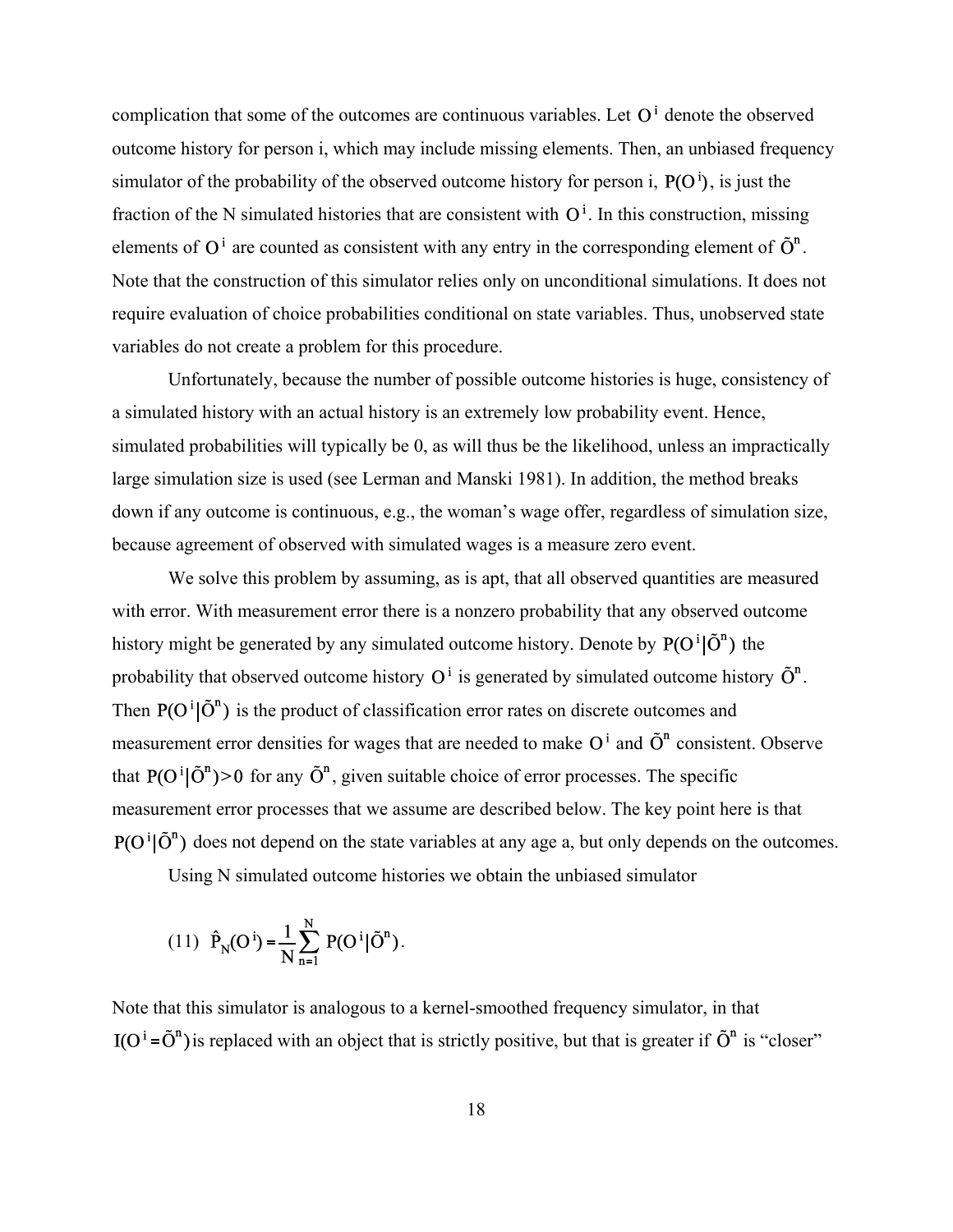to  $O^i$ . However, the simulator in (11) is unbiased because the measurement error is assumed to be present in the true model.

It is straightforward to extend the estimation method to allow for unobserved heterogeneity. Assume that there are K types of women who differ in their permanent preferences for leisure, school, marriage, becoming pregnant and receiving welfare. In addition, women also differ in their human capital "endowment" at age 14 and in their potential husband's human capital stock. To handle unobserved heterogeneity (i.e. types) in this framework, define  $\pi_{k|S_{14}}$  as the probability a person is type k given his initial school level, for  $k = 1,..., K$ , where K is the number of types. In this case, simulate N/K vectors  $\tilde{O}_k^n$  for each type.<sup>24</sup> Then,

(12) 
$$
\hat{P}_N(O^i) = \frac{1}{N} \sum_{k=1}^K \sum_{n=1}^{N/K} P(O^i | \tilde{O}^n) \frac{\pi_{k|S_{14}}}{N/K}
$$
.

Observe that in (12), the conditional probabilities  $P(O^i | \tilde{O}^n)$  are weighted by the ratio of the proportion of type k according to the model,  $\pi_{k|S_{14}}$ , to the proportion of type k in the simulator, N/K.

The simulator in (12) is not smooth because  $P(O^i | \tilde{O}^n)$  will "jump" at points where a change in the model parameters causes the simulated outcome history  $\tilde{O}^n$  to change discretely. However, this simulator can be made smooth in the model parameters if an importance sampling procedure is applied, with the simulated outcome histories are held fixed and re-weighted as parameters are varied. Given an initial parameter vector  $\theta_0$  and an updated vector  $\theta'$ , the appropriate weight to apply to sequence  $\tilde{O}^n$  is the ratio of the likelihood of simulated history n under  $\theta'$  to that under  $\theta_0$ . Such weights have the form of importance sampling weights (i.e., the ratios of densities under the target and source distributions), and are smooth functions of the model parameters. Further, it is straightforward to simulate the likelihood of an artificial history  $\tilde{O}^n$  using conventional methods because the state vector is fully observed at all points along the history. The choice probabilities along a path  $\tilde{O}^n$  are simulated using a kernel smoothed frequence simulator. Given that  $P(O^i | \tilde{O}^n)$  is now a smooth function of the model parameters,

 $24$  Initial schooling is assumed exogenous conditional on type. We also take the parents' schooling as an initial condition exogenous conditional on type.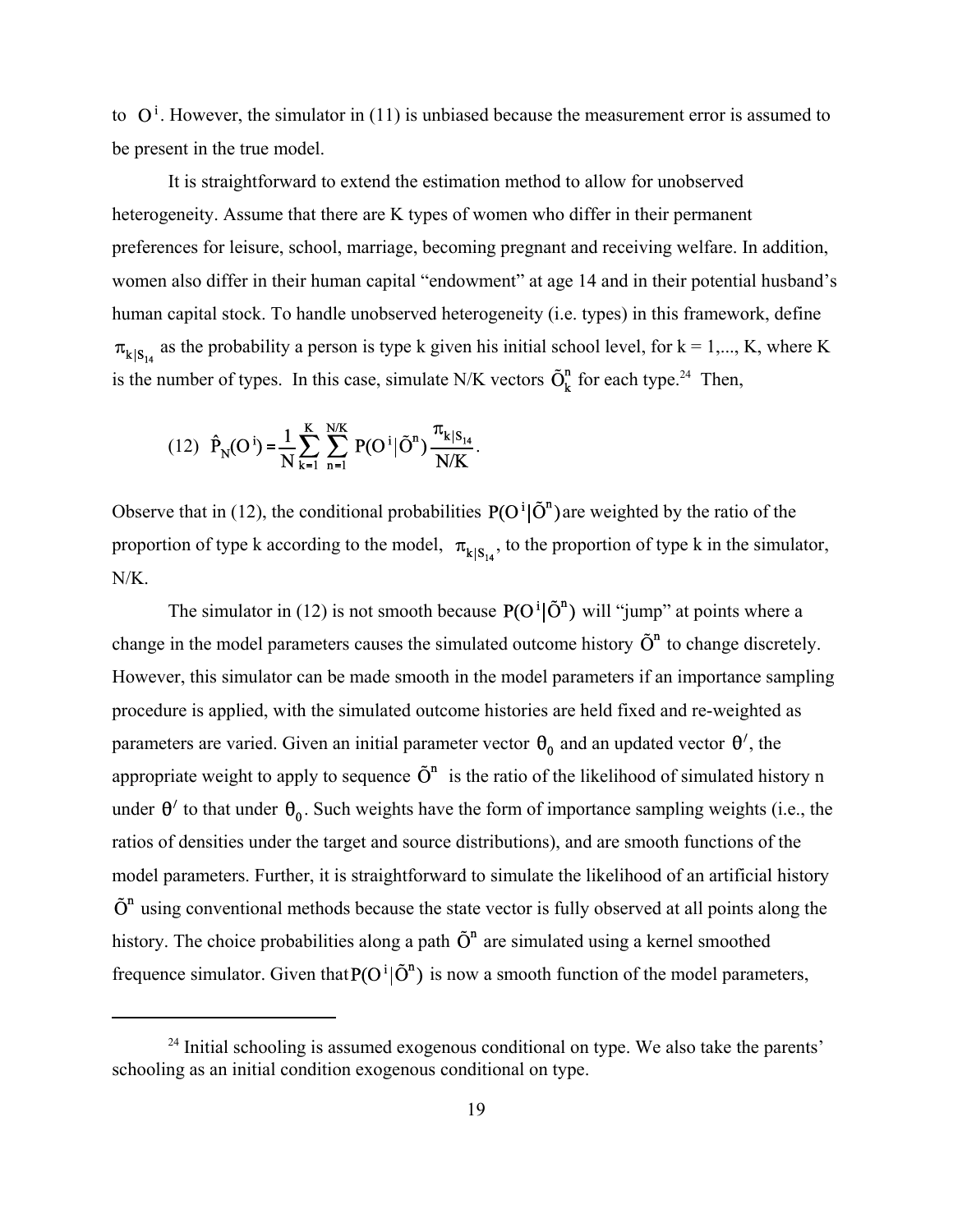standard errors can be obtained using the BHHH algorithm.

With respect to the measurement error processes, we assume discrete outcomes are subject to classification error. The structure we adopt is simply that there is some probability that the reported response category is the truth and some probability that it is not.<sup>25</sup> For the continuous variables, we assume that the woman's wage offer error and the husband's income error are multiplicative and the parents' income error is additive. Measurement errors are assumed to be serially independent and independent of each other.

#### **V. Results**

To provide a comparison for assessing the fit of the dynamic programming (DP) model, we have also estimated a multinomial logit (MNL) that relates four of the five choice variables, welfare take-up, school attendance, work and pregnancy, to the state variables of the model at each age. We estimated four different specifications of the MNL, but present the results for now of only the one that best fit the estimation and validation samples.<sup>26</sup> The variables included are the benefit amount for a woman with one child and no earnings, state dummies, age and age squared, parents schooling, whether the woman was on welfare, worked or was pregnant in the previous period, whether the woman was pregnant two periods before, the number of children already born to the woman, the woman's years of schooling and its square, whether the woman was living in a nuclear family at age 14, and race dummies. There are 13 mutually exclusive choices (3 were combined because of small cell size) and 240 parameters. In comparison, the DP model is more comprehensive, including also a marriage decision and distinguishing between working full or part time, and also embedding additional structural relationships (functions describing the probability of living with a parent, husband's income if married and parent's income if co-resident, and full and part-time wage offers). Nevertheless, that DP model has a similar number of parameters (245).

 $25T<sub>25</sub>$  consure that the measurement error is unbiased, the probability that the reported value is the true value must be a linear function of the predicted sample proportion (see Keane and Wolpin (2005) for details). Keane and Sauer (2005) have applied this algorithm successfully with more general classification error processes

<sup>&</sup>lt;sup>26</sup> These MNL estimates are available on request.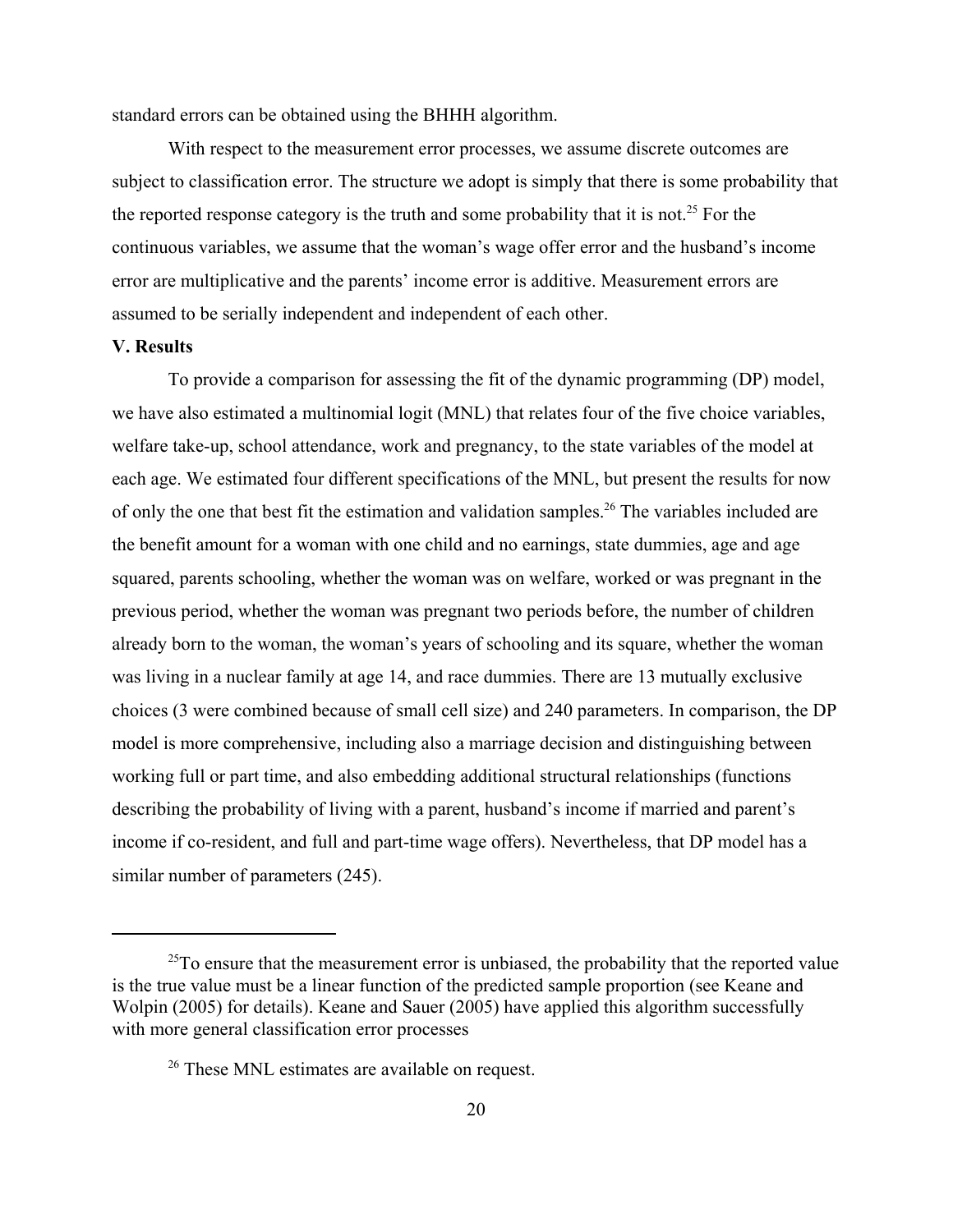Table 3 shows the fit to the estimation sample for the MNL and the DP models by four age groups (15-17.5, 18-21.5, 22-25.5, 26-29.5) for each race separately. Although there are clear differences in the fit of the two models, neither seems to be uniformly better. For example, the MNL fits welfare take-up better for blacks than does the DP model, but fits Hispanics worse and whites about the same. Similarly, the MNL model seems to fit the work alternative better for Hispanics at earlier ages, but the DP model fits better at later ages. Both models capture well age trends and quantitative differences by race. The table also compares the fit to two of the state variables, the mean number of children ever born before ages 20, 24 and 28, and the mean highest grade completed by age 24. The performance is similar with respect to these measures, except for the severe overstatement of schooling for Hispanics by the MNL model.

Table 4 presents the same comparison for the validation sample. The MNL clearly does better than the DP model in terms of welfare take-up, especially for blacks in the last two age groups. However, other differences seem to be small. As with the estimation sample, age trends and racial differences are captured well. Neither model is very far off in forecasting children ever born or schooling.<sup>27</sup>

To provide a summary of the overall fit to the estimation and validation samples, table 5 reports the root mean squared error (RMSE), calculated from the deviations between actual and forecasted age-specific means, for the four MNL models that were estimated and for the DP model. Starting from the MNL model described previously, denoted by MNL1 - FE in the table, where FE indicates the inclusion of state dummies, the other models were: (i) same as the base model without state fixed effects and including the mean one-child benefit for the state over the period 1967-1990, denoted as MNL1 - No FE; (ii) same as the base model except that the five state-specific benefit parameters were included in the specification separately, denoted as MNL2

 $27$  We also considered the fit of the DP model to all of the other variables for both the estimation sample and the validation sample (see Keane and Wolpin (2005)). The fit with respect to the estimation sample is uniformly good, capturing well age trends and racial differences. In some cases, the fit is remarkably close. For example, because of selection, fitting accepted wages when working percentages are low is challenging. Nevertheless, the DP model predictions are quite close to the actual data. For example, predicted mean accepted wage rates are often within 5 percent of the actual wage rates.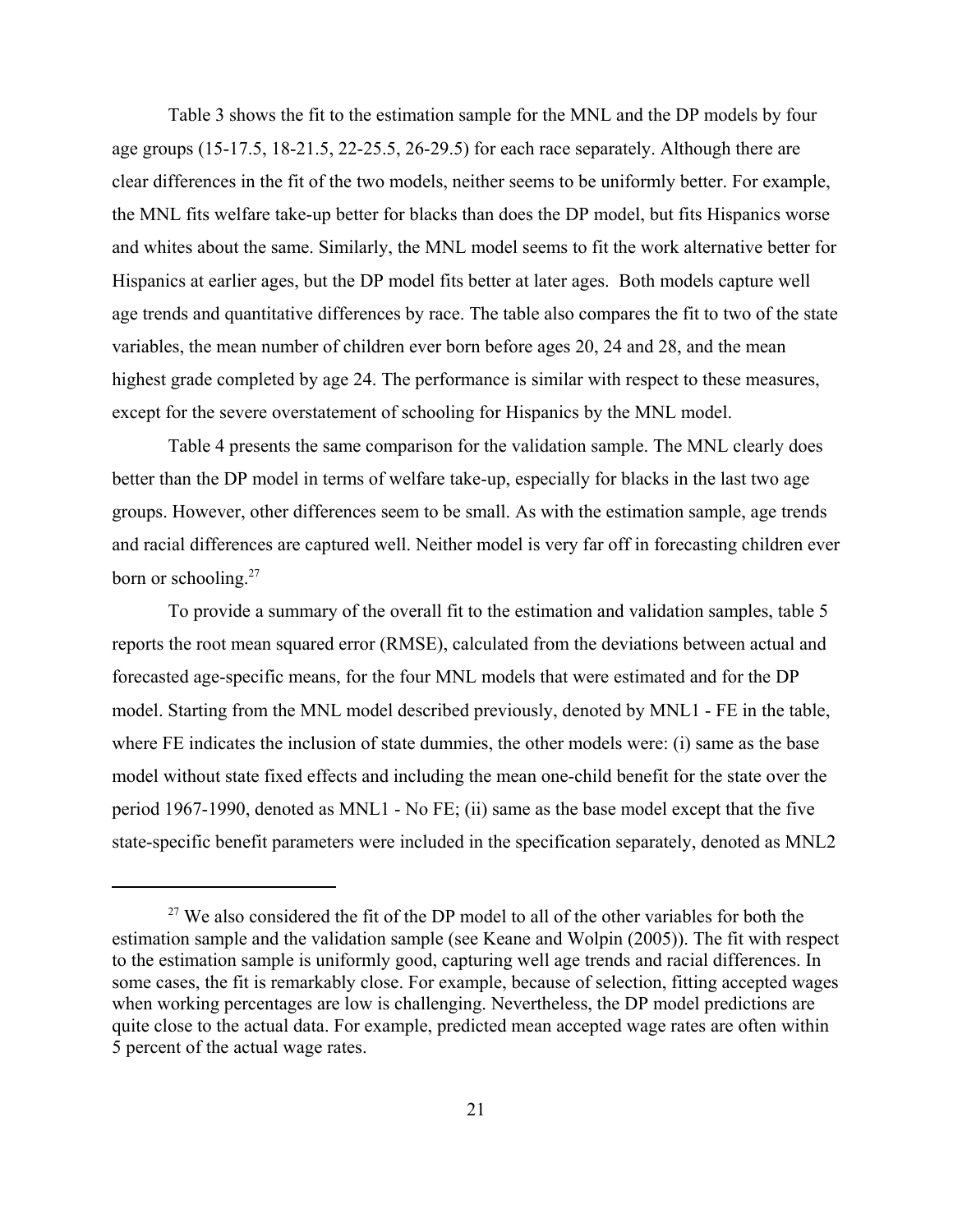- FE ; (iii) same as MNL2-FE except that there are no state dummies and the means of the five benefit parameters over the 1967-1990 period are included, denoted by MNL2 - No FE.

With respect to the estimation sample, all of the MNL models appear about equally as good. In terms of RMSE, the DP model is also about as good. Notable exceptions are the better fit of the DP model to school attendance among whites (.027 vs. .044 for MNL1- No FE), the worse fit of the DP model to work (.064 vs. .030 for MNL- No FE) and to pregnancy (.021 vs. .015 for MNL1 - FE and No FE) for blacks, and the better fit of the DP model to welfare (.024 vs. .044 for MNL1 - FE) and to work (.048 vs. .059 for MNL2 - FE) for Hispanics.

Large differences in fit emerge for the validation sample.<sup>28</sup> Among the MNL models, the two that include state dummies (MNL1 - FE and MNL - FE) have the lowest root mean squared errors. Although adding the additional benefit parameters provides a statistically significant improvement in the estimation-sample fit, there is no discernible impact on the root mean squared error for the validation sample.<sup>29</sup>

Using the mean one-child benefit instead of the state dummies (MNL1 - No FE vs. MNL1- FE), does negatively affect the RMSE; for example, the largest changes are from .068 to .093 for work and from .046 to .086 for school attendance for whites, from .021 to .030 or welfare for blacks, and from .050 to .062 for work and from .059 to .034 for school attendance for blacks.

But, the differences are much greater for the MNL2 models. Dropping the state dummies, and instead including the five state-specific mean benefit parameters, increased the RMSE enormously. The fit to welfare was particularly adversely affected, rising from .010 (MNL2 - FE) to .815 (MNL2 - No FE) for whites, from .021 to .844 for blacks and from .014 to .842 for Hispanics. Essentially, the MNL - No FE specification predicted very high take-up rates in Texas (see below), presumably the opposite of what one would expect given the considerably less

<sup>&</sup>lt;sup>28</sup> To forecast Texas for the MNL models with state dummies, we re-estimated the model on Texas data with a Texas state dummy, constraining all other parameters to be the same as in the estimation sample.

 $29$  The chi-square statistic for the joint test that all of the additional benefit parameters are zero has a p-value of .000.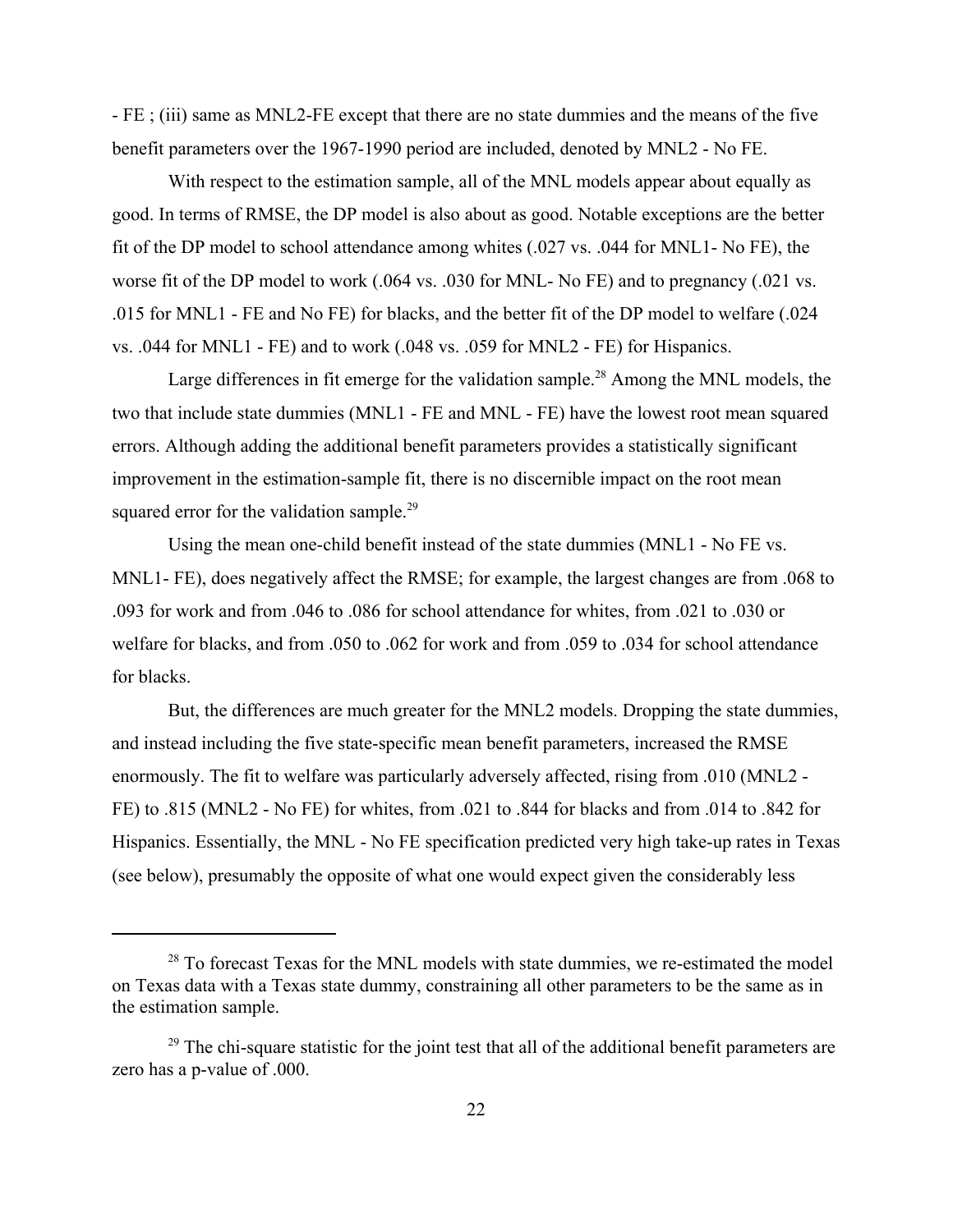generous welfare benefits in Texas. Recall that in specifications that included only the one-child benefit (MNL1), instead of the five benefit rule parameters (MNL2), dropping the state fixedeffects did not lead to such a serious deterioration of the fit to Texas. We take this result as evidence that the validation sample is capable of identifying over-fitting in a way that the withinsample significance test was not.

The DP model uniformly does not fit as well as MNL1 - FE and overall fits slightly worse than MNL1 - No FE, although in isolated instances it does fit better. Based on the evidence from this validation exercise, it would therefore appear that MNL1 - FE would be the best model to use for counterfactual experiments.

Table 6 reports on the results from a counterfactual experiment where the estimation sample states are given Texas' welfare benefits. We report on the effects for both MNL1 specifications and for the DP model. The predicted effects from the MNL1 - FE specification are seemingly perverse. Welfare take-up and fertility are predicted to increase substantially, while there is a similarly large decline in work. The predictions from the MNL1- No FE specification are exactly the opposite, a large reduction in welfare take-up, a large increase in work and a relatively small reduction in fertility.

Keane and Wolpin ( 2001a) noted an important distinction between specifications with and without state-specific effects. If women are forward looking, the effect of a change in welfare benefit rules on behavior depends critically on how that change affects expectations about future benefit rules. Changes in welfare benefits can have very different effects depending on whether they are perceived as being permanent or transitory. Estimates that use different sources of variation in benefits, variation across states versus variation within states over time, may result in different estimates simply because they identify responses to benefit changes that may be perceived as having different degrees of permanence. For example, if benefits are change from year-to-year, the effect of a change in the current year's benefits on fertility will depend on the degree to which the change is viewed as permanent. This, in turn, depends on the process by which benefits evolve and how potential welfare recipients form expectations. If the perceived benefit process is such that an increase in benefits in one year is anticipated to be followed by declines in subsequent years, then it is possible that fertility may actually respond negatively to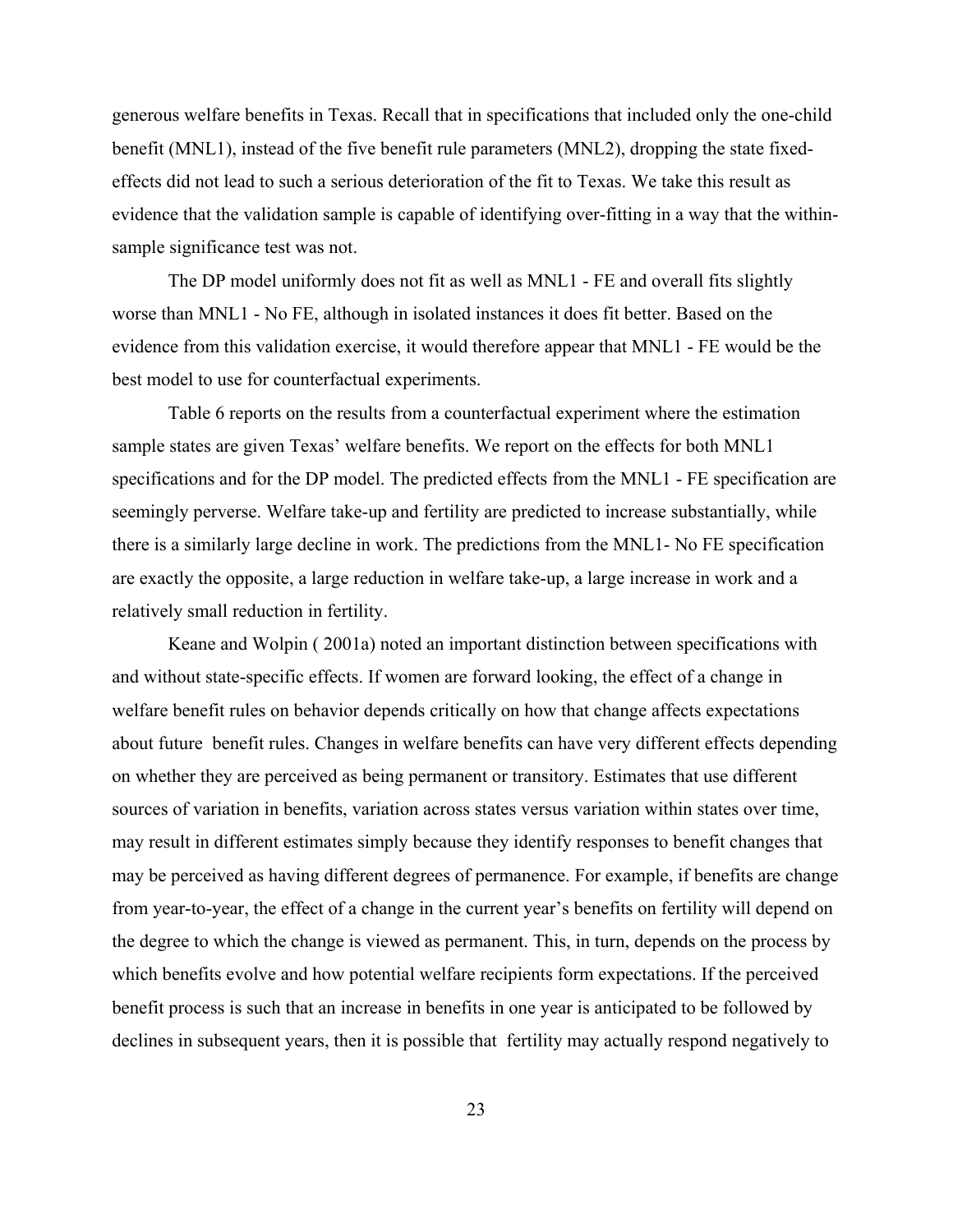the transitory increase. Thus, the counterfactual using MNL1 - FE is not, under this interpretation, identifying the effect of replacing the estimation sample states' welfare systems with Texas' system. Nevertheless, it does not seem plausible that this explanation alone could lead to the very large increases in welfare participation seen in Table 6.<sup>30</sup>

On the other hand, MNL1 - No FE replaces not only benefit realizations but also the mean, and thus, the permanent level of benefits as well. However, the effects predicted by MNL1 - No FE appear to be implausible as well. For example, while welfare participation among whites falls by 3.8 percentage points (from 4.5 to 0.7 percent) at ages 26-29.5, employment increases by 12.2 percentage points. Indeed, for all three race groups, the reduction in welfare participation is usually considerably less than the increase in employment at all ages. The prediction that employment rates would reach close to 90 percent with the adoption of Texas' welfare benefits is not credible. In addition, perhaps even less credibly, the reduction in benefits leads to a fall, rather than an increase, in schooling.

The counterfactual based on the DP model, which accounts for the entire set of welfare parameters, replaces each of the estimation sample state's benefit realizations as well as its evolutionary rule (as in ( 6)) with that of Texas' realizations and rule. The resulting effects are more modest than in the MNL1 - No FE specification. The largest effects are for Hispanics, where welfare participation falls by as much as 5 percentage points (from 15.3 to 10.2 percent) at ages 22-22.5 and employment increases by 3 percentage points at those ages. For all races, within each age group, the increase in employment is no larger than the fall in welfare participation. In addition, for each race, mean schooling by age 25 increases, though very slightly. Overall, the results from the DP model appear more reasonable than the MNL - No FE

 $30$  Another factor may be that the over-time variation in benefits, on which the fixed effects models rely, is correlated with other factors that drive welfare caseloads. For example, exogenous increases in caseloads, say due to demographic shifts, might lead states to reduce benefits. This could induce a short run negative correlation between caseloads and benefits, leading the fixed-effect model to produce the "wrong sign" on benefits. Models without fixedeffects, since they rely more on permanent cross-state variation in benefit levels to identify benefit effects, would be less sensitive to this problem.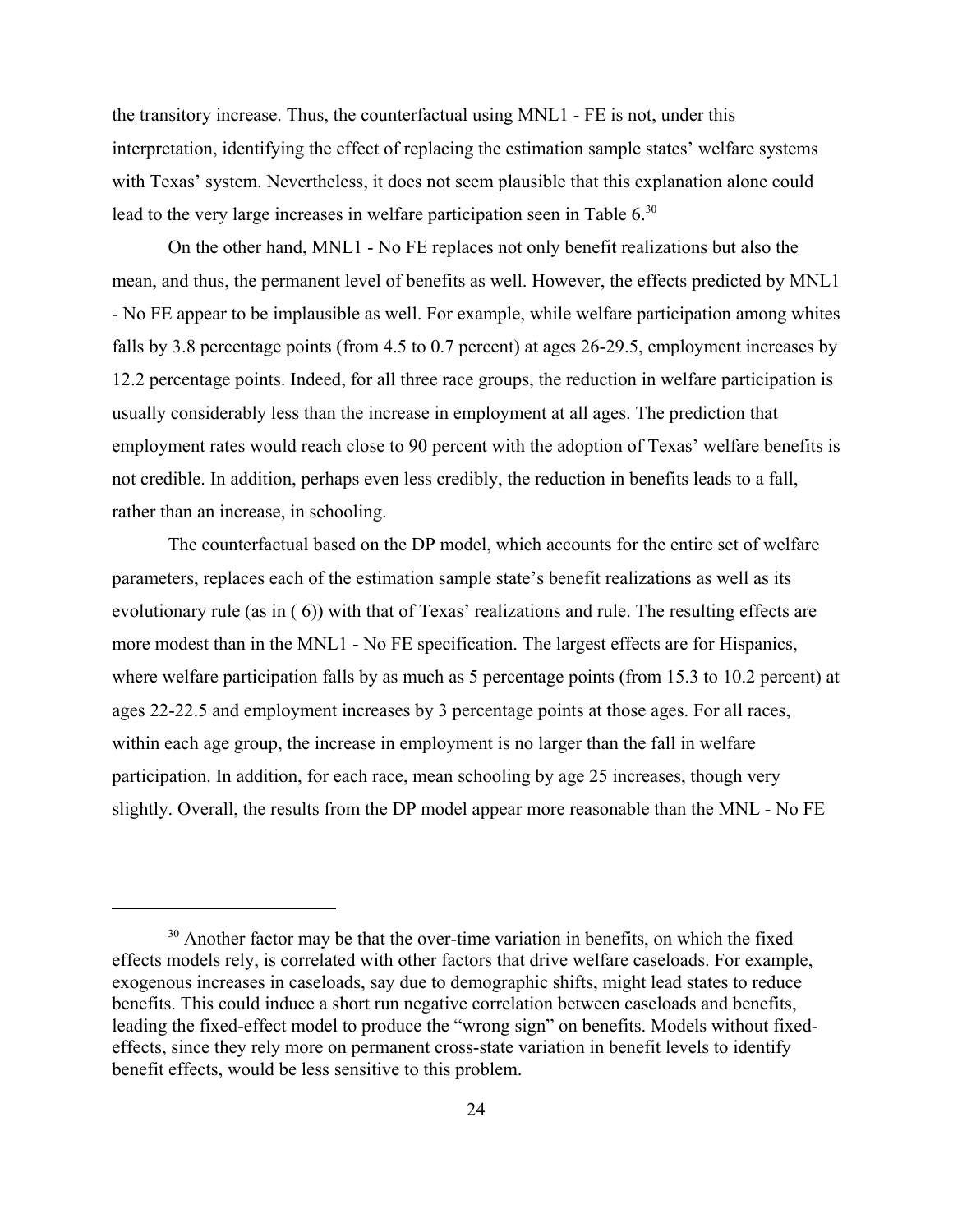specification.<sup>31</sup>

#### **VI. Conclusions**:

In this paper, we have presented and structurally estimated a dynamic programming (DP) model of life-cycle decisions of young women. The model significantly extends earlier work on female labor supply, fertility, marriage, education and welfare participation by treating all five of these important decisions as being made jointly and sequentially within a life-cycle framework. Needless to say, the resulting model is quite complex, and many behavioral and statistical assumptions were needed to make its solution and estimation feasible. Of course, the model is literally false, as our assumptions are designed to abstract from and simplify the full complexity of how people really make life-cycle decisions. Thus, the model is simultaneously both mathematically complex, yet highly stylized as a depiction of actual behavior. Nevertheless, we believe that such models, tightly specified on the basis of very specific theoretical and statistical assumptions, are potentially quite useful for policy analysis. The issue is how to develop faith, or validate, that such a model is indeed useful.

Classical statistical procedures offer limited guidance on how to proceed with validation. Because the model is literally not true, classical specification tests which take as the null hypothesis that the model is the true data generating process will reject the model for a large enough sample size. However, this does not mean that the model is not "useful" in the sense of providing reasonably accurate predictions about the effect of interesting potential policy interventions, or at least predictions that are better than existing models. Analogously, engineering models of mechanical and physical systems are also literally false, but they have proved very useful in predicting how the behavior of such systems would be affected by design changes. But how can we learn whether a model does indeed provide accurate predictions?

One option is to wait for the real world to produce policy interventions (or to produce them ourselves through social experiments), and then check the accuracy of the model's predictions of the impact of the intervention. The problem with this approach is that policy

 $31$  Effects of the counterfactual experiment for the DP model on additional variables, considered in Keane and Wolpin (2005), are predicted to be quite small. For example, by ages 26-29.5, the marriage rate is predicted to increase from 65.6 to 65.9 percent for whites, from 28.2 to 28.8 percent for blacks and from 55.7 to 56.9 percent for Hispanics.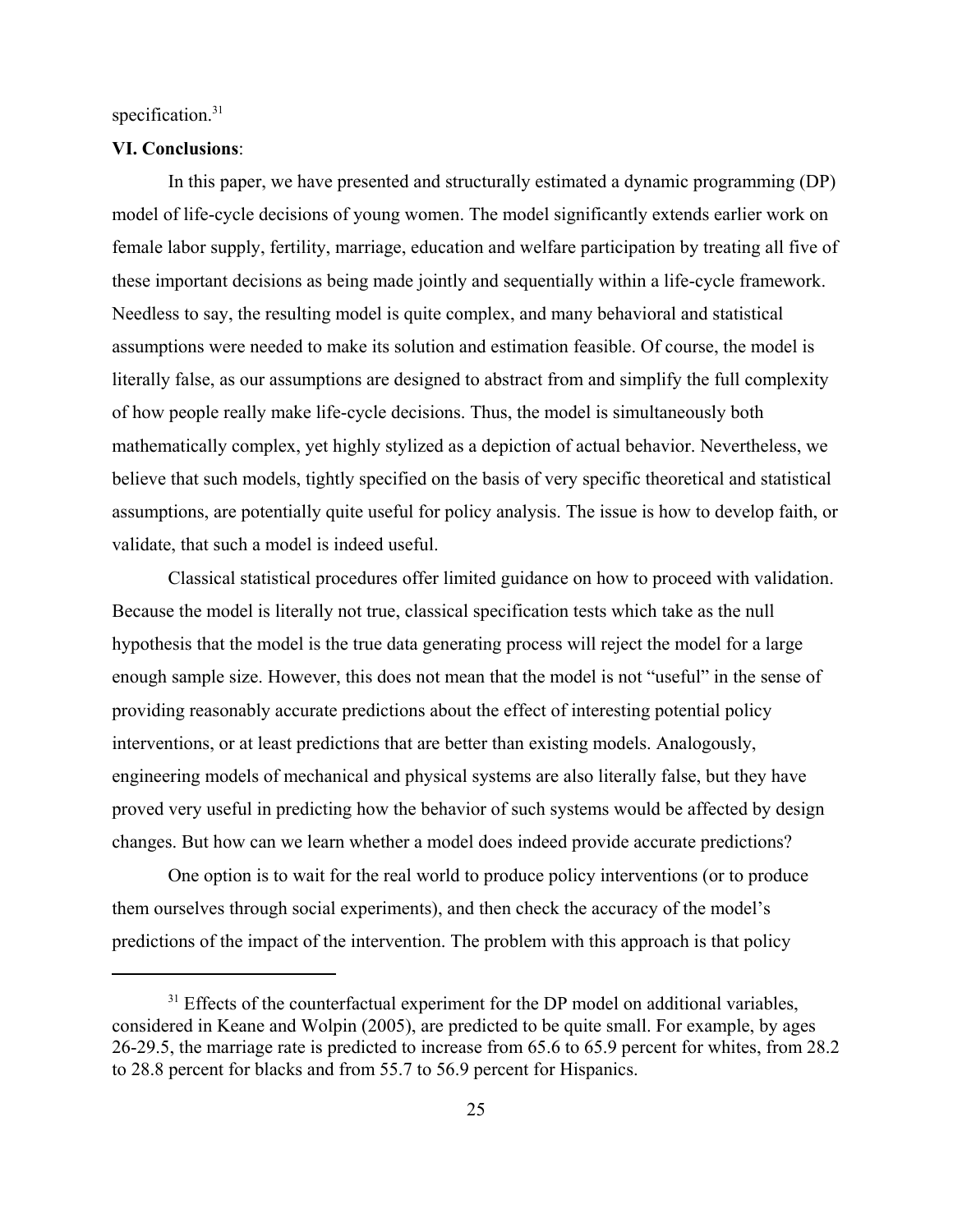interventions of this kind don't come along very often and social experimentation is costly. This is presumably (at least in part) why the economics literature contains so few examples where actual or manufactured policy changes have been used to help validate models.

An alternative is to pursue a range of approaches to model validation as we have done in this paper. First, we have examined the fit of our model to the in-sample data that was used in estimation across a range of dimensions of interest. In that context, we also have compared the fit of the DP model to a group of "flexible" models, specified as multinomial logits, for a subset of the choice data that our model describes. Using a RMSE criterion (the number of parameters are similar), there seems to be no clear winner in this cross-model competition. Based on these results, our view is that the DP model fits the in-sample data reasonably well (i.e., after seeing the fit, we continued to view the model as potentially useful for prediction).

Second, as we have emphasized, we have used, as a non-random holdout sample, data from the state of Texas, which had a very different welfare policy regime from the five states that were used in estimation. Based on our own subjective standards, the DP model predicts behavior in Texas acceptably well, as do three of the four MNL models we consider. But one of the models (MNL2-No FE) produced predictions for Texas that are terribly inaccurate by any standard, leaving us with no faith in its usefulness. In terms of the RMSE criterion, the model we called MNL1-FE fits the data from Texas a bit better than the DP model, but, based on this evidence, we continued to view our model and the three remaining MNL models as potentially useful for policy analysis.

Our third method of validation was to use the models to predict the effect of a policy intervention that has no analogue in the historical data, but where we have fairly tight priors, in a qualitative sense, on certain aspects of what might possibly happen. The counterfactual experiment was to give the five estimation states the same welfare rules as Texas. Our strong priors were: (i) that welfare participation should drop, since the Texas benefits are less generous, (ii) that work should increase, but that the decline in welfare places a reasonable upper bound on the increase in work, and (iii) that education should not decrease (since human capital becomes more valuable in an environment with less generous income support). Surprisingly, given their acceptable performance in terms of in-sample fit and prediction for the hold-out sample Texas,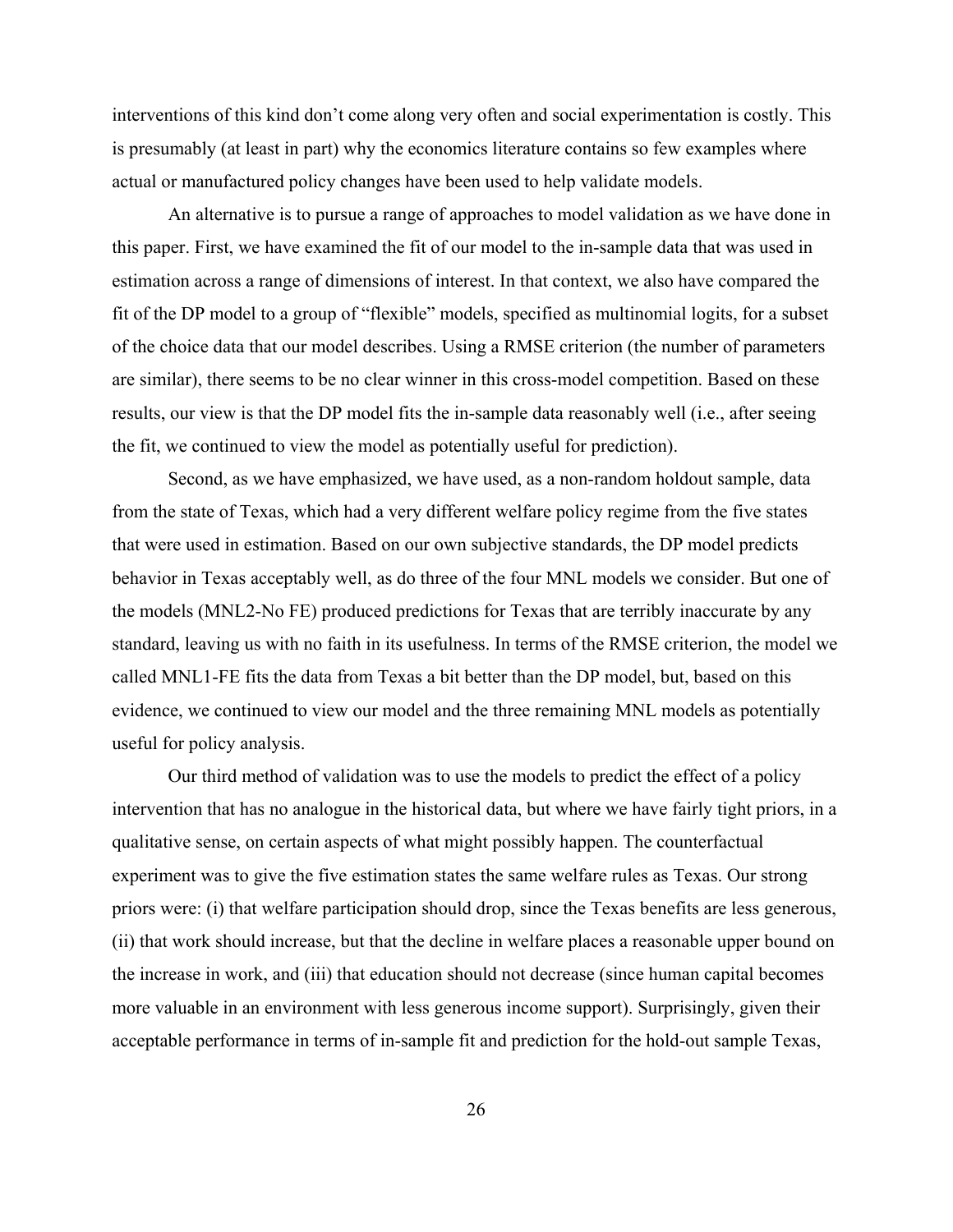all three "surviving" MNL models severely violated one of more of these strong priors. Thus, we came to view all four MNL models as unreliable for policy prediction. In contrast, the predictions of the DP model were consistent with our priors.

In summary, the DP model has, in our judgement, performed well on three different tests of validity. In light of this evidence, we have updated our priors about the potential usefulness of the model (for policy prediction) in a favorable direction. Our research strategy is to continue to look for opportunities to further validate the model, and as these opportunities arise they will either increase or reduce our confidence in the model's usefulness.

One opportunity is presented by the important changes in welfare rules that occurred beginning in the mid-1990s, after our sample period ended. This included EITC expansion, imposition of work requirements for receipt of benefits, and benefit receipt time limits. As discussed in Fang and Keane (2004), there was substantially heterogeneity across states in terms of how exactly these policy changes were structured, and we can use our model to simulate the impact of these changes on a state-by-state basis.

As a final observation, we conjecture that most economists would have professed a greater *a priori* faith in the ability of the MNL models to forecast behavior than in the DP model. That is, they would be concerned that, because the many assumptions invoked in setting up the DP model could all be questioned, it is unlikely such a model could forecast accurately. In contrast, they would view the MNL models, which simply model the value of each alternative as a flexible function of the state variables, as being much less "restrictive." Thus, the poor predictions that the MNL models produce for the counterfactual of giving other states the Texas benefit rules should serve as a cautionary tale, from which we draw two morals.

First, economists should be concerned with model validation regardless of the estimation approach; one needs to hold all models to the same standard. Second, our experience illustrates well the potential strengths of DP models for making policy predictions. It is precisely the economic structure of the model that constrains it to make predictions that are reasonable in certain dimensions. The MNL models' failure is, at least in part, attributable to the fact that they lack sufficient economic structure to impose such reasonable constraints on their predictions. Economics is indeed valuable in econometrics.

27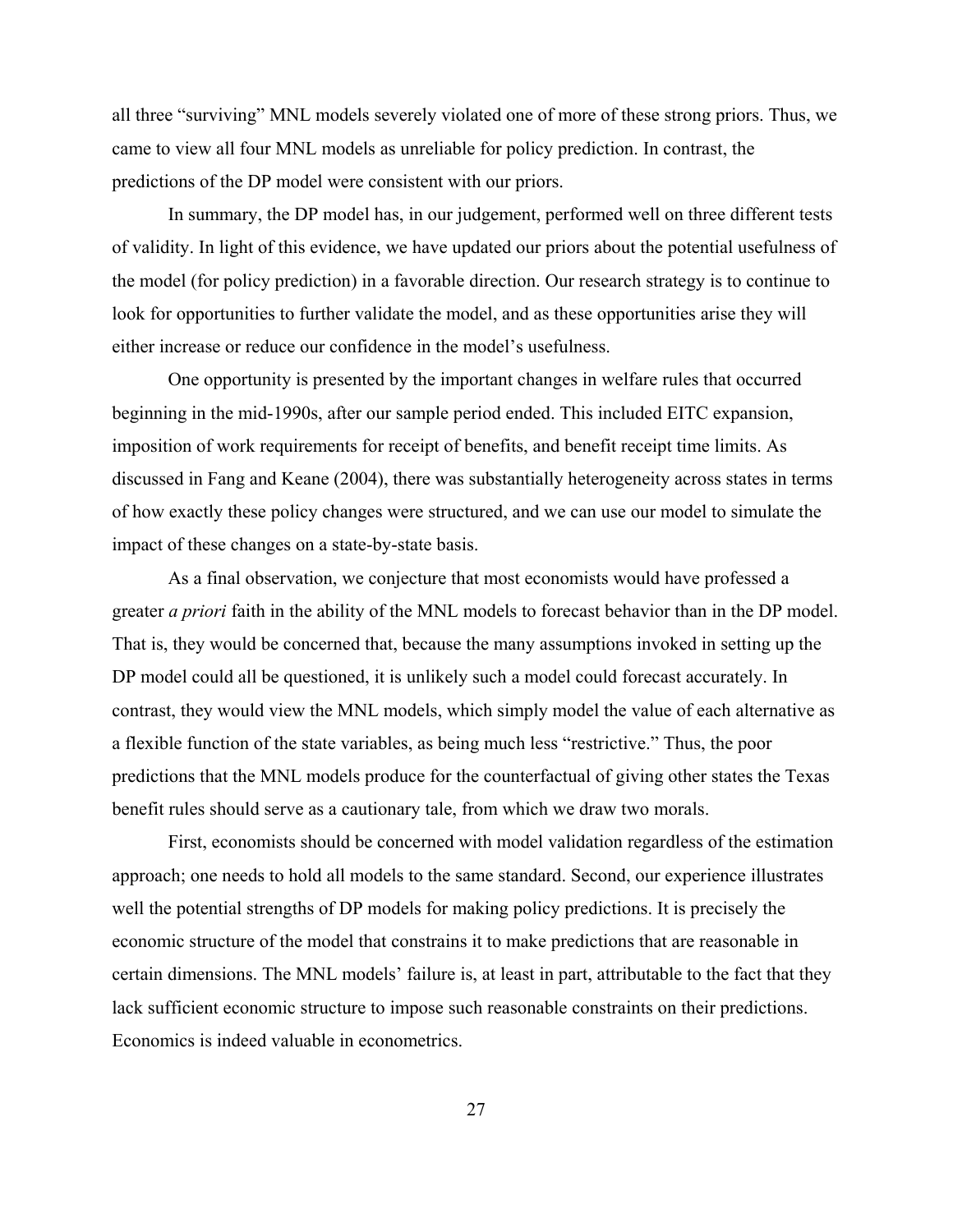#### **References**

- Bajari, Patrick and Ali Hortacsu. "Are Structural Estimates from Auction Models Reasonable? Evidence from Experimental Data." Journal of Political Economy, forthcoming.
- Bontemps, Christian, Jean-Marc Robin and Gerard J. van den Berg. "Equilibrium Search with Continuous Productivity Dispersion: Theory and Nonparametric Estimation." International Economic Review, 41, May, 2000, 305-358.
- Eckstein, Zvi and Kenneth I. Wolpin. "Estimating a Market Equilibrium Search Model from Panel Data on Individuals." Econometrica, 58, July, 1990, 783-808.
- Heckman, James J. "The Incidental Parameters Problem and the Problem of Initial Conditions in Estimating a Discrete Time-Discrete Data Stochastic Process and Some Monte Carlo Evidence." In Structural Analysis of Discrete Data with Econometric Applications, Charles F. Manski and Daniel McFadden (eds.), Cambridge, MA: MIT Press, 1981.
- Heckman, James J. and V. Joseph Hotz. "Choosing Among Alternative Nonexperimental Methods for Estimating the Impact of Social Programs: The Case of Manpower Training." Journal of the American Statistical Association, 84, December, 1989, 862-874.
- Keane, Michael P. "Simulation Estimation for Panel Data Models with Limited Dependent Variables." in G.S. Maddala, C.R. Rao and H.D. Vinod eds., Handbook of Statistics 11, Amsterdam: Elsevier Science Publishers, 1993, 545-572.

. "A Computationally Practical Simulation Estimator for Panel Data." Econometrica, 62, January, 1994, 95-116.

. "A New Idea for Welfare Reform," Federal Reserve Bank of Minneapolis Quarterly Review, 1995, 19, 2-28.

- Keane, Michael P. and Robert Moffitt. "A Structural Model of Multiple Welfare Program Participation and Labor Supply." International Economic Review, 39, August 1998, 553-590.
- Keane, Michael and Rob Sauer. "A Computationally Pratical Simulation Estimati0on Algorithm for Dynamic Panel Data Models with Unobserved Endogenous State Variables." mimeo, Yale University, 2005.

Keane, Michael P. and Kenneth I. Wolpin. "The Solution and Estimation of Discrete Choice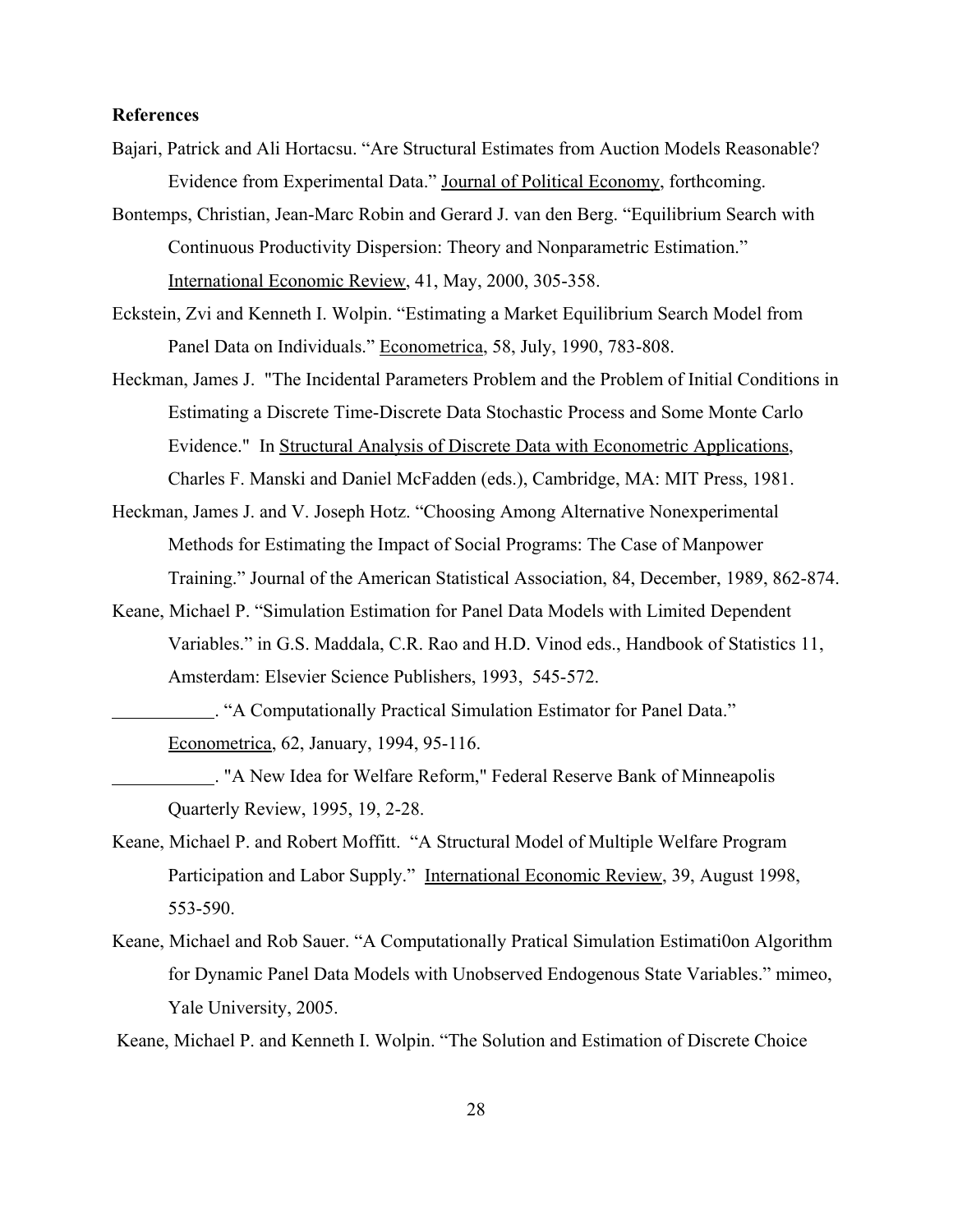Dynamic Programming Models by Simulation and Interpolation: Monte Carlo Evidence." Review of Economics and Statistics, 76, November 1994, 684-672.

 . "The Career Decisions of Young Men." Journal of Political Economy, 105, June 1997, 473-522.

 . "Estimating Welfare Effects Consistent with Forward-Looking Behavior, Part I: Lessons From a Simulation Exercise." Journal of Human Resources, 37, Summer 2001a, 600-622.

 . "The Effect of Parental Transfers and Borrowing Constraints on Educational Attainment." International Economic Review, 42, November 2001b, 1051-1103.

 . "Exploring the Usefulness of a Non-Random Holdout Sample for Model Validation: Welfare Effects on Female Behavior" mimeo, May, 2005.

Lalonde, Robert. "Evaluating the Econometric Evaluation of Training Programs with Experimental Data." American Economic Review, 76, September, 1986, 604-620.

Lerman, Steven R. and Charles F. Manski. "On the Use of Simulated Frequencies to Approximate Choice Probabilities. " In Structural Analysis of Discrete Data with Econometric Applications, Charles F. Manski and Daniel McFadden (eds.), Cambridge, MA: MIT Press, 1981.

Lise, Jeremy, Jeffrey Smith and Shannon Seitz. "Equilibrium Policy Experiments and the Evaluation of Social Programs," mimeo, Queens University, 2005.

Lumsdaine, Robin, James Stock and David Wise. "Three Models of Retirement: Computational Complexity vs. Predictive Validity." in D. Wise, ed. Topics in the Economics of Aging. Chicago: University of Chicago Press, 1992.

McFadden, Daniel. "A Method of Simulated Moments for Estimation of Discrete Response Models without Numerical Integration." Econometrica, 57, September, 1989, 995-1026.

- McFadden, Daniel. Urban Travel Demand Forecasting Project Final Report, Volume 5, Institute of Transportation Studies, University of California, Berkeley, June 1977.
- Moffitt, Robert. "Incentive Effects of the U.S. Welfare System: A Review." Journal of Economic Literature, 30, March 1992, 1-61.

Rosenzweig, Mark R. and Kenneth I. Wolpin. "Natural 'Natural Experiments' in Economics."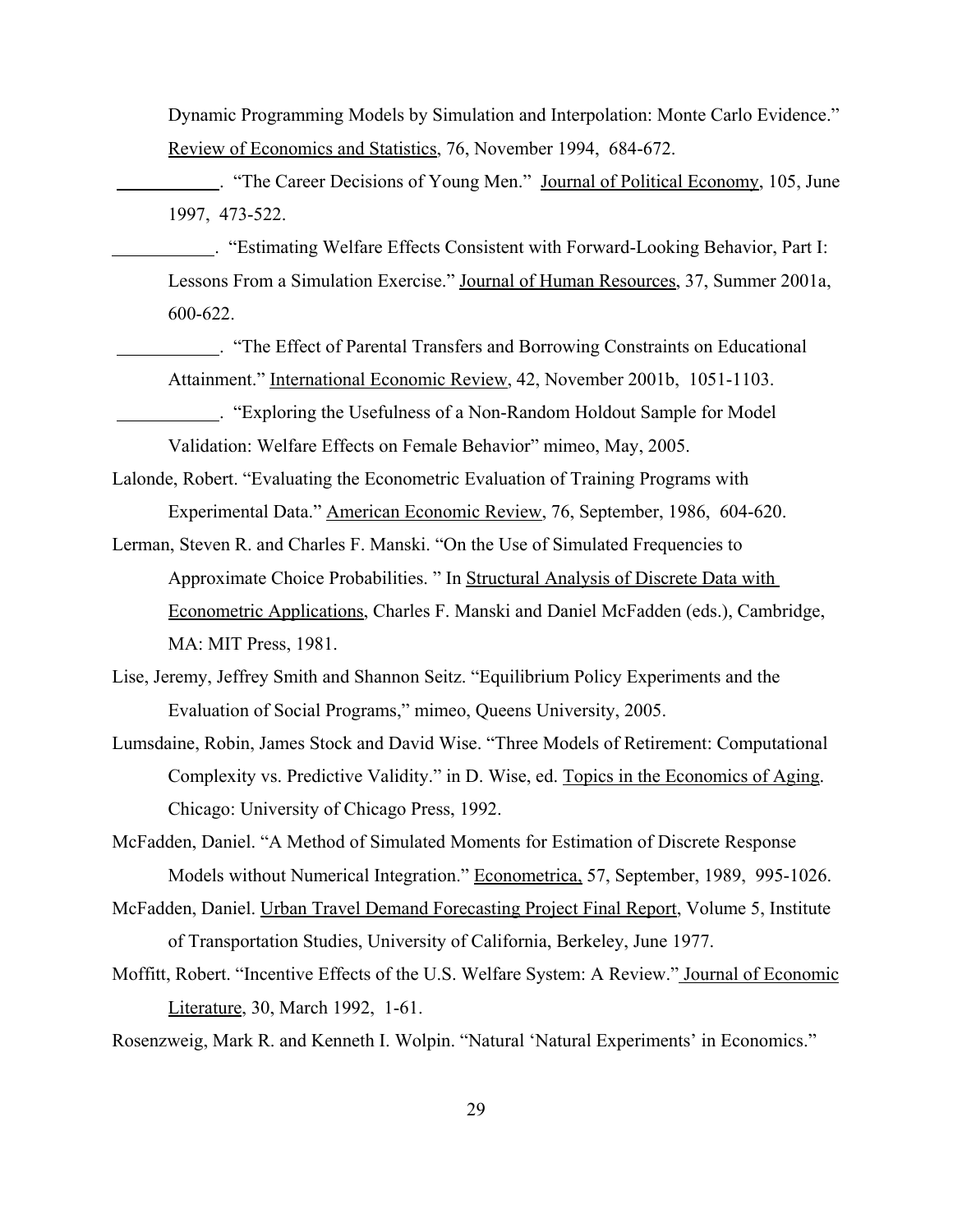Journal of Economic Literature, 38, December, 2000, 827-874.

- Swann, Christopher A. "A Dynamic Analysis of Marriage, Labor Force Participation, and Participation in the AFDC Program." Mimeo, University of Virginia, 1996.
- Todd, Petra and Kenneth I. Wolpin. "Assessing the Impact of a School Subsidy Program in Mexico: Using a Social Experiment to Validate a Dynamic Behavioral Model of Child Schooling and Fertility." mimeo, University of Pennsylvania, 2002.
- Wise, David. "A Behavioral Model Versus Experimentation: The Effects of Housing Subsidies on Rent." in P. Brucker and R. Pauly, (eds.), Methods of Operations Research *50*, Verlag Anton Hain, 1985, 441-489.
- Wolpin, Kenneth I. "The Determinants of Black-White Differences in Early Employment Careers: Search, Layoffs, Quits and Endogenous Wage Growth." Journal of Political Economy, 100, June 1992, 535-560.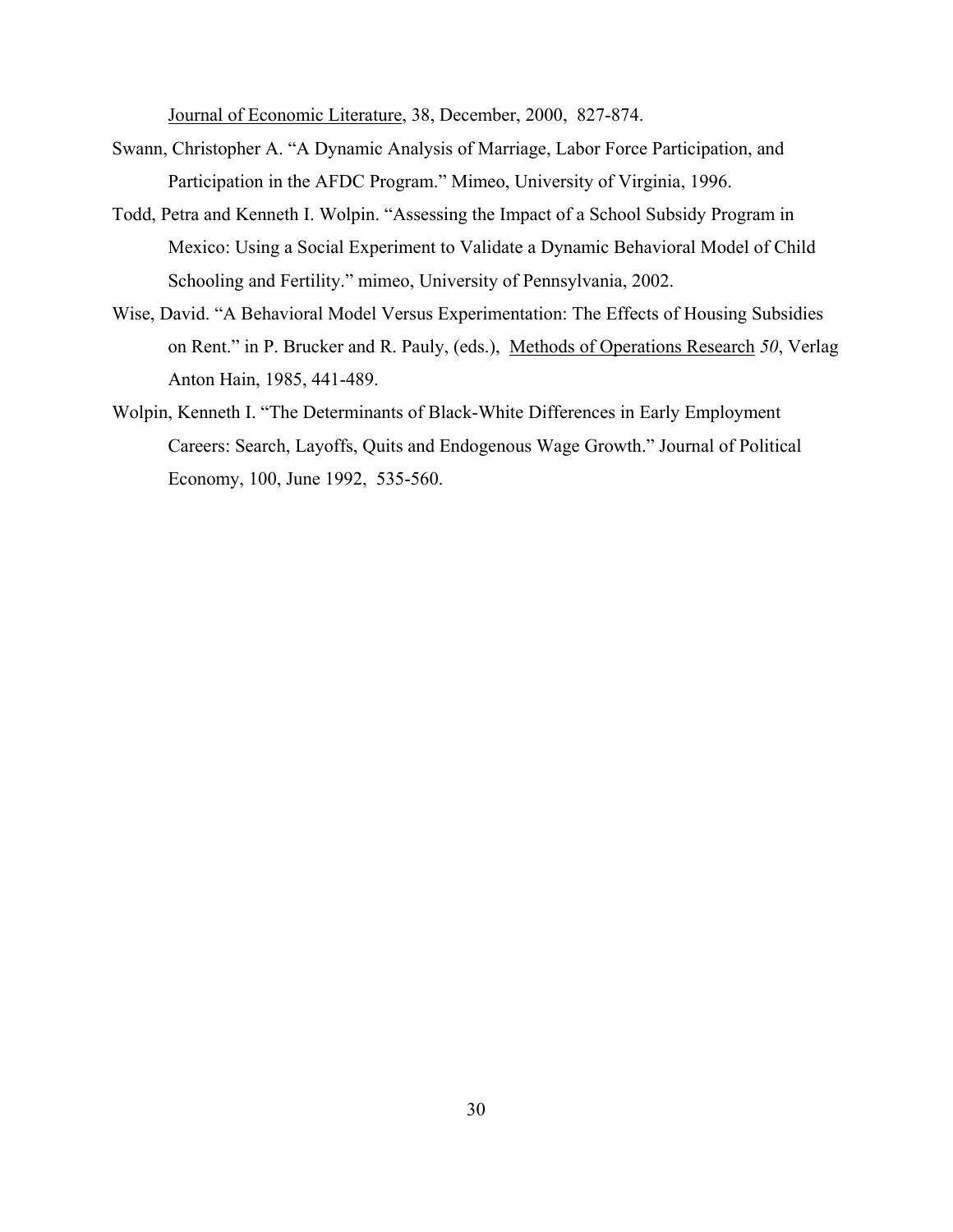|       |      | Attending<br>School |      |      | Working<br>(PT or FT) |      |      | Married     |      |     | <b>Becomes</b><br>Pregnant |     |     | Receives<br><b>AFDC</b> |       |
|-------|------|---------------------|------|------|-----------------------|------|------|-------------|------|-----|----------------------------|-----|-----|-------------------------|-------|
| Age   | W    | $\mathbf{B}$        | H    | W    | $\bf{B}$              | H    | W    | $\mathbf B$ | H    | W   | $\mathbf{B}$               | H   | W   | $\, {\bf B}$            | H     |
| 14    | 100  | 93.3                | 100  | 14.3 | 10.5                  | 12.5 | 0.0  | 0.0         | 0.0  | 0.0 | 0.0                        | 0.0 | 0.0 | 0.0                     | 0.0   |
| 15    | 97.7 | 100                 | 100  | 11.4 | 9.9                   | 5.2  | 0.0  | 0.0         | 0.0  | 1.0 | 3.4                        | 1.0 | 1.0 | 1.3                     | 0.0   |
| 16    | 88.3 | 87.5                | 90.3 | 30.0 | 14.5                  | 19.3 | 3.0  | 1.0         | 2.9  | 3.1 | 3.8                        | 2.1 | 1.0 | 1.0                     | $1.0$ |
| 17    | 84.6 | 80.7                | 79.2 | 50.0 | 26.9                  | 32.4 | 8.7  | 1.4         | 6.4  | 5.6 | 5.3                        | 2.5 | 1.3 | 2.5                     | 2.3   |
| 18    | 42.8 | 50.9                | 41.5 | 63.0 | 32.6                  | 50.7 | 16.4 | 3.7         | 11.9 | 3.7 | 4.5                        | 6.7 | 2.6 | 9.0                     | 3.3   |
| 19    | 32.5 | 32.1                | 27.1 | 65.6 | 43.4                  | 51.2 | 24.9 | 7.1         | 19.9 | 4.5 | 8.6                        | 5.6 | 3.6 | 15.6                    | 6.8   |
| 20    | 23.8 | 22.2                | 18.8 | 67.5 | 46.4                  | 52.2 | 31.5 | 11.7        | 27.1 | 4.3 | 6.0                        | 4.9 | 5.4 | 17.3                    | 10.3  |
| 21    | 19.4 | 12.3                | 12.2 | 69.6 | 49.2                  | 58.3 | 37.1 | 14.4        | 34.2 | 6.0 | 7.9                        | 6.3 | 5.1 | 21.2                    | 13.7  |
| 22    | 10.8 | 8.3                 | 7.7  | 70.0 | 52.5                  | 60.6 | 37.5 | 20.3        | 35.9 | 4.5 | 5.3                        | 5.7 | 6.1 | 25.6                    | 15.1  |
| 23    | 4.2  | 6.2                 | 3.9  | 72.0 | 54.2                  | 58.5 | 49.1 | 22.3        | 39.7 | 5.9 | 6.1                        | 5.3 | 6.2 | 27.2                    | 15.3  |
| 24    | 3.8  | 5.4                 | 4.6  | 72.7 | 55.4                  | 57.7 | 54.1 | 22.8        | 45.7 | 6.6 | 6.9                        | 7.9 | 7.0 | 27.8                    | 17.2  |
| 25    | 4.0  | 5.9                 | 2.9  | 73.8 | 62.8                  | 55.6 | 58.5 | 20.9        | 47.2 | 7.6 | 7.0                        | 7.2 | 6.4 | 26.8                    | 16.0  |
| 26-29 | 3.2  | 3.6                 | 2.2  | 71.5 | 61.1                  | 56.7 | 63.6 | 25.6        | 52.1 | 5.8 | 4.4                        | 5.8 | 5.0 | 25.7                    | 15.4  |
| 30-33 | 4.5  | 2.3                 | 2.6  | 72.6 | 63.3                  | 64.9 | 72.8 | 32.0        | 56.7 | 4.3 | 2.3                        | 5.3 | 2.6 | 22.3                    | 14.5  |

Table 1<br>Choice Distributions by Age: Estimation Sample of the Combined Five States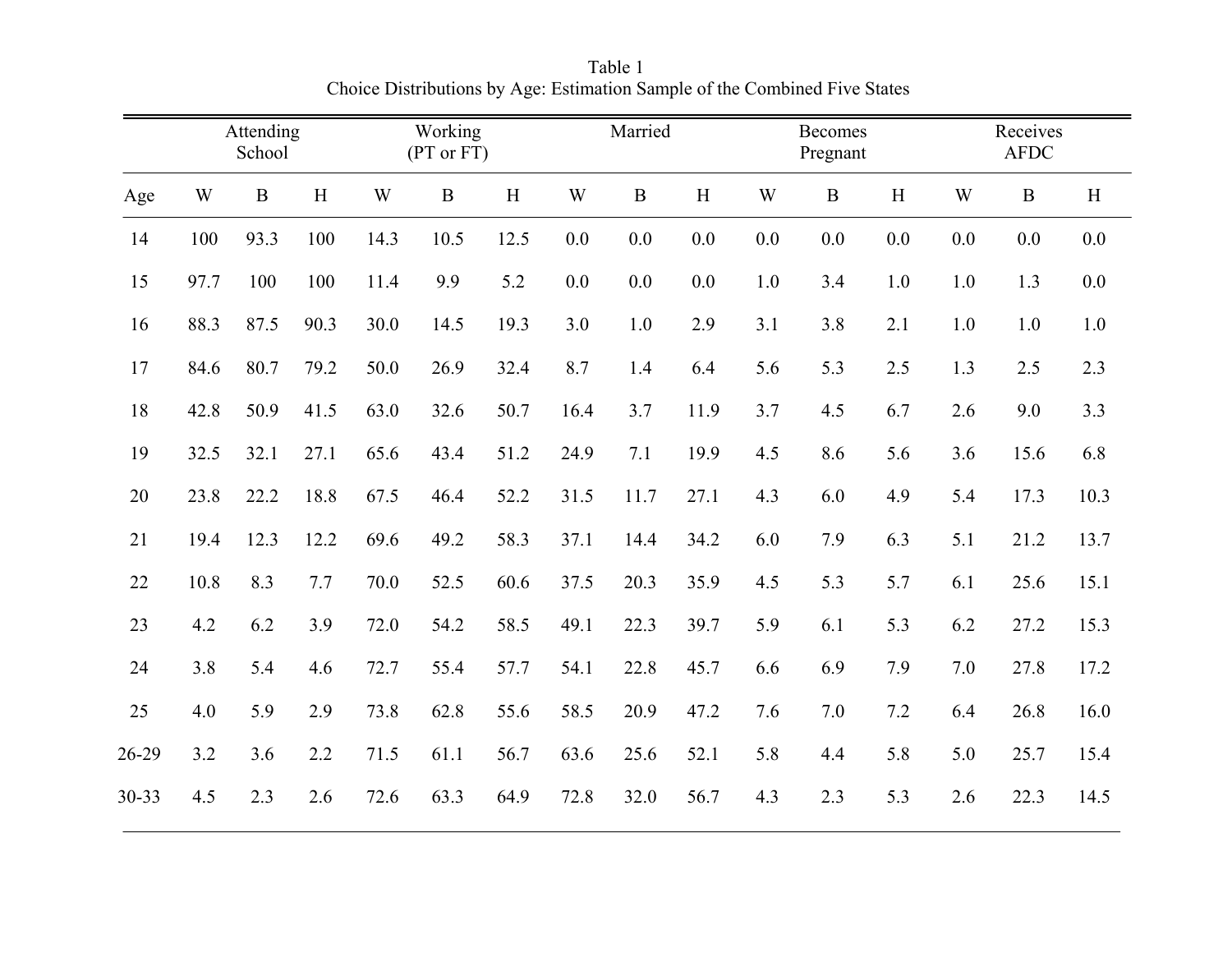|           |           |              | <b>Monthly Earnings</b> |              |                  |                  |
|-----------|-----------|--------------|-------------------------|--------------|------------------|------------------|
|           |           | Zero         |                         | \$500        |                  | \$1000           |
|           | One child | Two children | One child               | Two children | One child        | Two children     |
| CA        |           |              |                         |              |                  |                  |
| $\mu$     | 589       | 724          | 351                     | 517          | 87               | 196              |
| $\sigma$  | 60        | 67           | 85                      | 91           | 89               | 151              |
| 1970      | 459       | 568          | 416                     | 560          | 297              | 440              |
| 1975      | 652       | 794          | 441                     | 620          | 132              | 311              |
| 1980      | 617       | 757          | 405                     | 560          | 156              | 311              |
| 1985      | 596       | 730          | 260                     | 414          | $\boldsymbol{0}$ | 46               |
| 1990      | 594       | 728          | 303                     | 476          | $\boldsymbol{0}$ | 110              |
| MI        |           |              |                         |              |                  |                  |
| $\mu$     | 654       | 809          | 429                     | 621          | 150              | 304              |
| $\sigma$  | 92        | 106          | 161                     | 179          | 158              | 215              |
| 1970      | 671       | 830          | 585                     | 799          | 302              | 516              |
| 1975      | 735       | 912          | 551                     | 762          | 273              | 483              |
| 1980      | 660       | 808          | 424                     | 602          | 152              | 330              |
| 1985      | 561       | 705          | 235                     | 405          | $\boldsymbol{0}$ | 58               |
| 1990      | 551       | 694          | 293                     | 484          | $\boldsymbol{0}$ | 156              |
| <b>NY</b> |           |              |                         |              |                  |                  |
| $\mu$     | 574       | 718          | 334                     | 514          | 92               | 204              |
| $\sigma$  | 52        | 71           | 126                     | 152          | 98               | 189              |
| 1970      | 562       | 726          | 469                     | 685          | 189              | 406              |
| 1975      | 635       | 798          | 443                     | 643          | 172              | 372              |
| 1980      | 552       | 679          | 322                     | 473          | 61               | 211              |
| 1985      | 524       | 644          | 189                     | 334          | $\boldsymbol{0}$ | $\boldsymbol{0}$ |
| 1990      | 528       | 649          | 230                     | 393          | $\boldsymbol{0}$ | 31               |

Table 2<br>Summary Statistics of Total Monthly Benefits By Numbers of Children and Earnings by State: 1967-1990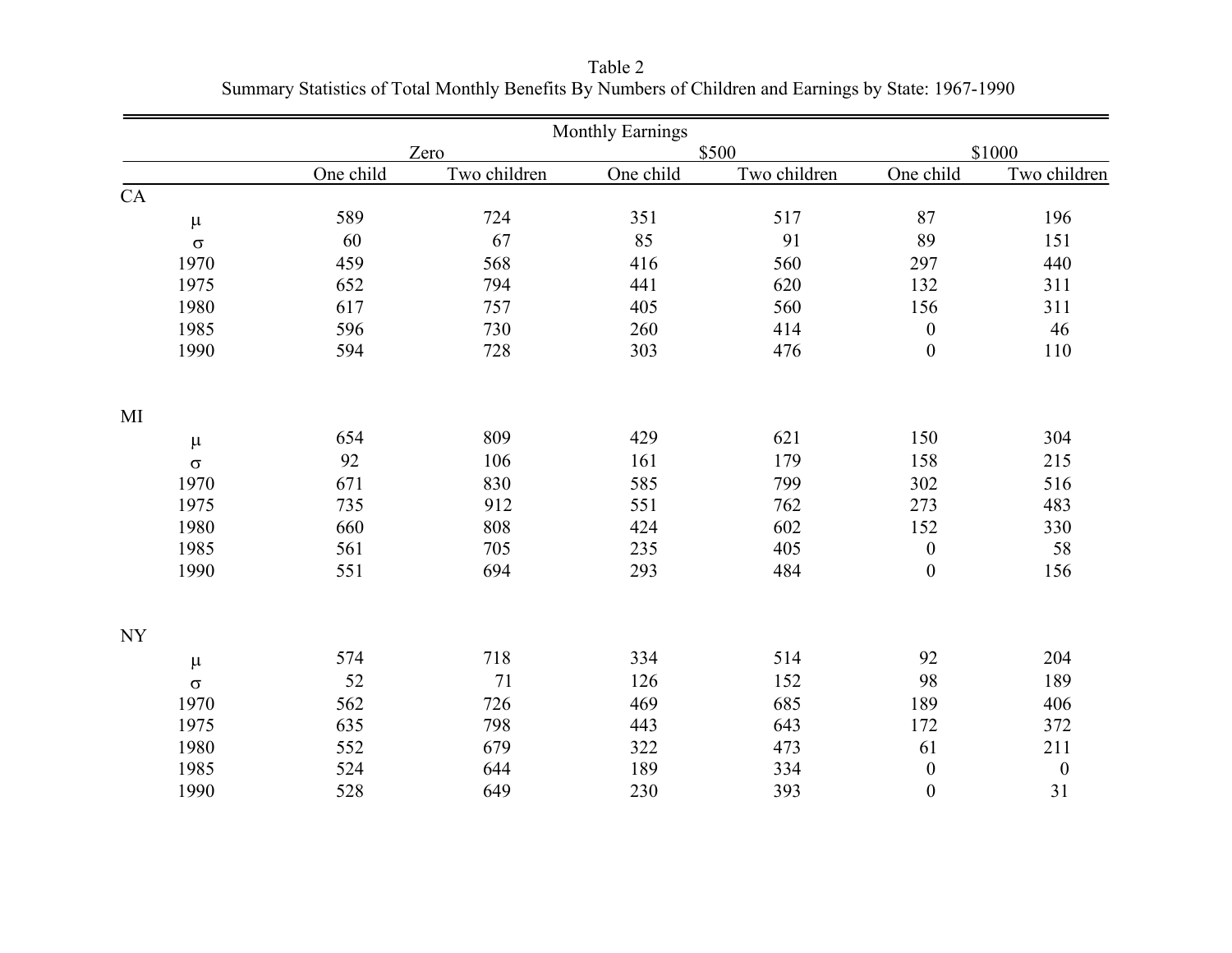|            |             |     | Table 2, continued |        |                  |                  |
|------------|-------------|-----|--------------------|--------|------------------|------------------|
|            |             |     |                    |        |                  |                  |
| $\rm NC$   |             |     |                    |        |                  |                  |
| $\mu$      | 480         | 566 | 274                | 384    | 35               | 132              |
| $\sigma$   | $\sqrt{48}$ | 58  | 68                 | 82     | 40               | 66               |
| 1970       | 455         | 513 | 348                | 432    | 143              | 227              |
| 1975       | 570         | 679 | 356                | 502    | 50               | 197              |
| 1980       | 462         | 553 | 260                | 364    | 31               | 134              |
| 1985       | 454         | 543 | 199                | 295    | $\boldsymbol{0}$ | 69               |
| 1990       | 438         | 530 | 249                | 367    | 13               | 131              |
| OH         |             |     |                    |        |                  |                  |
| $\mu$      | 489         | 607 | 270                | 414    | 87               | 128              |
| $\sigma$   | 34          | 43  | 69                 | $88\,$ | 36               | 87               |
| 1970       | 460         | 565 | 361                | 511    | 106              | 256              |
| 1975       | 552         | 688 | 339                | 514    | 27               | 202              |
| 1980       | 499         | 619 | 284                | 423    | 11               | 151              |
| 1985       | 459         | 570 | 185                | 305    | $\boldsymbol{0}$ | $\boldsymbol{0}$ |
| 1990       | 455         | 566 | 218                | 346    | $\boldsymbol{0}$ | $\boldsymbol{0}$ |
| ${\rm TX}$ |             |     |                    |        |                  |                  |
| $\mu$      | 377         | 476 | 217                | 329    | 69               | 106              |
| $\sigma$   | $50\,$      | 60  | 51                 | 73     | 21               | 43               |
| 1970       | 417         | 514 | 297                | 429    | 169              | 201              |
| 1975       | 445         | 561 | 253                | 398    | $\boldsymbol{0}$ | 117              |
| 1980       | 334         | 436 | 198                | 295    | $\boldsymbol{0}$ | 96               |
| 1985       | 375         | 474 | 170                | 264    | $\boldsymbol{0}$ | 52               |
| 1990       | 343         | 442 | 181                | 287    | $\boldsymbol{0}$ | 101              |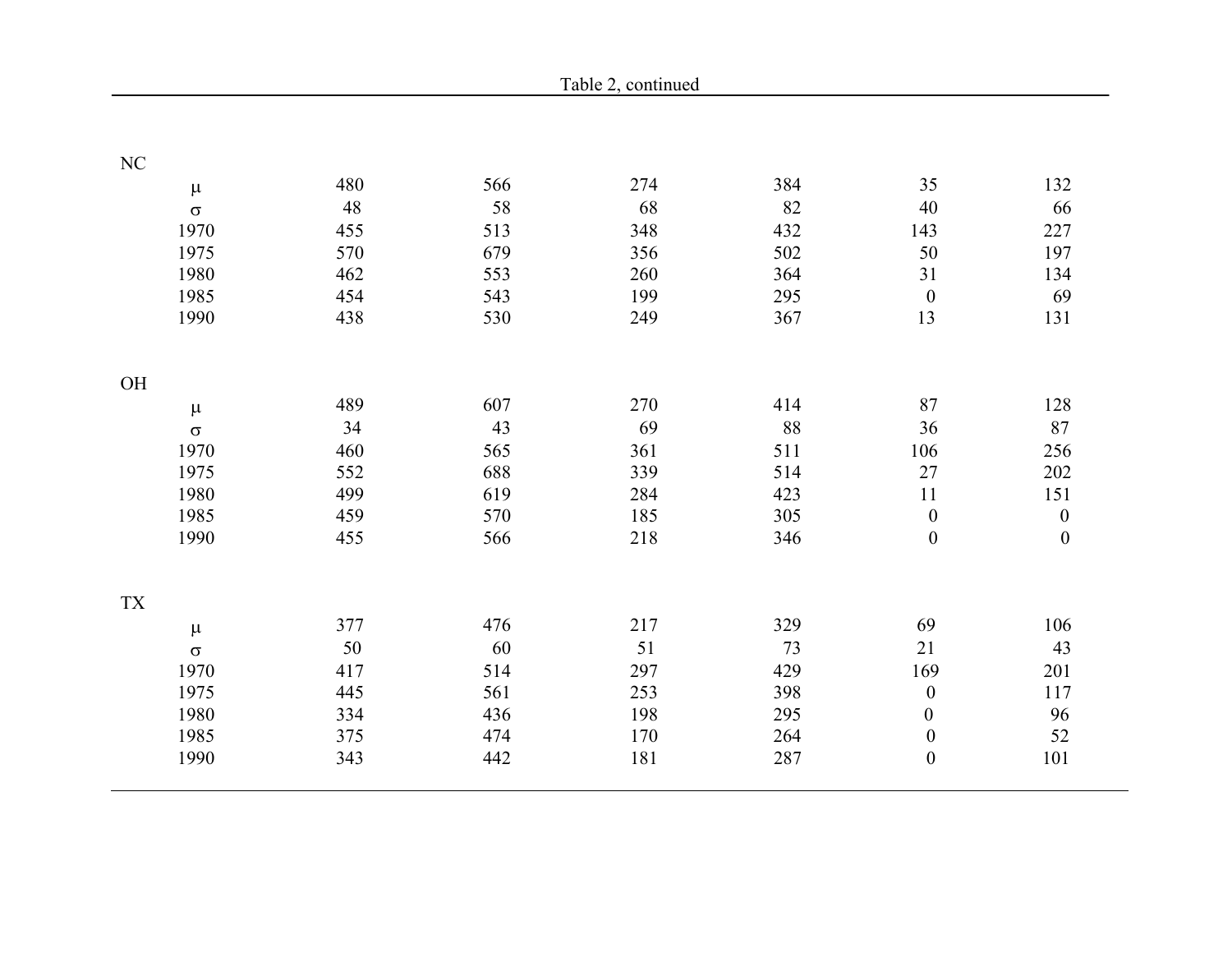|                                | White  |            |         |        | <b>Black</b> |       |        | Hispanic   |           |  |
|--------------------------------|--------|------------|---------|--------|--------------|-------|--------|------------|-----------|--|
|                                | Actual | <b>MNL</b> | DP      | Actual | <b>MNL</b>   | DP    | Actual | <b>MNL</b> | <b>DP</b> |  |
| Percent Receiving Welfare      |        |            |         |        |              |       |        |            |           |  |
| Age 15-17.5                    | 0.9    | 0.5        | 1.3     | 1.9    | 2.3          | 4.8   | 1.3    | 0.6        | 4.4       |  |
| Age 18-21.5                    | 4.3    | 3.4        | 4.7     | 16.9   | 16.6         | 15.5  | 9.2    | 5.4        | 11.2      |  |
| Age 22-25.5                    | 6.4    | 5.0        | 7.1     | 26.9   | 23.9         | 24.6  | 15.0   | 10.3       | 15.1      |  |
| Age 26-29.5                    | 4.7    | 4.5        | $7.1\,$ | 21.6   | 21.6         | 28.0  | 15.2   | 10.2       | 15.8      |  |
| Percent in School              |        |            |         |        |              |       |        |            |           |  |
| Age 15-17.5                    | 86.4   | 81.4       | 85.3    | 86.3   | 82.0         | 84.2  | 84.6   | 84.2       | 79.2      |  |
| Age 18-21.5                    | 27.3   | 28.9       | 29.8    | 26.1   | 25.2         | 29.5  | 22.0   | 29.2       | 21.4      |  |
| Age 22-25.5                    | 5.2    | 5.4        | 8.3     | 6.3    | 6.3          | 8.0   | 5.0    | 5.2        | 6.0       |  |
| Age 26-29.5                    | 3.1    | 2.2        | 3.5     | 3.5    | 2.5          | 3.5   | 2.0    | 2.1        | 2.8       |  |
| Percent Working                |        |            |         |        |              |       |        |            |           |  |
| Age 15-17.5                    | 35.2   | 29.7       | 28.4    | 19.2   | 17.6         | 18.3  | 22.2   | 20.1       | 26.6      |  |
| Age 18-21.5                    | 66.7   | 66.3       | 63.8    | 44.1   | 47.9         | 53.8  | 52.8   | 53.0       | 58.5      |  |
| Age 22-25.5                    | 72.4   | 74.9       | 70.4    | 56.8   | 56.0         | 59.4  | 58.7   | 62.2       | 57.8      |  |
| Age 26-29.5                    | 71.1   | 78.7       | 69.8    | 61.1   | 62.1         | 57.7  | 56.1   | 66.8       | 55.4      |  |
| Percent Pregnant               |        |            |         |        |              |       |        |            |           |  |
| Age 15-17.5                    | 2.5    | 2.1        | 1.9     | 4.6    | 2.9          | 3.0   | 3.2    | 3.8        | 3.2       |  |
| Age 18-21.5                    | 4.4    | 5.3        | 4.7     | 6.7    | 5.9          | 6.5   | 6.9    | 7.0        | 6.5       |  |
| Age 22-25.5                    | 5.5    | 6.0        | 5.1     | 5.8    | 6.2          | 7.3   | 6.7    | 7.1        | 7.7       |  |
| Age 26-29.5                    | 5.5    | 5.1        | 4.8     | 4.2    | 5.0          | 6.6   | 5.9    | 5.9        | 6.6       |  |
| Children Born Before           |        |            |         |        |              |       |        |            |           |  |
| Age 20                         | 0.32   | 0.32       | 0.31    | 0.53   | 0.39         | 0.47  | 0.40   | 0.43       | 0.48      |  |
| Age 24                         | 0.72   | 0.81       | 0.72    | 1.05   | 0.90         | 1.02  | 1.00   | 1.00       | 1.03      |  |
| Age 28                         | 1.26   | 1.24       | 1.13    | 1.41   | 1.20         | 1.62  | 1.60   | 1.49       | 1.61      |  |
| <b>Highest Grade Completed</b> |        |            |         |        |              |       |        |            |           |  |
| By Age 24                      | 12.87  | 13.03      | 13.08   | 12.68  | 12.90        | 12.97 | 12.20  | 12.83      | 12.38     |  |

Table 3 - Actual and Predicted Choice Probabilities by Age for the Estimation Sample: MNL and DP Models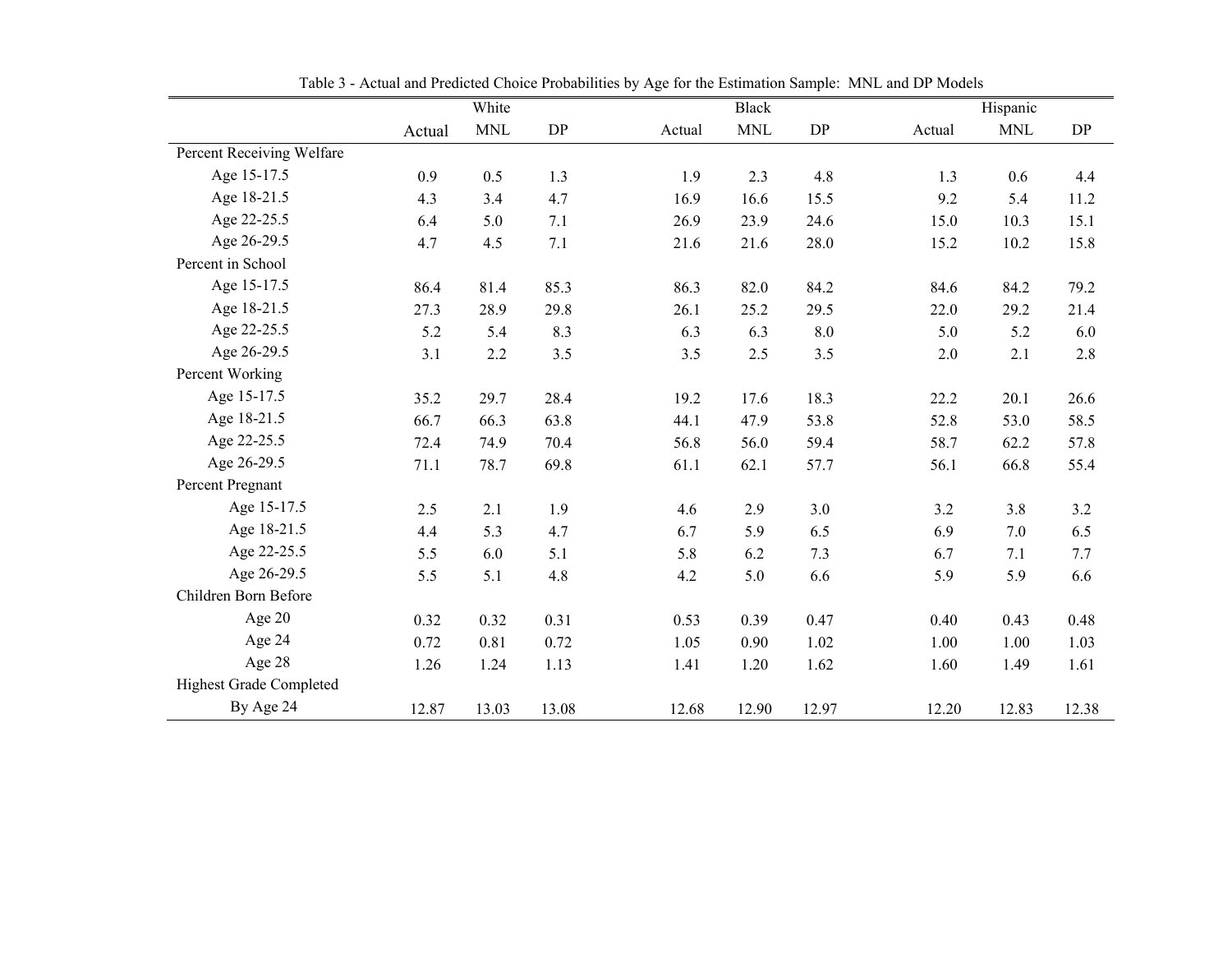|                                |        | White      |           |        | <b>Black</b> |         | Hispanic |            |           |
|--------------------------------|--------|------------|-----------|--------|--------------|---------|----------|------------|-----------|
|                                | Actual | <b>MNL</b> | <b>DP</b> | Actual | <b>MNL</b>   | DP      | Actual   | <b>MNL</b> | <b>DP</b> |
| Percent Receiving Welfare      |        |            |           |        |              |         |          |            |           |
| Age 15-17.5                    | 0.0    | 0.1        | 0.1       | 0.6    | 0.8          | 1.3     | 1.3      | 0.4        | 0.5       |
| Age 18-21.5                    | 0.0    | 0.3        | 0.7       | 7.3    | 7.3          | 6.4     | 4.2      | 3.8        | 2.3       |
| Age 22-25.5                    | 0.8    | 0.5        | 1.6       | 7.8    | 9.1          | 13.0    | 5.0      | 4.8        | 4.9       |
| Age 26-29.5                    | 0.7    | 0.3        | 1.9       | 7.3    | 8.5          | 17.7    | 4.7      | 4.6        | 5.9       |
| Percent in School              |        |            |           |        |              |         |          |            |           |
| Age 15-17.5                    | 93.6   | 88.5       | 87.0      | 87.8   | 82.0         | 85.4    | 80.3     | 81.0       | 82.0      |
| Age 18-21.5                    | 36.5   | 38.4       | 31.1      | 27.9   | 25.2         | 29.1    | 29.8     | 31.4       | 22.5      |
| Age 22-25.5                    | 6.9    | 7.7        | 9.4       | 3.5    | 6.3          | 8.5     | 4.4      | 5.7        | 6.5       |
| Age 26-29.5                    | 4.4    | 3.7        | 4.0       | 1.9    | 2.5          | $3.8\,$ | 4.5      | 3.4        | 3.0       |
| Percent Working                |        |            |           |        |              |         |          |            |           |
| Age 15-17.5                    | 39.3   | 37.3       | 38.2      | 24.7   | 18.6         | 24.2    | 24.1     | 21.6       | 33.3      |
| Age 18-21.5                    | 68.9   | 72.8       | 75.8      | 60.5   | 57.4         | 64.9    | 55.0     | 54.4       | 64.1      |
| Age 22-25.5                    | 80.0   | 84.2       | 82.0      | 73.1   | 71.5         | 70.7    | 68.1     | 68.5       | 64.5      |
| Age 26-29.5                    | 79.6   | 83.5       | 82.5      | 72.8   | 72.3         | 69.1    | 64.9     | 69.5       | 63.9      |
| Percent Pregnant               |        |            |           |        |              |         |          |            |           |
| Age 15-17.5                    | 1.3    | 2.1        | 1.7       | 4.5    | 2.1          | 2.9     | 3.8      | 4.2        | 3.3       |
| Age 18-21.5                    | 3.7    | 5.3        | 4.8       | 6.9    | 4.9          | 6.7     | 6.7      | 6.6        | 7.1       |
| Age 22-25.5                    | 4.5    | 6.0        | 4.9       | 5.8    | 5.0          | 7.4     | 6.4      | 6.2        | 7.5       |
| Age 26-29.5                    | 4.2    | 5.1        | 4.8       | 3.5    | 3.9          | 6.6     | 4.9      | 5.2        | 7.0       |
| Children Born Before           |        |            |           |        |              |         |          |            |           |
| Age 20                         | 0.22   | 0.18       | 0.29      | 0.65   | 0.58         | 0.46    | 0.50     | 0.50       | 0.52      |
| Age 24                         | 0.49   | 0.56       | 0.68      | 1.12   | 0.99         | 1.03    | 1.06     | 1.06       | 1.11      |
| Age 28                         | 0.86   | 0.92       | 1.09      | 1.71   | 1.45         | 1.63    | 1.54     | 1.54       | 1.72      |
| <b>Highest Grade Completed</b> |        |            |           |        |              |         |          |            |           |
| By Age 24                      | 13.27  | 13.47      | 13.24     | 12.81  | 12.71        | 13.02   | 12.21    | 12.41      | 12.49     |

Table 4 - Actual and Predicted Choice Probabilities for Validation Sample by Age: MNL and DP Models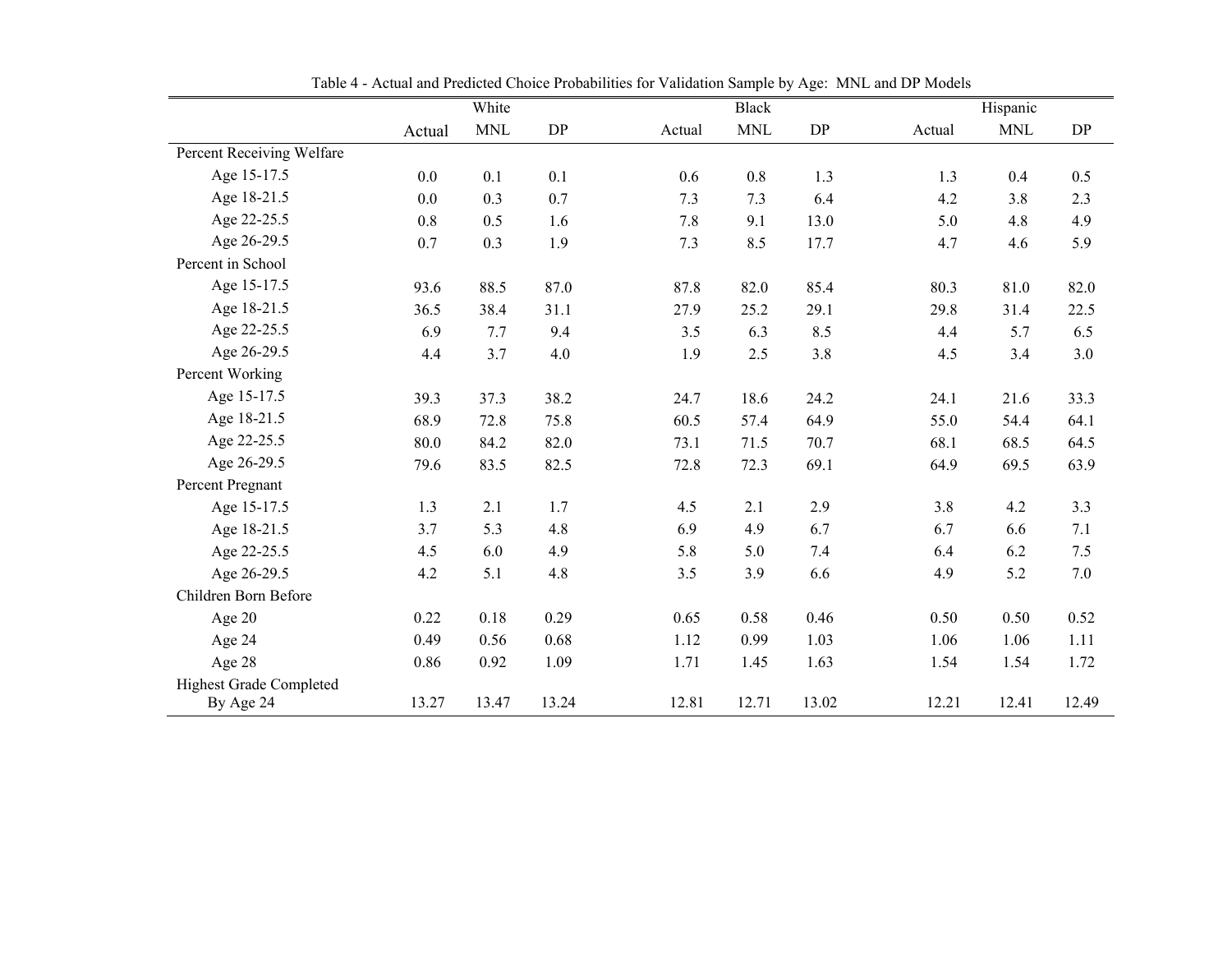|           |      |       | <b>Estimation Sample</b> |                  |            |               | Validation Sample |       |                  |                  |            |  |
|-----------|------|-------|--------------------------|------------------|------------|---------------|-------------------|-------|------------------|------------------|------------|--|
|           | MNL1 | MNL1  | MNL <sub>2</sub>         | MNL <sub>2</sub> | ${\rm DP}$ |               | MNL1              | MNL1  | MNL <sub>2</sub> | MNL <sub>2</sub> | ${\rm DP}$ |  |
|           | FE   | No FE | $FE$                     | No FE            |            |               | FE                | No FE | $\rm FE$         | No FE            |            |  |
|           |      |       |                          |                  |            | Whites        |                   |       |                  |                  |            |  |
| Welfare   | .011 | .012  | .012                     | .011             | .015       |               | .010              | .010  | .010             | .815             | .012       |  |
| (Mean)    |      |       | (.043)                   |                  |            |               |                   |       | (.004)           |                  |            |  |
| Work      | .054 | .051  | .049                     | .048             | .046       |               | .068              | .093  | .068             | .255             | .077       |  |
| (Mean)    |      |       | (.631)                   |                  |            |               |                   |       | (.688)           |                  |            |  |
| Pregnancy | .012 | .012  | .013                     | .012             | .012       |               | .019              | .022  | .019             | .442             | .021       |  |
| (Mean)    |      |       | (.046)                   |                  |            |               |                   |       | (.036)           |                  |            |  |
| In School | .045 | .044  | .045                     | .047             | .027       |               | .046              | .086  | .045             | .138             | .054       |  |
| (Mean)    |      |       | (.268)                   |                  |            |               |                   |       | (.315)           |                  |            |  |
|           |      |       |                          |                  |            | <b>Blacks</b> |                   |       |                  |                  |            |  |
| Welfare   | .030 | .028  | .027                     | .026             | .026       |               | .021              | .030  | .021             | .844             | .063       |  |
| (Mean)    |      |       | (.189)                   |                  |            |               |                   |       | (.061)           |                  |            |  |
| Work      | .035 | .030  | .034                     | .032             | .064       |               | .059              | .054  | .058             | .215             | .065       |  |
| (Mean)    |      |       | (.470)                   |                  |            |               |                   |       | (.600)           |                  |            |  |
| Pregnancy | .015 | .015  | .016                     | .016             | .021       |               | .034              | .037  | .033             | .490             | .036       |  |
| (Mean)    |      |       | (.054)                   |                  |            |               |                   |       | (.052)           |                  |            |  |
| In School | .031 | .031  | .028                     | .032             | .034       |               | .044              | .047  | .046             | .224             | .048       |  |
| (Mean)    |      |       | (.269)                   |                  |            |               |                   |       | (.264)           |                  |            |  |
|           |      |       |                          |                  |            | Hispanics     |                   |       |                  |                  |            |  |
| Welfare   | .044 | .052  | .049                     | .050             | .024       |               | .014              | .018  | .014             | .842             | .019       |  |
| (Mean)    |      |       | (.108)                   |                  |            |               |                   |       | (.040)           |                  |            |  |
| Work      | .067 | .071  | .059                     | .064             | .048       |               | .050              | .062  | .048             | .169             | .092       |  |
| (Mean)    |      |       | (.491)                   |                  |            |               |                   |       | (.550)           |                  |            |  |
| Pregnancy | .015 | .015  | .015                     | .015             | .019       |               | .022              | .025  | .022             | .487             | .030       |  |
| (Mean)    |      |       | (.059)                   |                  |            |               |                   |       | (.056)           |                  |            |  |
| In School | .050 | .048  | .049                     | .050             | .047       |               | .034              | .059  | .034             | .177             | .058       |  |
| (Mean)    |      |       | (.246)                   |                  |            |               |                   |       | (.264)           |                  |            |  |

Table 5 - Root Mean Squared Error for Alternative MNL Specifications and for DP Model : Selected Choice Variables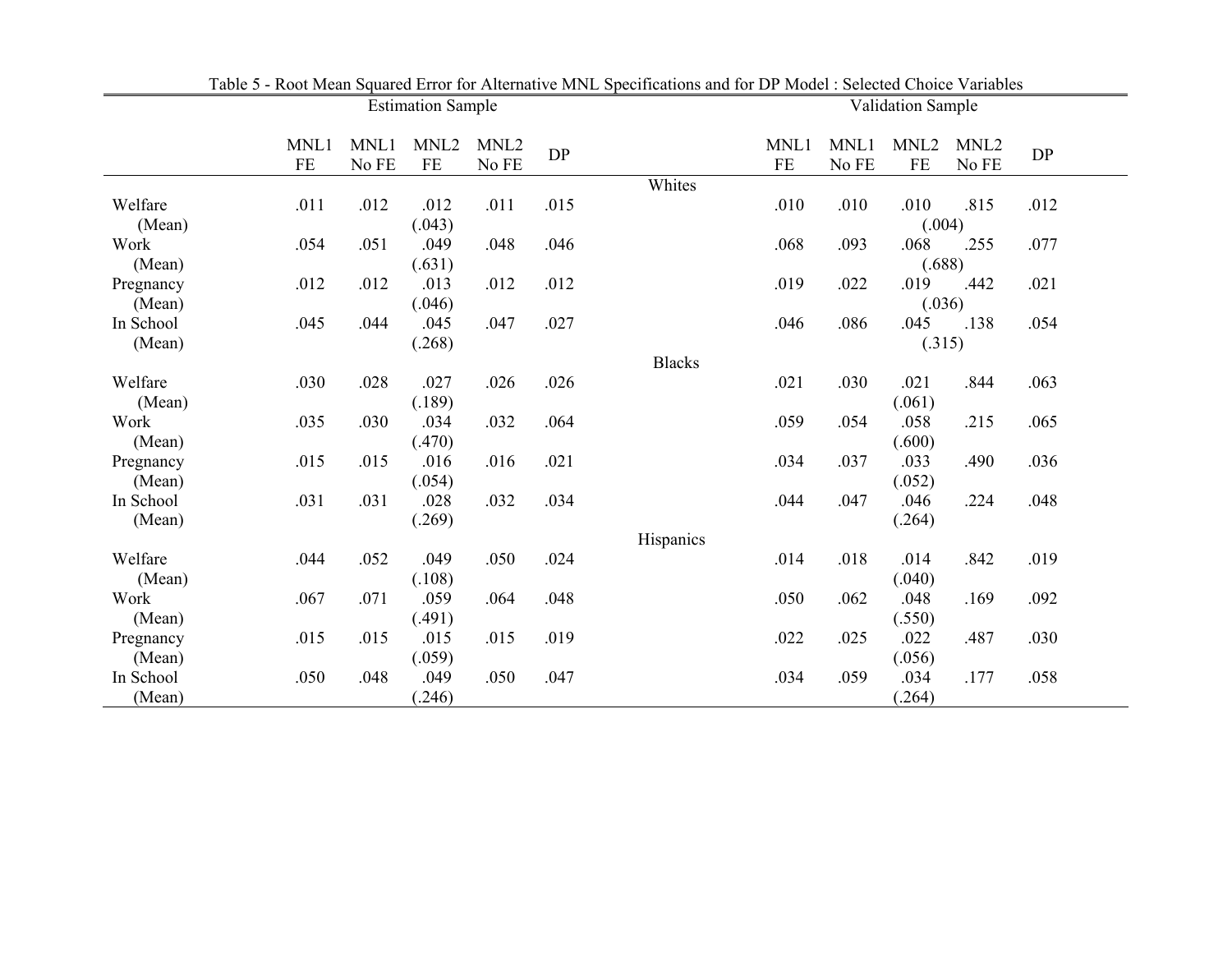|                                |        |                 | Table of Counterfactual of Other Blates with Texas Wellare Denems. Mixt, and DT Comparison |                 |       |                         |
|--------------------------------|--------|-----------------|--------------------------------------------------------------------------------------------|-----------------|-------|-------------------------|
|                                |        | MNL1 FE         |                                                                                            | MNL1 No FE      |       | DP                      |
|                                | Actual |                 | With                                                                                       | <b>Baseline</b> | With  | With<br><b>Baseline</b> |
|                                |        | <b>Baseline</b> | Texas                                                                                      |                 | Texas | Texas                   |
|                                |        |                 |                                                                                            | Whites          |       |                         |
| Percent Receiving Welfare      |        |                 |                                                                                            |                 |       |                         |
| Age 15-17.5                    | 0.9    | 0.5             | 3.0                                                                                        | 0.6             | 0.2   | 1.3<br>0.4              |
| Age 18-21.5                    | 4.3    | 3.4             | 19.4                                                                                       | 3.6             | 1.1   | 4.7<br>3.0              |
| Age 22-25.5                    | 6.4    | 5.0             | 25.9                                                                                       | 4.8             | 1.1   | 7.1<br>5.5              |
| Age 26-29.5                    | 4.7    | 4.5             | 17.1                                                                                       | 4.5             | 0.7   | 7.1<br>5.8              |
| Percent In School              |        |                 |                                                                                            |                 |       |                         |
| Age 15-17.5                    | 86.4   | 81.4            | 82.6                                                                                       | 80.4            | 78.2  | 85.3<br>85.4            |
| Age 18-21.5                    | 27.3   | 28.9            | 26.5                                                                                       | 27.7            | 21.1  | 29.8<br>29.9            |
| Age 22-25.5                    | 5.2    | 5.4             | 4.6                                                                                        | 5.3             | 2.8   | 8.3<br>8.3              |
| Age 26-29.5                    | 3.1    | 2.2             | 2.0                                                                                        | 2.4             | 1.3   | 3.5<br>3.5              |
| Percent Working                |        |                 |                                                                                            |                 |       |                         |
| Age 15-17.5                    | 35.2   | 29.7            | 15.6                                                                                       | 29.8            | 32.9  | 28.4<br>27.8            |
| Age 18-21.5                    | 66.7   | 66.3            | 37.0                                                                                       | 66.5            | 77.6  | 63.8<br>64.1            |
| Age 22-25.5                    | 72.4   | 74.9            | 40.4                                                                                       | 74.5            | 87.1  | 70.4<br>71.8            |
| Age 26-29.5                    | 71.1   | 78.7            | 48.7                                                                                       | 77.9            | 90.1  | 69.8<br>71.1            |
| Percent Pregnant               |        |                 |                                                                                            |                 |       |                         |
| Age 15-17.5                    | 2.5    | 2.1             | 3.6                                                                                        | 2.2             | 1.5   | 1.9<br>1.9              |
| Age 18-21.5                    | 4.4    | 5.3             | 15.4                                                                                       | 5.4             | 4.7   | 4.7<br>4.8              |
| Age 22-25.5                    | 5.5    | 6.0             | 16.9                                                                                       | 6.0             | 5.2   | 5.1<br>5.1              |
| Age 26-29.5                    | 5.5    | 5.1             | 10.8                                                                                       | 5.1             | 4.6   | 4.8<br>4.8              |
| Children Ever Born Before      |        |                 |                                                                                            |                 |       |                         |
| Age 20                         | 0.32   | 0.32            | 0.67                                                                                       | 0.34            | 0.30  | 0.31<br>0.31            |
| Age 24                         | 0.72   | 0.81            | 1.85                                                                                       | 0.82            | 0.74  | 0.72<br>0.71            |
| Age 28                         | 1.26   | 1.25            | 2.76                                                                                       | 1.27            | 1.14  | 1.13<br>1.13            |
| <b>Highest Grade Completed</b> |        |                 |                                                                                            |                 |       |                         |
| By Age 25                      | 12.87  | 13.03           | 12.93                                                                                      | 12.97           | 12.68 | 13.09<br>13.08          |

Table 6- Counterfactual of Other States with Texas Welfare Benefits: MNL and DP Comparison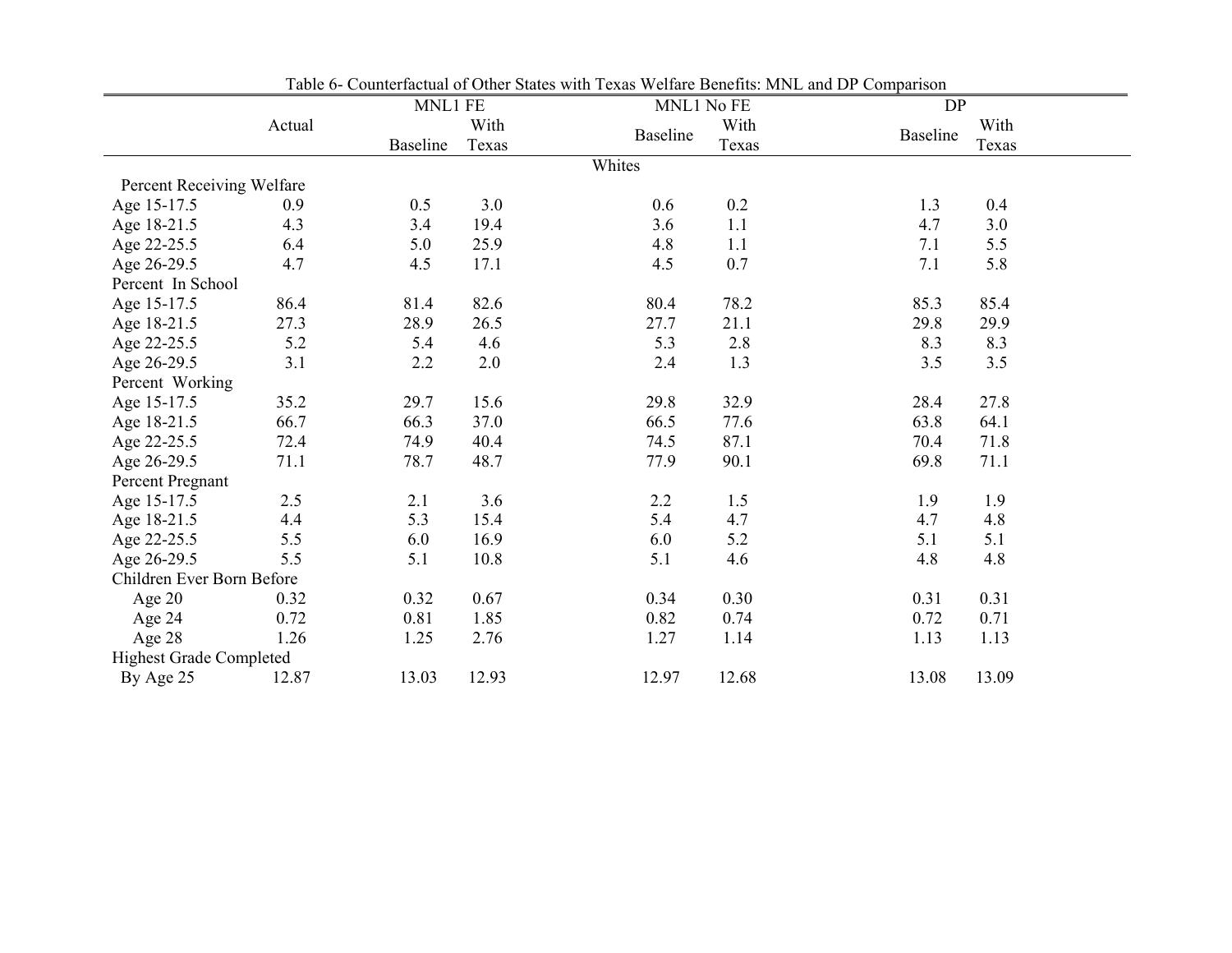|                                |        |                 |         | Table 6, continued |       |                 |       |  |
|--------------------------------|--------|-----------------|---------|--------------------|-------|-----------------|-------|--|
|                                |        | MNL1 FE         |         | MNL1 No FE         |       | DP              |       |  |
|                                | Actual |                 | With    | <b>Baseline</b>    | With  | <b>Baseline</b> | With  |  |
|                                |        | <b>Baseline</b> | Texas   |                    | Texas |                 | Texas |  |
|                                |        |                 |         | <b>Blacks</b>      |       |                 |       |  |
| Percent Receiving Welfare      |        |                 |         |                    |       |                 |       |  |
| Age 15-17.5                    | 1.9    | 2.3             | 7.3     | 2.5                | 1.1   | 4.8             | 3.1   |  |
| Age 18-21.5                    | 16.9   | 16.6            | 42.3    | 17.5               | 8.2   | 15.5            | 12.2  |  |
| Age 22-25.5                    | 26.9   | 23.9            | 57.9    | 24.9               | 9.6   | 24.6            | 20.4  |  |
| Age 26-29.5                    | 21.6   | 21.6            | 53.0    | 22.1               | 7.1   | 28.0            | 24.3  |  |
| Percent In School              |        |                 |         |                    |       |                 |       |  |
| Age 15-17.5                    | 86.3   | 82.0            | 78.8    | 81.6               | 80.6  | 84.2            | 84.6  |  |
| Age 18-21.5                    | 26.1   | 25.2            | 18.0    | 25.7               | 19.5  | 29.5            | 29.9  |  |
| Age 22-25.5                    | 6.3    | 6.3             | 3.0     | 6.6                | 3.0   | 8.0             | 8.2   |  |
| Age 26-29.5                    | 3.5    | 2.5             | $1.0\,$ | 2.7                | 1.3   | 3.5             | 3.6   |  |
| Percent Working                |        |                 |         |                    |       |                 |       |  |
| Age 15-17.5                    | 19.2   | 17.6            | 9.6     | 17.6               | 20.1  | 18.3            | 18.1  |  |
| Age 18-21.5                    | 44.1   | 47.9            | 22.5    | 46.4               | 62.3  | 53.8            | 54.9  |  |
| Age 22-25.5                    | 56.8   | 56.0            | 23.3    | 55.3               | 75.1  | 59.4            | 62.9  |  |
| Age 26-29.5                    | 61.1   | 62.1            | 27.2    | 61.6               | 80.7  | 57.7            | 61.6  |  |
| Percent Pregnant               |        |                 |         |                    |       |                 |       |  |
| Age 15-17.5                    | 4.6    | 2.9             | 5.4     | 2.9                | 1.5   | 3.0             | 3.0   |  |
| Age 18-21.5                    | 6.7    | 5.9             | 21.4    | 5.9                | 5.1   | 6.5             | 6.5   |  |
| Age 22-25.5                    | 5.8    | 6.2             | 22.5    | 6.1                | 5.7   | 7.3             | 7.3   |  |
| Age 26-29.5                    | 4.2    | 5.0             | 14.4    | 5.0                | 4.9   | 6.6             | 6.6   |  |
| Children Ever Born Before      |        |                 |         |                    |       |                 |       |  |
| Age 20                         | 0.53   | 0.39            | 0.96    | 0.40               | 0.34  | 0.47            | 0.47  |  |
| Age 24                         | 1.05   | 0.90            | 2.52    | 0.91               | 0.82  | 1.02            | 1.02  |  |
| Age 28                         | 1.41   | 1.30            | 3.90    | 1.33               | 1.21  | 1.62            | 1.62  |  |
| <b>Highest Grade Completed</b> |        |                 |         |                    |       |                 |       |  |
| By Age 25                      | 12.68  | 12.90           | 12.56   | 12.92              | 12.62 | 12.97           | 13.00 |  |